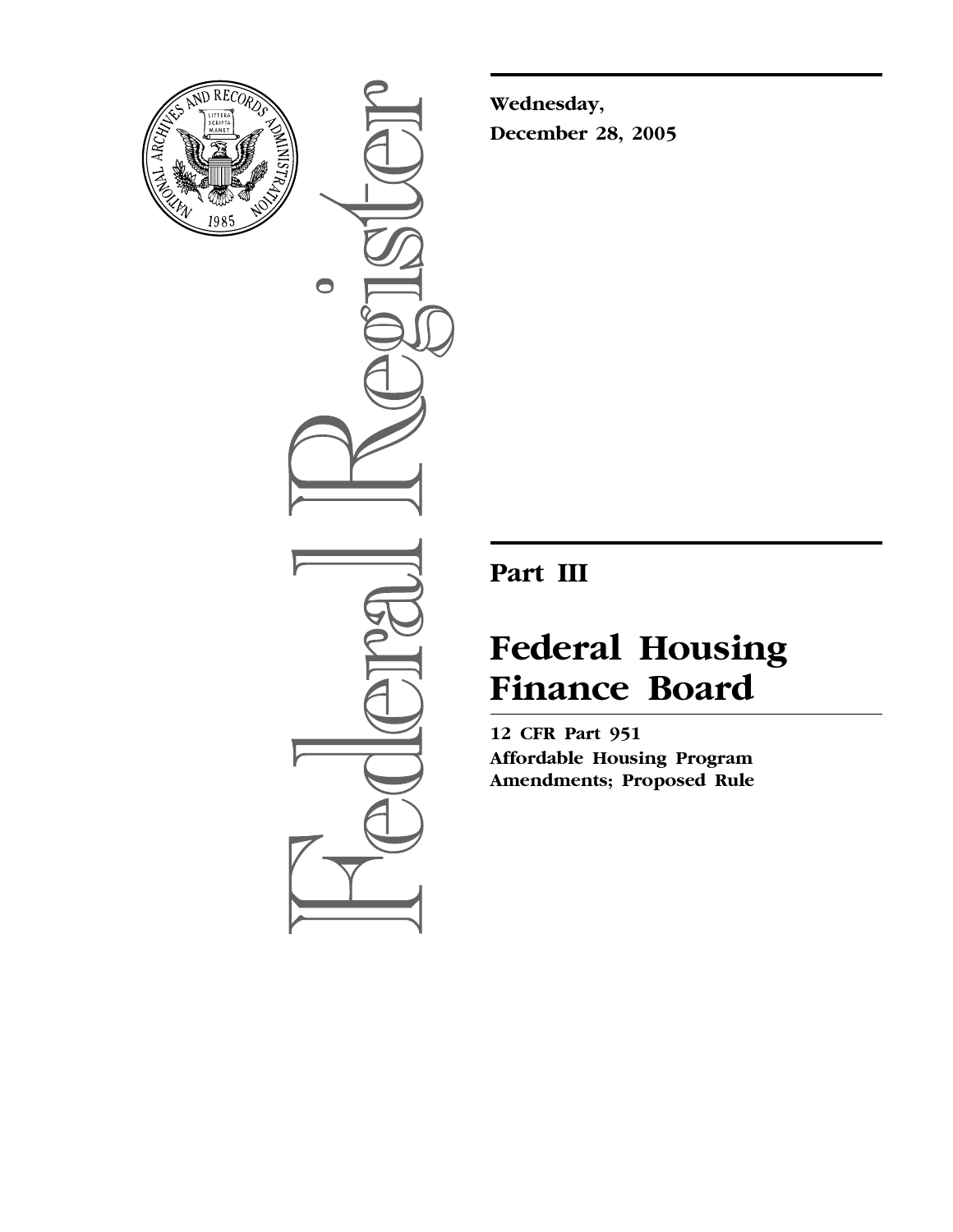# **FEDERAL HOUSING FINANCE BOARD**

# **12 CFR Part 951**

**[No. 2005–23]** 

#### **RIN 3069–AB26**

# **Affordable Housing Program Amendments**

**AGENCY:** Federal Housing Finance Board.

**ACTION:** Proposed rule.

**SUMMARY:** The Federal Housing Finance Board (Finance Board) is proposing to amend its Affordable Housing Program regulation to remove prescriptive requirements, clarify certain operational requirements, remove certain authorities, and otherwise streamline and reorganize the regulation.

**DATES:** The Finance Board will accept written comments on the proposed rule that are received on or before April 27, 2006.

**ADDRESSES:** Submit comments by any of the following methods:

E-mail: *[comments@fhfb.gov.](mailto:comments@fhfb.gov)*  Fax: 202–408–2580.

Mail/Hand Delivery: Federal Housing Finance Board, 1625 Eye Street, NW., Washington, DC 20006, ATTENTION: Public Comments.

Federal eRulemaking Portal: *[http://](http://www.regulations.gov)  [www.regulations.gov.](http://www.regulations.gov)* Follow the instructions for submitting comments. If you submit your comments to the Federal eRulemaking Portal, please also send it by e-mail to the Finance Board at [comments@fhfb.gov to](mailto:comments@fhfb.gov) ensure timely receipt by the agency.

Include the following information in the subject line of your submission: Federal Housing Finance Board. Proposed Rule: Affordable Housing Program Amendments. RIN Number 3069–AB26. Docket Number 2005–23.

We will post all public comments we receive on this rule without change, including any personal information you provide, such as your name and address, on the Finance Board Web site at *[http://www.fhfb.gov/pressroom/](http://www.fhfb.gov/pressroom/pressroom_regs.htm)  pressroom*\_*regs.htm.* 

### **FOR FURTHER INFORMATION CONTACT:**

Charles E. McLean, Associate Director, Office of Supervision, by electronic mail at *[mcleanc@fhfb.gov](mailto:mcleanc@fhfb.gov)* or by telephone at 202–408–2537; Sylvia C. Martinez, Senior Advisor, Office of Supervision, by electronic mail at *[martinezs@fhfb.gov](mailto:martinezs@fhfb.gov)*  or by telephone at 202–408–2825; or Sharon B. Like, Senior Attorney, Office of General Counsel, by electronic mail at *[likes@fhfb.gov](mailto:likes@fhfb.gov)* or by telephone at 202– 408–2930. You can send regular mail to the Federal Housing Finance Board,

1625 Eye Street, NW., Washington, DC 20006.

# **SUPPLEMENTARY INFORMATION:**

#### **I. Background**

Section 10(j)(1) of the Federal Home Loan Bank Act (Bank Act) requires each Federal Home Loan Bank (Bank) to establish an affordable housing program (AHP), the purpose of which is to enable Bank members to provide subsidized financing for long-term, low- and moderate-income, owner-occupied and affordable rental housing. *See* 12 U.S.C. 1430(j)(1). The AHP has played an important role in allowing the Banks to support their members' efforts to meet the housing needs of their communities. Although the AHP is a shallow subsidy program, its strength lies in its capacity to leverage additional public and private resources for housing. Since the inception of the program in 1990, the Banks have awarded more than \$2 billion in AHP subsidies to assist nearly 437,000 housing units. Seventy percent of the units receiving AHP subsidies were for very low-income households. AHP subsidies have proven to be useful in financing projects that present underwriting challenges, such as projects for the homeless and special needs populations, which may include persons with disabilities and the elderly. The AHP also has been used effectively with Low-Income Housing Tax Credits (LIHTC or tax credits) by filling financing gaps, thereby enabling a larger percentage of very low-income households to be served.

The AHP also serves as an important resource for low- or moderate-income homeowners and first-time homebuyers. From 1990 through 2004, the program has assisted in the financing of 102,810 owner-occupied units under the Banks' competitive application programs, and 47,813 units under their homeownership set-aside programs. Some of the units address specific housing needs, such as expanding homeownership opportunities for underserved households.

The Finance Board has promulgated regulations implementing these provisions of the Bank Act, which are codified at 12 CFR part 951. These regulations generally have reflected a prescriptive approach, which was appropriate for rules implementing a newly created program. As the program has matured, however, the Finance Board has revised the AHP regulations a number of times, in part to provide greater responsibility to the Banks in managing the program and in part to implement improvements based on lessons learned in overseeing the operation of the program. The Finance

Board believes, based in part on its review of the AHP on a Bank System level conducted in 2003–2005, *Report of the Horizontal Review of the Affordable Housing Programs of the Federal Home Loan Banks* (March 15, 2005) (Horizontal Review), that there are a number of areas in which the regulation can be further revised to enhance the success of the program.<sup>1</sup>

In proposing these amendments, the Finance Board intends to address seven principal factors. First, additional definitions would be incorporated into the regulation at § 951.1. These definitions would serve to establish the precise use of key terms that are included in the regulation. Second, the proposal would reorganize the regulatory text so that operational provisions relating to the competitive application program and the homeownership set-aside program, respectively, would be fully contained within separate sections of the regulation. Proposed § 951.5 would address the competitive application program, while § 951.6 would address the homeownership set-aside program. The proposed reorganization is intended to make it easier for program sponsors and other interested parties to understand the operation of the competitive application and homeownership set-aside programs. Third, the use of AHP subsidy by loan pools and revolving loan funds would be permitted under the competitive application program, at the discretion of the particular Bank. This proposed change is intended to expand the range of eligible means of supporting affordable housing through the program. Fourth, restrictions on the use of AHP funds by projects located outside a Bank's district and scoring preferences for in-district projects, which the current regulation permits at the Bank's discretion, would no longer be permissible. This proposed change is in response to the expansion of interstate banking among Bank member institutions, which has resulted in many members serving markets outside a Bank's district boundaries. Fifth, provisions in the current regulation that allow a Bank to accelerate AHP contributions from the following year into the current year would be deleted. The Banks have not often used this authority, and it also may present some operational difficulties. Sixth, provisions in the regulation that would increase annually the maximum allowable dollar amount of a Bank's

 $^{\rm 1}\!$  The Horizontal Review is available on the Housing Programs page of the Finance Board's Web site: *[http://www.fhfb.gov/Default.aspx?Page=47.](http://www.fhfb.gov/Default.aspx?Page=47)*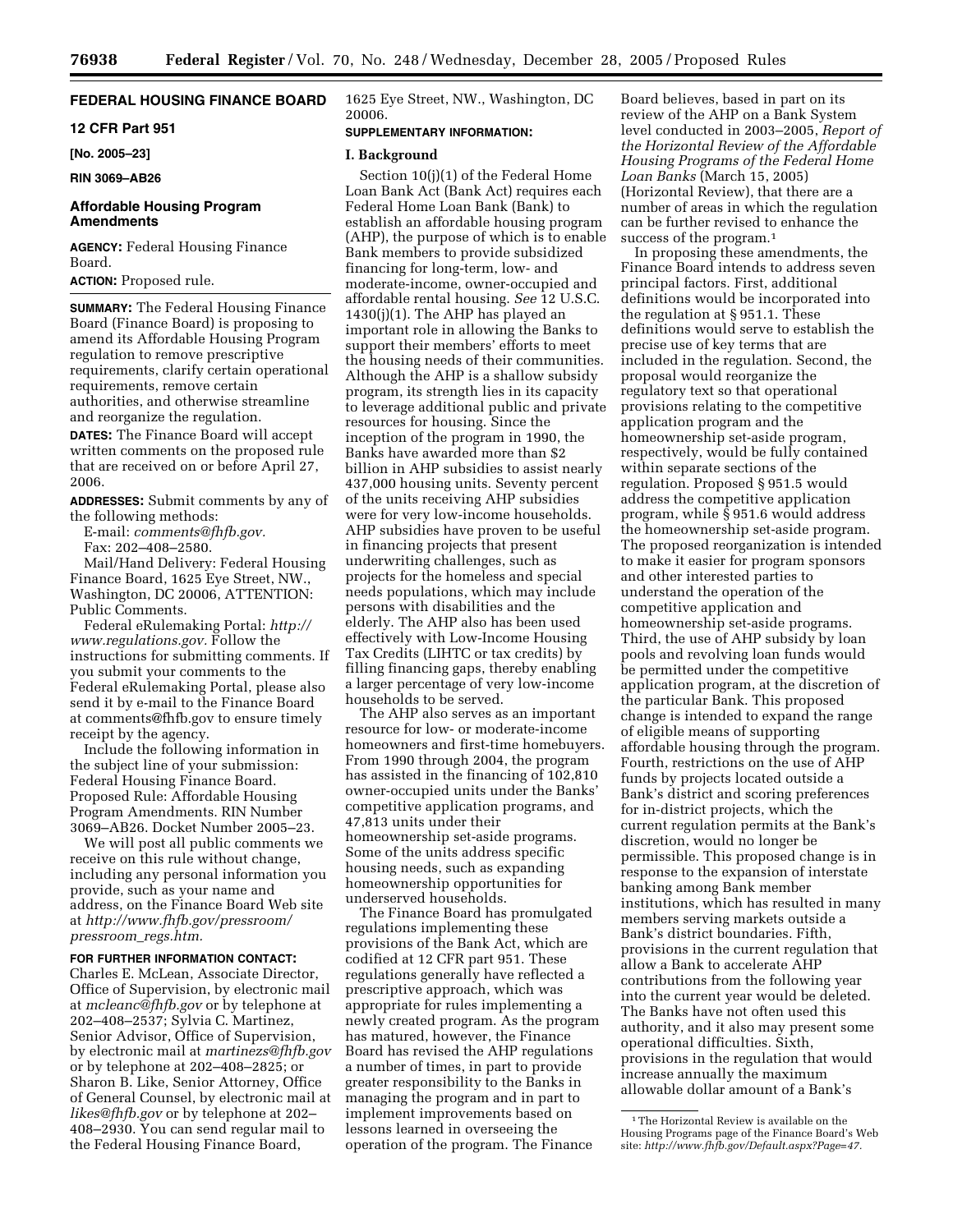allocation to its homeownership setaside program and maximum allowable dollar acceleration amount under a Bank's competitive application program, based on the annual inflation rate, would be deleted. This change would address the potential for inflation to increase the allocation of AHP contributions to the homeownership setaside program relative to the competitive application program. Finally, prescriptive monitoring requirements in the current regulation, which detail specific monitoring and control processes with which a Bank must comply, would be replaced by standards based on required outcomes rather than prescribed control processes. The Finance Board invites comments on all aspects of the proposed rule.

### **II. Analysis of the Proposed Rule**

#### *A. Definitions: Proposed § 951.1*

The proposed rule would revise certain of the existing AHP definitions and would define a number of other terms that are used throughout the regulation. *See* 12 CFR 951.1. Proposed new definitions are discussed in the context of specific regulatory requirements. The more substantive changes are described below.

*Affordable.* The existing definition would be revised by adding a reference, consistent with the AHP statutory term, to ''rent charged to a household,'' which would be defined to mean the rent that is actually paid by the household occupying the unit. *See* 12 U.S.C. 1430(j)(13)(D). The existing regulatory language may not be clear on this point and could be read to mean the amount of rent charged by the owner for the unit, which would be greater than the rent actually paid by the occupants if the occupants receive financial assistance for rent payments from other sources.

The proposed rule also would add a new paragraph (2), which would address units that are subsidized with low-income housing assistance under the Department of Housing and Urban Development (HUD) Section 8 program. *See* 42 U.S.C. 1437f. This provision is intended to clarify that rents charged to a household under a Section 8 agreement will be deemed to be ''affordable'' for AHP purposes, even if the rent increases after initial occupancy, if the rent met the AHP definition of ''affordable'' upon initial household occupancy and thereafter has continued to comply with the Section 8 agreement for that household. This provision would be applicable for purposes of the annual adjustment of targeting commitments after initial

occupancy under proposed § 951.7(a)(3) (which is re-designated from current §§ 951.10(d) and 951.11(b)).

*AHP project.* The proposed rule would add a new definition, which would apply to both owner-occupied and rental projects that have been awarded or have received AHP subsidy through the competitive application program. This is intended to codify existing practice and clarify that the term ''project'' does not apply to direct subsidies, *i.e.*, grants, to households made pursuant to the homeownership set-aside program. The term would apply to both single-family and multifamily projects. The proposed rule also would make conforming changes to the definitions of ''owner-occupied project'' and ''rental project.''

*Low- or moderate-income household and very low-income household.* The existing regulation defines ''low- or moderate-income household'' to mean a household that has an income of 80 percent or less of the median income for the area, with the income limit adjusted for family (*i.e.*, household) size, in a Bank's discretion, in accordance with the methodology of the applicable median income standard. The proposed rule would amend the household-size adjustment provisions in paragraph (3) of the existing definition of ''low- or moderate-income household'' and (and similarly for the definition of ''very lowincome household'') by changing the household-size adjustment from an optional to a mandatory requirement, provided that if the source for the area median income data has no methodology to adjust the household income limit for household size, the Bank is not required to make such an adjustment. This change would bring the AHP into conformance with other federal programs that adjust for household size.

As further discussed below, the proposed rule would relocate certain provisions of the existing definitions relating to when a household's income must be determined, to proposed §§ 951.5(c)(1) and 951.6(c)(2)(i) for the competitive application program and the homeownership set-aside program, respectively.

*Median income for the area.* The existing definition lists a number of median income standards that a Bank may adopt for purposes of determining household income eligibility. The regulation also provides that a Bank may request Finance Board approval of a median income for any definable geographic area, as published by a federal, state, or local government entity for purposes of that entity's housing programs. The proposed rule would

remove the language ''for purposes of that entity's housing programs.'' This would enable the Finance Board to approve, upon a Bank's request, median income standards from sources, such as the Census Bureau, that publish median income data but do not have their own housing programs.

*Owner-occupied project and rental project.* The proposed rule would amend the existing definitions by clarifying that they apply only to the competitive application program and by deleting language requiring the project to involve ''the purchase, construction, or rehabilitation'' of owner-occupied housing or rental housing, respectively. That requirement would be relocated to the provisions addressing the eligibility requirements for the use of AHP subsidy, at proposed § 951.5(c)(1)(i) and (ii). The proposed rule also would add manufactured housing to the types of owner-occupied housing and emergency shelters and single-room occupancy (SRO) housing as types of rental housing, which are explicitly referenced in the rule.

*Retention period.* The proposed rule would amend the existing definition to clarify that, in the case of rehabilitated units that currently are occupied by the owner and do not involve a closing, the retention period would commence on the date of completion of the rehabilitation.

*Sponsor.* The proposed rule would amend the existing definition by authorizing a Bank to define certain terms in its AHP Implementation Plan and by adding 2 entities to the definition. The terms ''ownership interest'' and ''integrally involved'' are key terms in the existing definition of ''sponsor.'' The proposed rule would retain those terms but would require each Bank to define what they mean in its AHP Implementation Plan. Under the existing definition, a Bank must consider a ''sponsor'' to include any entity that has an ownership interest in a rental project, regardless of how small or temporary such ownership interest is. Requiring a Bank to define ''ownership interest'' in its AHP Implementation Plan would allow it to address concerns that some rental projects may manipulate ownership interests in order to receive points as not-for-profit sponsors under the competitive application program's scoring system. The proposed rule also would expand the definition to include revolving loan funds or entities that establish loan pools. Those terms would be used for purposes of implementing proposed amendments to the competitive application program rules, which would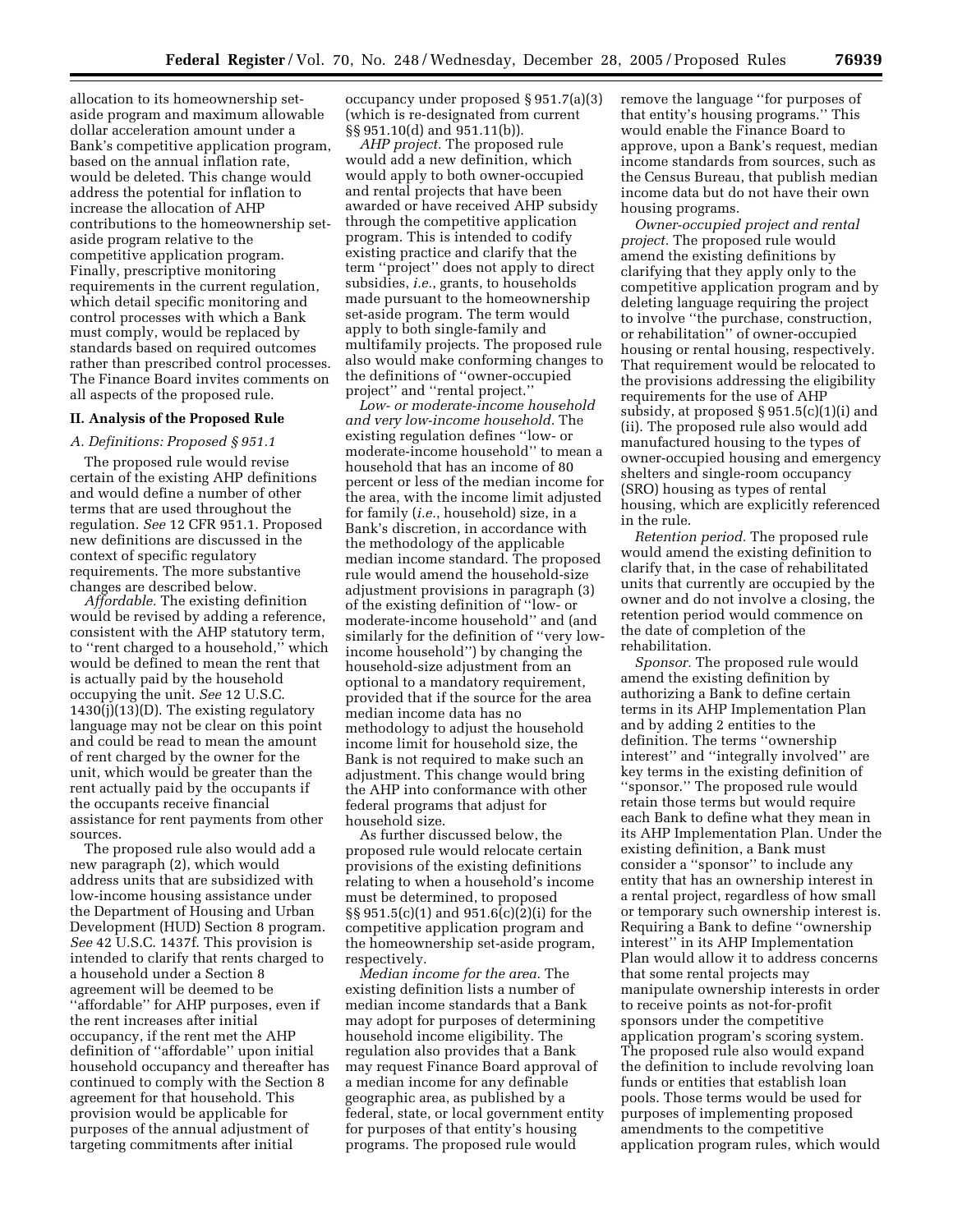deal with revolving loan funds and loan pools, respectively.

*Subsidy.* The proposed rule would revise the existing definition, principally by deleting the provisions that specify the dates as of which the amount of the subsidy is to be determined. The substance of those provisions would be incorporated into the section that sets forth the eligibility requirements relating to the competitive application program, at proposed § 951.5(c)(12). The proposed rule also would remove the term ''homeownership set-aside funds'' from the definition of ''subsidy'' because they are direct subsidies, which are included within the definition of ''subsidy.''

# *B. Required Annual AHP Contributions; Allocation of Contributions: Proposed § 951.2*

*Annual AHP contributions: Proposed § 951.2(a).* Under the Bank Act, each Bank annually must contribute to its AHP an amount equal to the greater of 10 percent of the Bank's previous year's net income or such prorated amount as is required to assure that the aggregate contribution of the 12 Banks is no less than \$100 million. 12 U.S.C.  $1430(j)(5)(C)$ . In recent years, the Banks have not used the pro rata allocation method because the annual contributions based on the 10 percent of income formula have exceeded \$100 million. Nonetheless, proposed § 951.2(a)(2) would revise the existing provisions to clarify that if the pro rata formula were to be used in any future year, the required annual contribution for any Bank could not exceed its net earnings for the previous year. This is primarily intended as a safety and soundness measure to avoid the possibility that a Bank might otherwise be required to contribute an amount in excess of its income, thereby reducing its regulatory capital.

*Net earnings of a Bank.* Proposed § 951.1 would revise the existing definition to clarify existing practice with respect to how a Bank's earnings are determined for purposes of calculating its required AHP contribution. *See* 12 CFR 951.1. Pursuant to registration of its equity securities with the Securities and Exchange Commission (SEC), each Bank must present its financial statements in its SEC filings in accordance with Generally Accepted Accounting Principles in the United States (GAAP). The application of Statement of Financial Accounting Standards No. 150, *Accounting for Certain Financial Instruments with Characteristics of Both Liabilities and Equity* (SFAS 150), to the Banks requires them to categorize

capital stock subject to a mandatory redemption request as a liability on the statement of condition and requires that they treat the dividends on capital stock subject to a mandatory redemption request as interest expense. The Bank Act provisions related to the AHP provide that each Bank shall make an annual contribution equal to 10 percent of its net earnings for the previous year after reduction for any payment required under 12 U.S.C. 1441b (regarding the Resolution Funding Corporation) and before declaring any dividend. 12 U.S.C. 1430(j)(8). Because the Bank Act requires that the AHP contribution be calculated before the declaration of dividends, net earnings for purposes of calculating the AHP contribution should not be reduced by any dividend declaration, including those associated with mandatorilyredeemable stock, even though those dividends may be treated as interest expense in the calculation of GAAP net income.

*Allocation of contributions: Proposed § 951.2(b).* The proposed rule would relocate the allocation of contributions provisions for the competitive application program and homeownership set-aside program in existing § 951.3(a) to proposed § 951.2(b), as they relate to the requirements for AHP contributions, which are set forth in proposed § 951.2.

*Homeownership set-aside allocation: Proposed § 951.2(b)(2).* AHP subsidies are disbursed through a Bank's competitive application program and its homeownership set-aside program. Under the existing rules, a Bank may set aside annually up to the greater of \$3 million or 25 percent of its annual required AHP contribution to provide funds to members through its homeownership set-aside programs. *See*  12 CFR 951.3(a)(1)(i). If member demand in a given year exceeds the AHP subsidy amount available for that year, a Bank may accelerate or ''borrow'' additional amounts from the following year's AHP contribution, up to the greater of \$3 million or 25 percent of the Bank's projected contribution for the following year, to the current year's setaside program.

In addition to those amounts, a Bank may set aside annually up to the greater of \$1.5 million or 10 percent of its annual required AHP contribution to fund a set-aside program to be used solely to provide financial assistance to first-time homebuyers. *See* 12 CFR 951.3(a)(1)(ii). If member demand for that set-aside program exceeds the amount of available AHP subsidy for a particular year, a Bank may accelerate or ''borrow'' additional amounts from the

following year's AHP contribution, up to the greater of \$1.5 million or 10 percent of the Bank's projected contribution for the following year, to the current year's first-time homebuyer set-aside program. These maximum allowable dollar amounts are adjusted annually by the Finance Board to reflect any percentage increase in the preceding year's Consumer Price Index (CPI). *See* 12 CFR 951.3(a)(1)(iii).

The proposed rule would remove the annual CPI adjustment of the caps on the dollar amounts that may be allocated to the set-aside programs, principally because it has the potential over time to increase the amounts allocated to the set-aside programs at the expense of the competitive application program. As such, the CPI adjustment could potentially affect the balance between amounts allocated to owner-occupied housing and rental housing, respectively. Similarly, because the provision allowing acceleration of the maximum allowable dollar allocation under the competitive application program into the current year from the subsequent year would be eliminated, the provision authorizing a CPI adjustment of the accelerated amount, as provided under existing § 951.3(a)(2), would be eliminated as a conforming amendment.

The Finance Board is proposing to make a number of other changes regarding the allocation of AHP funds to the homeownership set-aside programs, as noted below.

*Consolidation of separate program authorities: Proposed § 951.2(b)(2).*  Proposed § 951.2(b)(2) would retain the maximum allowable aggregate allocation of AHP dollars to the homeownership set-aside programs, *i.e.*, the greater of \$4.5 million or 35 percent of a Bank's annual required AHP contribution, but would eliminate the first-time homebuyer set-aside program authority as a separate and distinct authority. *See* 12 CFR 951.3(a)(1). The proposed rule would replace the separate first-time homebuyer set-aside program provision with a requirement that at least one-third of a Bank's aggregate annual homeownership setaside allocation be targeted for first-time homebuyers, which should be functionally equivalent to the results under the current structure. The Finance Board understands that most of the Banks currently dedicate a substantial portion of their general homeownership set-aside allocation to first-time homebuyers before setting aside funds under the separate homeownership set-aside authority that specifically targets first-time homebuyers. Therefore, the Finance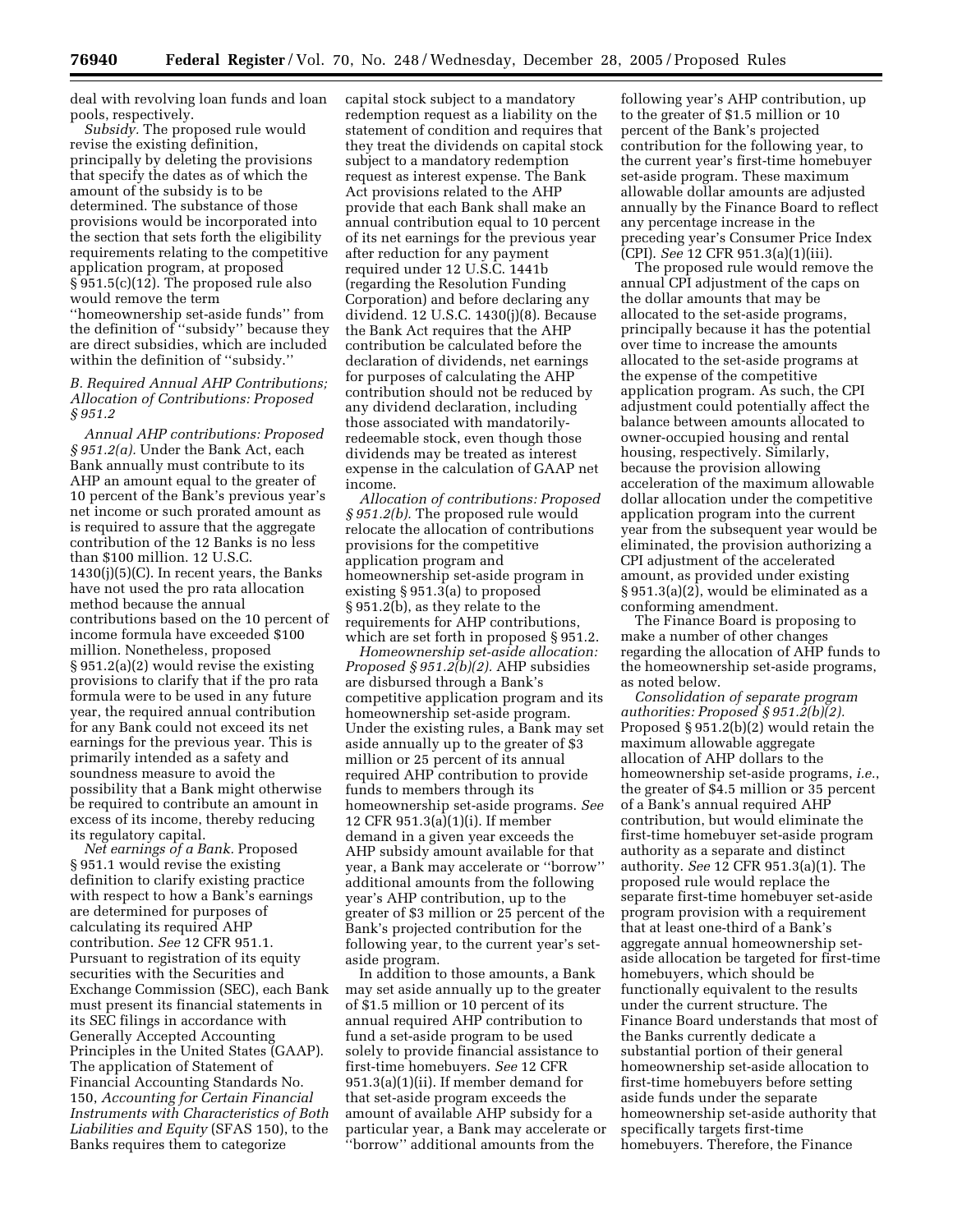Board believes the proposed change would simplify the regulation but would not cause a substantive change in the allocation of homeownership setaside funds to first-time homebuyers.

*Removal of acceleration authority.*  The Finance Board also is proposing to remove the existing provisions that permit a Bank to accelerate or ''borrow'' AHP funds from the subsequent year to fund the current year's homeownership set-aside programs. *See* 12 CFR 951.3(a)(1)(i) and (ii). The Banks have not often used that authority (in 2004 only two Banks did so) and it presents operational difficulties because it requires the Banks to project future earnings in order to determine how much they may accelerate into the current year, and these projections may not prove to be accurate. Deleting this provision would eliminate some unnecessary complexity to the administration and monitoring of the AHP fund as well as to a Bank's balance sheet. For much the same reason, the Finance Board is proposing to eliminate the provision allowing acceleration of competitive application program allocations, as provided under existing  $§ 951.3(a)(2).$ 

### *C. AHP Implementation Plan: Proposed § 951.3*

Proposed § 951.3(a) would reorganize and streamline requirements for a Bank's AHP Implementation Plan to conform them to amendments that are being proposed to other parts of the AHP regulation. *See* 12 CFR 951.3(b). The proposed amendments to the specific program operating requirements for AHP Implementation Plans are discussed elsewhere in this preamble in the context of the particular operating requirements. The proposed rule also would add a requirement that the AHP Implementation Plan include the Banks' retention agreement requirements.

Proposed § 951.3(c) would require a Bank to notify the Finance Board within 30 days of amending its AHP Implementation Plan and proposed § 951.3(d) would require a Bank to make the amended Plan publicly available through its Web site within 30 days after adoption of the amendments. Under the current rules, the Bank must submit all amendments to the Finance Board and must make its Plan available to members of the public upon request. See 12 CFR 951.3(b)(4)–(5). Making the AHP Implementation Plan available through the Banks' websites is intended to provide the public with easy access to important information about the AHP as well as to promote greater transparency and accountability in the program.

# *D. Advisory Councils: Proposed § 951.4*

The proposed rule would make a number of revisions to the provisions dealing with the Advisory Councils of the Banks, many of which are intended to clarify but not change the substance of the existing rule. *See* 12 CFR 951.4. The provisions that have a substantive effect are described below.

*Terms of Advisory Council members: Proposed § 951.4(b).* Section 951.4(b) of the proposed rule is intended to enhance the effectiveness of the Advisory Councils by lessening the likelihood that the terms of more than one-third of the Advisory Council members will expire in any 1 year. To that end, the proposed rule would require each Bank to adopt policies governing how it would conduct the appointment process and would require each Bank to appoint members to terms of ''up to'' 3 years. The intent of the latter change is to allow the Banks to appoint some individuals to terms of 1 or 2 years as a means of ensuring an appropriate balance of experience and service among members of the Council as a whole. Under the current rules, the Banks must appoint members of the Council for a 3 year term. *See* 12 CFR 951.4(d).

*Election of officers: Proposed § 951.4(c).* Section 951.4(c) would impose on the Advisory Council an affirmative obligation to elect certain officers, which is intended to ensure that each Advisory Council has in place a chairman and vice chairman. The current rule permits, but does not require, such officers. *See* 12 CFR 951.4(e).

*Duties: meetings with the Banks: Proposed § 951.4(d)(1).* Section 951.4(d)(1) of the proposed rule would revise the duties of the Advisory Council principally by adding a list of specific matters on which the Advisory Council must provide recommendations to the Bank's board of directors. *See* 12 CFR 951.4(f)(1). Those matters include: the relative allocation of AHP subsidy between the competitive application and homeownership set-aside programs; eligibility criteria for each program; scoring criteria and related definitions for the competitive application program; any priority criteria for the homeownership set-aside program; and the AHP Implementation Plan.

Proposed § 951.4(d)(3) also would extend the deadline by which the Advisory Council must submit its annual analysis of the low- and moderate-income housing and community lending activity of the Bank to the Finance Board. *See* 12 CFR 951.4(f)(3). The proposed rule would

extend that deadline from March 1 to May 1 and would require each Bank to publish the analysis on a publicly available website within 30 days of its submission to the Finance Board. The proposed change in the due date responds to requests received from some of the Advisory Councils, which meet quarterly, for additional time after the end of each calendar year to prepare, review, and approve their report. Making the Advisory Councils' analyses available to the public through the Banks' websites is intended to promote greater transparency and accountability in the Banks' AHP and in the work of the Banks' Advisory Councils.

*No delegation: Proposed § 951.4(f).*  Proposed § 951.4(f) would prohibit a Bank's board of directors from delegating to Bank officers or other Bank employees its responsibility for appointing Advisory Council members or for meeting with the Advisory Council. This provision is intended to ensure that each board of directors fulfills its statutory obligations with regard to its interaction with the Advisory Council and is consistent with findings of the Finance Board's Horizontal Review, which indicated that Bank boards in general could improve how they interact with their Advisory Councils. *See* 12 U.S.C. 1430(j)(11).

# *E. Competitive Application Program: Proposed § 951.5*

The proposed rule would consolidate existing regulatory provisions governing the operation of the competitive application program into a single section of the AHP rule—proposed § 951.5. Under the current regulation, a number of those provisions are located in different sections of the AHP regulations. The principal revisions to the existing regulatory structure are described below.

*Eligible applicants: Proposed § 951.5(b)(2).* Section 951.5(b)(2) of the proposed rule would eliminate the current provision that allows a Bank to accept AHP applications from institutions that are not members of the Bank, but that have applied for membership. *See* 12 CFR 951.6(b)(1). At one time, that provision may have encouraged institutions to become members of their district Bank but the Finance Board believes that given the growth in membership in recent years such an incentive is no longer necessary.

*Eligibility requirements: Proposed § 951.5(c).* Under the proposed rule, § 951.5(c) would set out all of the various eligibility requirements that may apply in connection with the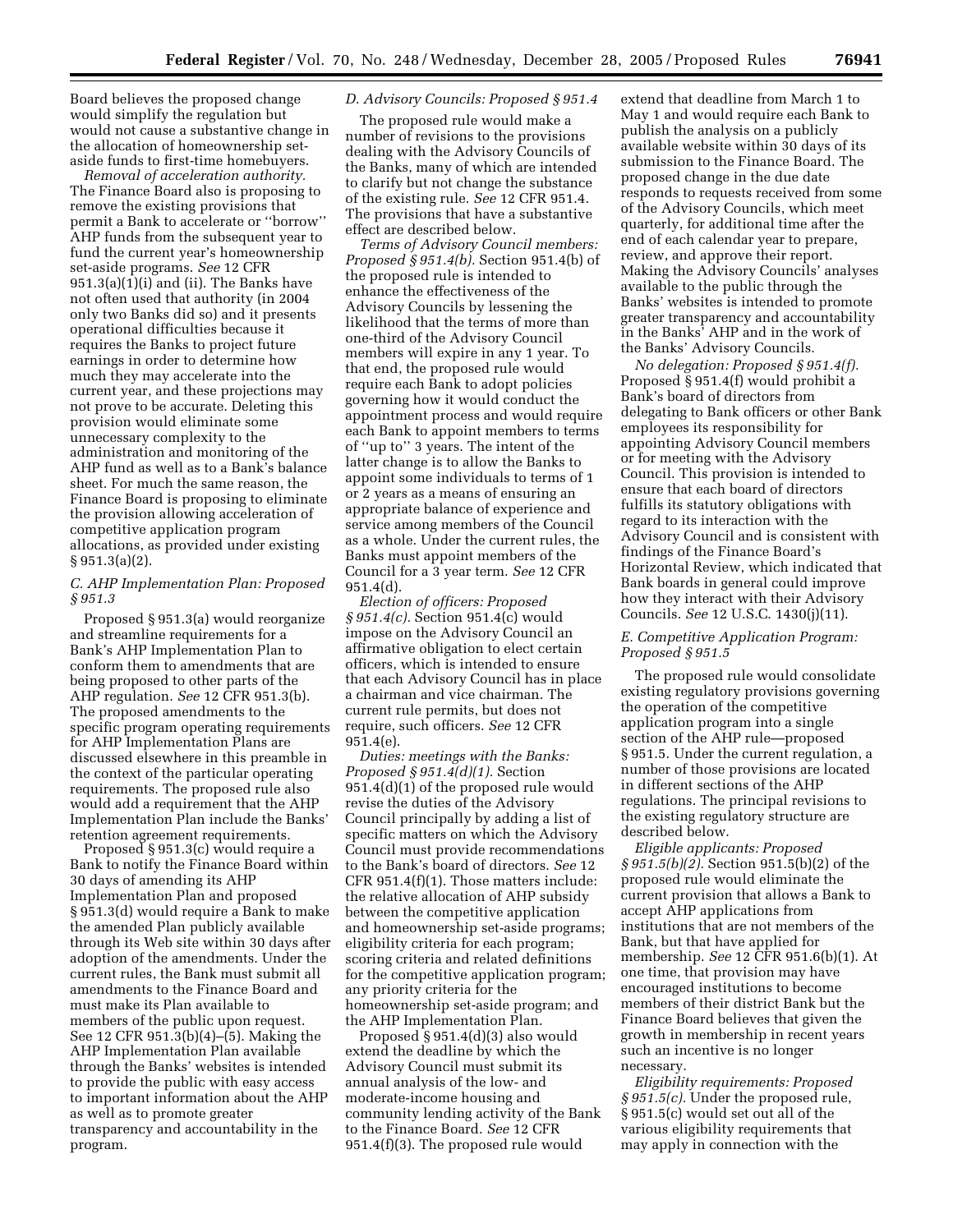receipt of AHP subsidies under the competitive application program.

*Timing of household incomeeligibility determination: Proposed § 951.5(c)(1).* With regard to the timing of when a household's income eligibility must be determined, the proposed rule would relocate the current provisions from the definitions of ''low- or moderate-income household'' and ''very low-income household'' in § 951.1 to proposed § 951.5(c)(1). The proposed rule also would incorporate into this section, without change, the requirements in the existing definitions of ''owner-occupied project'' and ''rental project'' that the AHP subsidy be used for the purchase, construction, or rehabilitation of owneroccupied or rental housing.

*Need for subsidy, project costs, project feasibility: Proposed §§ 951.5(c)(2), 951.5(c)(3), and 951.5(c)(4).* The proposed rule would make several changes to the project eligibility requirements applicable to the Banks in determining whether a project is eligible for funding. The Banks currently review projects to assess their ''need for subsidy,'' reasonableness of ''project costs,'' and ''feasibility.'' In determining a project's eligibility, the existing regulation requires that the project demonstrate a need for the subsidy, based on its estimated total sources and uses of funds. *See* 12 CFR 951.5(b)(2). The proposed rule would maintain this requirement but eliminate a related requirement that the estimated sources and uses of funds analysis include estimates of the market value of in-kind donations and volunteer professional labor or services. *See* 12 CFR 951.5(b)(2)(i)(B). Experience since 1998 indicates that estimates of non-cash costs generally do not affect the amount of subsidy needed for a project. Elimination of this requirement also would obviate the need for the Finance Board's Regulatory Interpretation 1999– 03, which addresses non-cash sources and uses.2 The proposed rule also would make the need for subsidy requirement independent of the project developmental and operational feasibility requirements. The changes are intended to provide the Banks with more opportunities to assist smaller projects and projects with higher production or operating costs, such as projects with services or more common space.

Section 951.5(c)(3)(i) of the proposed rule would clarify that the determination of project costs is a separate eligibility requirement and would remove a requirement that project costs be ''customary'' and determined according to ''industry standards'' in accordance with the Bank's project feasibility guidelines. *See*  12 CFR 951.5(b)(2)(ii). In lieu of that requirement, the proposal would require a Bank to determine whether a project's costs are reasonable by taking into account the location of the project, development conditions, and other nonfinancial household or project characteristics, such as housing for the elderly or for persons with disabilities. The changes are intended to make the eligibility review process more adaptive to deeply subsidized projects such as those serving special needs populations.

The existing regulation does not differentiate between the developmental feasibility of a project and, in the case of rental housing, the operational feasibility of the project over time. The proposed rule, at § 951.5(c)(4), would separate these two aspects of project feasibility. Proposed  $\S 951.5(c)(4)(i)$ would require that a project be developmentally feasible, which is defined as the likelihood that the project will be completed and occupied, based on relevant factors contained in the Bank's project feasibility guidelines, including the project's development budget, market analysis, and the sponsor's experience in providing the requested assistance to households. Proposed § 951.5(c)(4)(ii) would require that a rental project be operationally feasible, which is defined as the ability of the project to operate in a financially sound manner, in accordance with the Bank's project feasibility guidelines, as projected in the project's operating pro forma or similar statement of operational feasibility.

*Financing costs: Proposed § 951.5(c)(5).* The proposed rule would make a technical reorganizing change by relocating the provision regarding interest rates, points, fees, and other charges for loans financing the project from existing  $\S 951.5(b)(2)(iii)$  to proposed § 951.5(c)(5). *See* 12 CFR 951.5(b)(2)(iii).

*Refinancing: Proposed § 951.5(c)(8).*  Proposed § 951.5(c)(8) would make a technical change regarding the use of AHP subsidies in connection with a refinancing of a project. *See* 12 CFR 951.5(b)(6). The proposal would clarify that such refinancing is permitted only if it generated equity proceeds and if the proceeds are used to purchase, construct, or rehabilitate eligible housing units. The proposal also would

clarify that the requirement regarding use of the equity proceeds applies only to an amount of equity proceeds that is at least equal to the amount of AHP subsidy in the project.

*Project sponsor qualifications: Proposed § 951.5(c)(10).* Proposed § 951.5(c)(10) would revise existing § 951.5(b)(8) by requiring a Bank to adopt written policies regarding the project sponsor qualifications for revolving loan funds and loan pools, which issues are discussed separately below. *See* 12 CFR 951.5(b)(8).

*Calculation of AHP subsidy: Proposed § 951.5(c)(12).* Proposed § 951.5(c)(12), which relates to the calculation of the AHP subsidy, would incorporate, without change, the provisions regarding the time at which the calculation of subsidy is to be made. Those provisions are currently included as part of the definition of ''subsidy'' in § 951.1.

*Use of AHP subsidy by revolving loan funds and loan pools: Proposed §§ 951.5(c)(13) and 951.5(c)(14).* The proposed rule would explicitly authorize the Banks, at their discretion, to allow two uses of AHP subsidy under their competitive application program, which would be for revolving loans funds and loan pools. The current rule defines the term ''sponsor'' to include certain organizations or public entities that have an ownership interest in a rental project, or that are integrally involved in an owner-occupied project. *See* 12 CFR 951.1. As noted previously, the proposed rule would expand that definition to add revolving loan funds and entities that establish loan pools to the list of eligible sponsors. A revolving loan fund is a capital fund that makes loans that comply with the requirements of the AHP rule, and then uses the proceeds received from principal payments on those loans to make additional loans to other borrowers. A loan pool is a group of AHP-eligible loans that are purchased, held in trust, and pledged as security for a financial instrument, such as a mortgage-backed security. Definitions of the two terms would be added in proposed § 951.1. Such entities that specialize in community development lending are able to leverage additional funds for low-income borrowers or bring added value to the services provided by nonprofit corporations and local governments. These entities also may provide technical assistance in packaging loans, or may service loans, manage affordable housing revolving loan funds, or purchase and sell loans that cannot otherwise be sold in the mainstream secondary market due to their unique characteristics. Proposed

<sup>2</sup>Regulatory Interpretation 199–03 is available in the Freedom of Information Act Reading Room on the Finance Board's Web site: *http://www.thib.gov/ [Default.aspx?Page=59&ListCategory=8#8.](http://www.thib.gov/Default.aspx?Page=59&ListCategory=8#8)*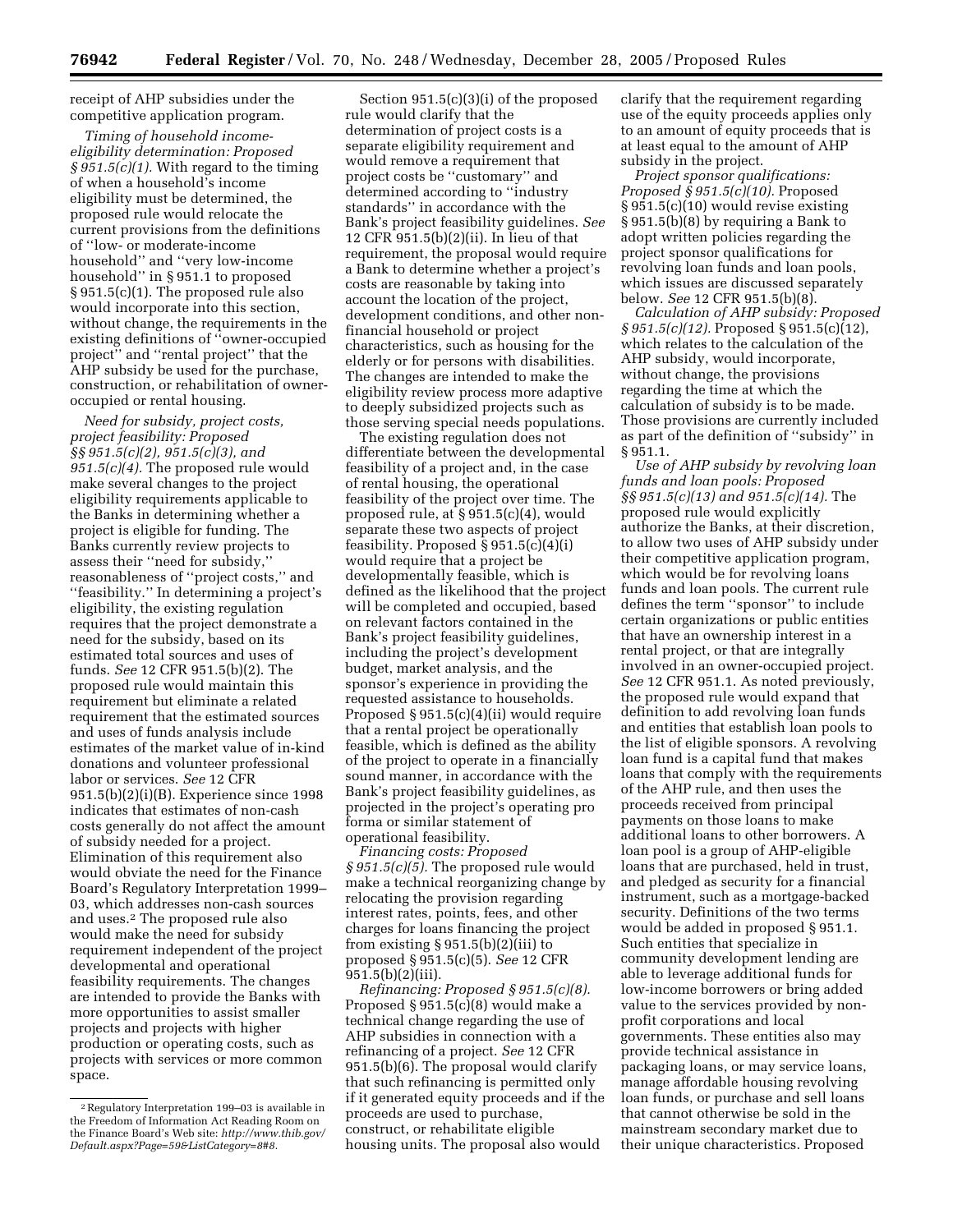§ 951.5(c)(13) and (c)(14) would establish limitations on how such revolving loan funds and loan pools, respectively, may use the AHP subsidies, as described below.

*Use of AHP subsidy by revolving loan funds: Proposed § 951.5(c)(13).* The proposal would authorize the Banks to accept applications from members for projects in which the sponsor would use the AHP subsidy in a revolving loan fund, which in turn would make AHP loans to eligible projects. In order to exercise this authority, a Bank first must consult with its Advisory Council and then must adopt written policies and procedures governing the disbursement of the AHP subsidy through this type of entity. Both the initial loans made by the revolving loan fund, as well as any subsequent loans made with amounts received from repayments of the initial loans, must meet all of the applicable AHP eligibility requirements. The intent in referring to ''applicable'' AHP eligibility requirements is to make clear that those regulatory requirements that apply to AHP applications that involve a specific project, such as cost and feasibility requirements, will not automatically be applied to an AHP application from a revolving loan fund, which may not have identified a specific project at the outset.

The revolving loan fund also must assure that the initial loans are made to projects and households that meet the commitments in the approved AHP application and that they will be met for the full AHP retention period. Any subsequent lending of repaid AHP subsidy must be used for low-or moderate-income households (in the case of owner-occupied projects) or for rental projects where 20 percent or more of the units are occupied by and affordable for very low-income households, subject to the AHP retention period, monitoring and recapture requirements that the Bank must adopt. As a result of those requirements, AHP funds disbursed through a revolving loan fund may not be used for other purposes, such as to pay for operating costs or other uses unrelated to the purchase, construction, or rehabilitation of housing. In general, the Finance Board requests comment on how the revolving loan fund authority could be used within the requirements of the AHP.

*Use of AHP subsidy in loan pools: Proposed § 951.5(c)(14).* The proposed rule would authorize a Bank to provide AHP subsidies to its members under circumstances in which another entity would receive the subsidy and then commit to purchase AHP-eligible loans in order to pool them and sell interests

in the pool of loans, such as through loan participations or a mortgage-backed security. For example, the proposed rule would allow a Bank to make a subsidized advance to a member with the understanding that the member would make a subsidized loan to another entity, which would commit to purchase similarly subsidized loans from other originators. In order to exercise this authority, a Bank first must consult with its Advisory Council, and then must adopt written policies and procedures governing the disbursement of the AHP subsidy through this type of arrangement. The proposed rule includes a number of provisions that are intended to ensure that subsidies disbursed through a loan pool actually benefit AHP-eligible households. Specifically, the proposal would require that a loan pool sponsor demonstrate that its use of the subsidy will meet all applicable eligibility requirements under the AHP regulation. The loan pool sponsor must provide to the Bank the acceptance standards that it intends to use in determining which loans to include in the pool, as well as the underwriting characteristics for such loans, and the number of eligible households (including their income levels) that have obtained loans over a given time period. The proposal would prohibit the use of AHP funds for the loan pool's operating costs, for secondary market transaction costs, or for providing liquidity to the originators or holders of the purchased loans.

In order to ensure that the AHP subsidy benefits eligible households, the proposed rule would require that the manager or trustee of the loan pool purchase the loans pursuant to a forward commitment that identifies the characteristics of the loans to be originated with principal or interest rate reductions, as specified in the approved AHP application. Where AHP direct subsidy is being used, the AHP subsidy must be used for a standard upfront buy-down of the interest rate or a reduction in the principal of the loans in the pool, as specified in the approved AHP application. All loans purchased by the loan pool, including both the initial loans and any subsequent loans that are intended to replace loans that have been paid off, must conform to the terms of the forward commitment. In general, the Finance Board requests comment on how the loan pool authority could be used within the requirements of the AHP. The proposed rule is silent on the length of time that a project sponsor would have, as specified in the forward commitment, for the sponsor to expend the full

amount of the AHP subsidy. The Finance Board requests comment on whether it is preferable to establish a time limit by regulation and if so, the duration of that time limit, or to allow a Bank to establish a time limit as part of its AHP Implementation Plan, as proposed.

In the alternative, the loan pool would be permitted to purchase an initial round of loans that are not purchased pursuant to a forward commitment, provided that the entities from which the loans are purchased are required to use the proceeds from the initial loan purchases within time limits specified in the Bank's AHP Implementation Plan. The proceeds must assist households that are income-eligible under the approved AHP application during subsequent rounds of lending, and the assistance must be provided in the form of a principal reduction or a belowmarket AHP subsidized interest rate, as specified in the approved AHP application.

In addition, each AHP-assisted owneroccupied unit receiving AHP direct subsidy would be required to be subject to an AHP 5-year retention agreement. As currently written, the proposed rule explicitly permits the use of AHP subsidy in loan pools backed by owneroccupied units. The Finance Board requests comment on whether, in addition to loans for AHP-assisted owner-occupied units, rental housing loans should also be eligible under the AHP loan pool authority, and if so, what kinds of loans and activities, consistent with the AHP requirements, should be eligible.

*Out-of-district projects eligibility requirement: Proposed § 951.5(c)(15)*. The proposed rule would remove the existing provision that allows a Bank, at its discretion, to require as an eligibility requirement that a project assisted with AHP subsidy must be located in the Bank's district. *See* 12 CFR 951.5(b)(10)(i)(B). Proposed § 951.5(c)(17) also would prohibit a Bank from establishing an eligibility requirement that a project must be located in the Bank's district. See the further discussion of this issue below, under AHP projects outside the district.

*Minimum Bank credit product usage requirement: Proposed § 951.5(c)(15)*. The current rule authorizes a Bank to require its members to have used a minimum amount of the Bank's other credit products within the previous 12 months as a condition to applying for additional amounts of AHP subsidy. *See*  12 CFR 951.5(b)(10)(i)(C). The Finance Board is proposing to remove this requirement in the belief that AHP funding should go, without restriction,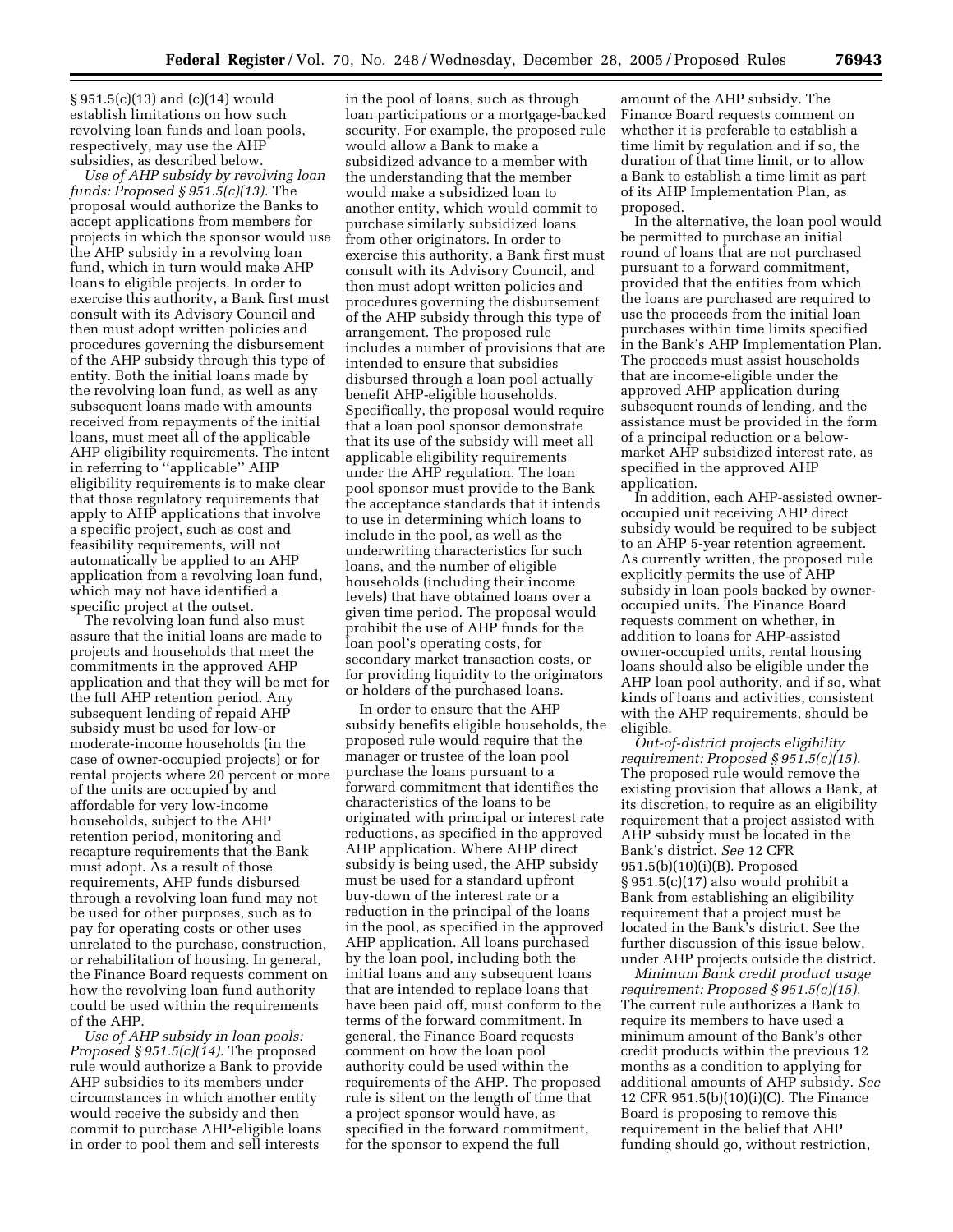to applications from members that score highest under a Bank's competitive application scoring criteria.

*Counseling requirement: Proposed § 951.5(c)(15)(ii)*. The proposed rule would authorize a Bank to require homebuyer or homeowner counseling as an optional eligibility requirement for owner-occupied projects under the competitive application program. Under such a requirement, the Banks could limit AHP subsidies to owner-occupied projects that provide this resource for low- or moderate-income households. Such counseling can contribute to successful, long-term homeownership, which the Finance Board has recognized in supporting such counseling for lowor moderate-income households receiving home purchase assistance under the AHP homeownership setaside program. *See* 12 CFR 951.5(a)(2)(ii).

*Prohibited use of AHP subsidy: prepayment fees: Proposed § 951.5(c)(16)(i)*. The current rule allows a project to use AHP subsidy to pay prepayment fees imposed by a Bank on a member if the member prepays a subsidized advance, provided that the project continues to comply with the terms of the approved AHP application for the duration of the original retention period and any unused AHP subsidy is returned to the Bank and made available for other AHP projects. *See* 12 CFR 951.5(b)(4)(i). The proposed rule would eliminate this provision, consistent with the principle that AHP funds should be used for purchase, construction, or rehabilitation of housing.

*Changes to the scoring system: Proposed § 951.5(d)*. The proposed rule would retain the current provisions that require each Bank to adopt written scoring guidelines for its AHP applications and to allocate 100 points among 9 scoring criteria. *See* 12 CFR 951.6(b)(4). The proposal would not make any substantive changes to those criteria, except for those relating to disaster areas and out-of-district projects, but would make a number of technical revisions to the current rules and would codify certain staff interpretations.

The proposed rule would retain the provisions relating to fixed-point and variable-point scoring criteria, but would make technical changes to the latter, the effect of which would be to codify a current staff interpretation that allows a Bank to implement variablepoint scoring criteria either through a fixed scale or on a scale relative to the other applications that are to be scored in the same funding round. *See* 12 CFR 951.6(b)(4)(iii). That provision would be located at  $\S 951.5(d)(3)(ii)$  of the proposed rule.

Section  $951.5(d)(5)(iii)(A)$  of the proposed rule would remove a provision of the existing rule, which allows a Bank to score rental projects according to the targeting commitments made by the project to a governmental or tax-credit allocating entity that provides funds or tax credits, respectively, to the project. *See* 12 CFR  $951.6(b)(4)(iv)(C)(1)$ . That provision would no longer be necessary because of other proposed changes to the rule, to be located at § 951.7(a)(2)(ii)(B), discussed further below, which would allow a Bank to rely on monitoring by governmental or tax-credit monitoring agencies.

The proposed rule also would clarify regulatory practice relating to the scoring criterion for income targeting in owner-occupied projects. That provision, which would be located at  $\S 951.5(d)(5)(iii)(B)$ , would clarify that a Bank may determine in its AHP Implementation Plan how to award scoring points on a declining scale, taking into consideration the percentages of units and targeted income levels.

*Disaster areas and displaced households scoring criterion: Proposed § 951.5(d)(5)(vi)(E)*. The current regulation permits the Banks to award scoring points to the financing of housing that is located in federally declared disaster areas. *See* 12 CFR  $951.6(b)(4)(iv)(F)(5)$ . Because disasters may displace families from their homes, the Finance Board believes that this criterion should be expanded to address such situations. Accordingly, in order to accommodate families that have been displaced from a disaster area, § 951.5(d)(5)(vi)(E) of the proposed rule would permit a Bank to award scoring points for applications that would provide housing for persons located in a disaster area, as well as for applications proposing to provide housing for low- or moderate-income households that have been displaced from a federally declared disaster area due to a disaster, irrespective of the household's current residential location.

*AHP projects outside the district: Proposed §§ 951.5(c)(17) and 951.5(d)(5)(vii)*. Under the current regulation, a Bank may, at its discretion, deny consideration of applications to the AHP competitive application program from members proposing to fund projects located outside a Bank's district. Another provision of the current rule permits a Bank to give scoring point preference to the creation of housing located within the Bank's district. *See* 12 CFR 951.5(b)(10)(i)(B)

and  $951.6(b)(4)(iv)(F)(12)$ . The proposed rule would rescind the Banks'' authority to prohibit or restrict applications to fund projects located outside a Bank's district. This authority may have been appropriate when all Bank members did business only within the boundaries of a state within the Bank's district. As a result of interstate branching, however, many members now do business in communities outside their Bank district. The authority to restrict AHP projects to the Bank's district, if exercised, would limit a member's ability to support otherwise eligible AHP projects in certain of the communities that it serves solely because those communities were located outside the Bank's district boundaries.

The Bank Act does not set up the AHP as a geographically targeted program. Rather, it requires each Bank to establish a program to provide subsidized funding to its members. *See*  12 U.S.C. 1430(j)(1). Restrictions on outof-district projects can disadvantage members with geographically dispersed operations to the extent the Bank limits funding of projects outside of its boundaries, irrespective of the market areas served by its members. Such restrictions could also serve to disadvantage communities that are served by financial institutions headquartered in a state located in a different Bank district. The Finance Board believes that AHP projects should be awarded funds based on the merits of each particular application. If an application has sufficient merit to compete successfully, it should be awarded AHP funds irrespective of the project location, so long as the project is within a community served by a member.

Finally, the existing authority in the current AHP regulation has not been extensively invoked by the Banks. In 2004, only one Bank prohibited the use of AHP funds for out-of-district projects and only two Banks elected to give scoring preference to in-district projects. Nor has there been a significant outflow of AHP funds as a result of member financing of projects outside the district. Out of 10,391 AHP projects funded since the beginning of the program in 1990, only 323 projects, or 3.1 percent, have been located outside a Bank's district. These findings support a conclusion that funding of out-ofdistrict projects has a minimal impact on the AHP. Therefore, a prohibition against out-of-district projects or a preference for projects within a district may not be warranted.

As a result of all these considerations, the proposed rule would eliminate the two provisions in the existing regulation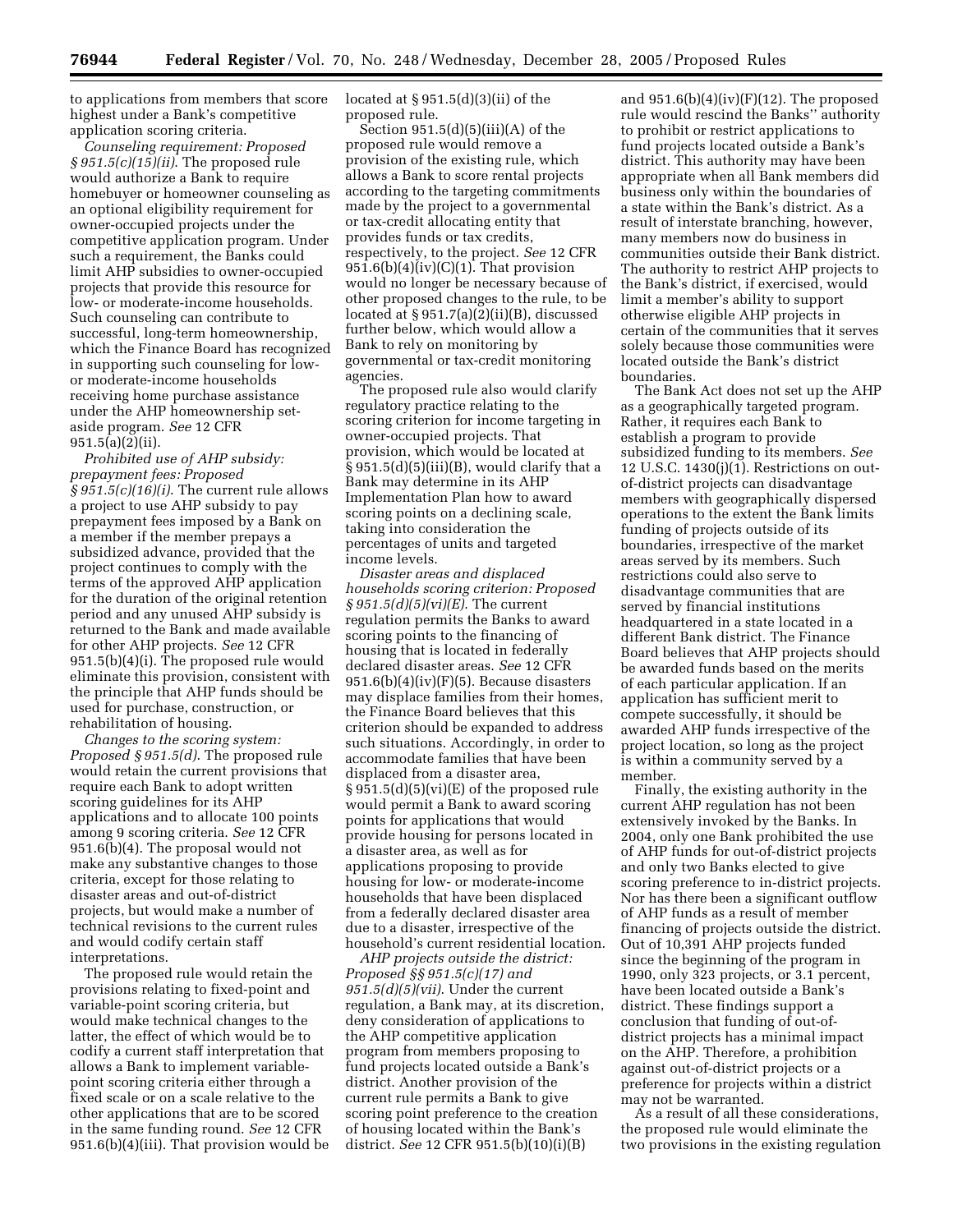that preclude or limit the ability of a member to receive AHP subsidies for projects located outside its district, and proposed § 951.5(c)(17) would expressly prohibit a Bank from requiring that a project be located within its district. In addition, proposed § 951.5(d)(5)(vii) would prohibit a Bank from adopting as its Second District Priority a scoring preference for projects located in the Bank's district. *See* 12 CFR  $951.6(b)(4)(iv)(G)$ .

*Modifications of approved applications: Proposed § 951.5(f)*. The proposed rule would codify current practice by adding a requirement that a Bank must document in writing its analysis and justification for any modification of a previously approved project. *See* 12 CFR 951.7(a).

*Progress towards use of AHP subsidies: Proposed § 951.5(g)(2)*. The proposed rule would require each Bank to establish policies and procedures, such as time limits, for determining whether progress is being made towards drawdown and use of AHP subsidies by approved projects, and whether to cancel an application approval for lack of such progress. Progress requirements must be included in the Bank's AHP Implementation Plan. Affordable housing projects often may encounter delays due to changes in funding, legal, or community challenges, or other events. These delays may affect the ability of a project to progress towards its scheduled drawdown and use of the AHP subsidy. The current AHP regulation requires a Bank to specify a time period in its AHP Implementation Plan for the drawdown and use of the AHP subsidy. If a project does not do so within such period, the Bank must cancel its approval of the application. *See* 12 CFR 951.8(c)(1). The rigidity of this requirement sometimes has impaired the ability of the Banks to determine whether the delays are significant enough to affect a particular project's ability to draw down and use the subsidy. While the Banks have extended the time period for certain projects in an effort to take into account such delays, the requirement that a fixed time period be stated in the AHP Implementation Plan limits a Bank's ability to manage this process. Accordingly, the proposed rule would give the Banks greater capacity to manage this process by requiring them to adopt policies and procedures that address how they will make such determinations.

*Compliance upon disbursement: Proposed § 951.5(g)(3)*. Section 951.5(g)(3) of the proposed rule would require a Bank to establish policies and procedures for determining, prior to

initial disbursement of AHP subsidy, and prior to subsequent disbursement if the need for AHP subsidy has changed, whether the project continues to meet the applicable eligibility requirements and all obligations committed to in the approved AHP application. The Bank's requirements must be included in its AHP Implementation Plan. Under the current AHP regulation, a Bank is required to verify compliance with eligibility requirements and application commitments prior to each disbursement of AHP subsidy. *See* 12 CFR 951.8(c)(2). The requirement to repeatedly verify project compliance during every stage of the disbursement process may be more than is necessary to ensure compliance with the rules, and effectively precludes a Bank from using its best judgment to determine whether the circumstances of a particular AHP project warrant repeated verification of compliance with the rules. The proposed amendment would give the Banks greater latitude in determining when it is appropriate to verify compliance prior to disbursing AHP funds.

*Bank board of directors duties and delegation: Proposed § 951.5(h)*. The proposed rule would set forth the Bank board of directors' various duties regarding establishment and implementation of the competitive application program requirements in one section, proposed § 951.5(h), and would reiterate that the Bank's board cannot delegate these responsibilities to Bank officers or other Bank employees.

#### *F. Homeownership Set-Aside Program: Proposed § 951.6*

The proposed rule would reorganize the existing regulation, generally by combining various homeownership setaside program provisions into one section, to be located at proposed § 951.6.

*Eligible applicants: Proposed § 951.6(b)*. The existing AHP regulations permit a Bank to accept applications for homeownership set-aside program subsidies from an institution that is not a member of the Bank, but which has pending an application for membership. *See* 12 CFR 951.6(a). The proposed rule would eliminate this provision and would require an applicant to be a member of the Bank at the time that it submits an AHP application. The rationale for this revision was discussed in connection with a similar amendment that is proposed for the competitive application program.

*Timing of household incomeeligibility determination: Proposed § 951.6(c)(2)(i)*. Section 951.6(c)(2)(i) of the proposed rule would clarify that a

household's income eligibility is to be determined at the time that it is enrolled in the set-aside program. This change is intended to address confusion with respect to the income eligibility, for example, of a household that is enrolled in a matched savings account program, an Individual Development Account program, a Welfare-to-Work program, or any other similar empowerment program designed to assist low-income households accumulate assets. The existing regulation has been interpreted by some Banks as requiring that the household's income qualification for purposes of the AHP be determined at the time that the household is qualified for a loan. *See* 12 CFR 951.1 and 951.5(a)(2)(i). The proposal would permit income eligibility to be determined at the time that the household is accepted by the member and the Bank to enroll in the AHP setaside program, even though at that time the household may not qualify for a mortgage. This clarification is consistent with existing Finance Board policy and reflects the Finance Board's understanding that the purpose of these programs is to prepare households for homeownership. Activities designed to qualify low- or moderate-income households for mortgages should be encouraged. Such programs, however, require careful administration by a Bank and the participating member and should be subject to reasonable Bank policies and procedures on the timely use of AHP subsidy. Moreover, it is the Finance Board's expectation that Bank policies will preclude use of the program by individuals whose low- or moderate-income eligibility is a temporary condition, such as students, who would ordinarily have a reasonable prospect for a substantial increase in income upon entering the workforce.

*Counseling: Proposed § 951.6(c)(2)(ii)*. Under the existing regulation, all households receiving AHP funds under a Bank's homeownership set-aside program must complete a homeowner or homebuyer counseling program. *See* 12 CFR 951.5(a)(2)(ii). The Finance Board is proposing to make this an option rather than a requirement, for obtaining subsidies under the homeownership setaside program. As a practical matter, not all households will necessarily require such counseling. Moreover, there are some areas of the country in which such counseling may not be readily available, and the quality of the counseling can also vary. Accordingly, § 951.6(c)(2)(ii) of the proposed rule would allow each Bank to determine whether to include counseling as an eligibility requirement in its AHP Implementation Plan. These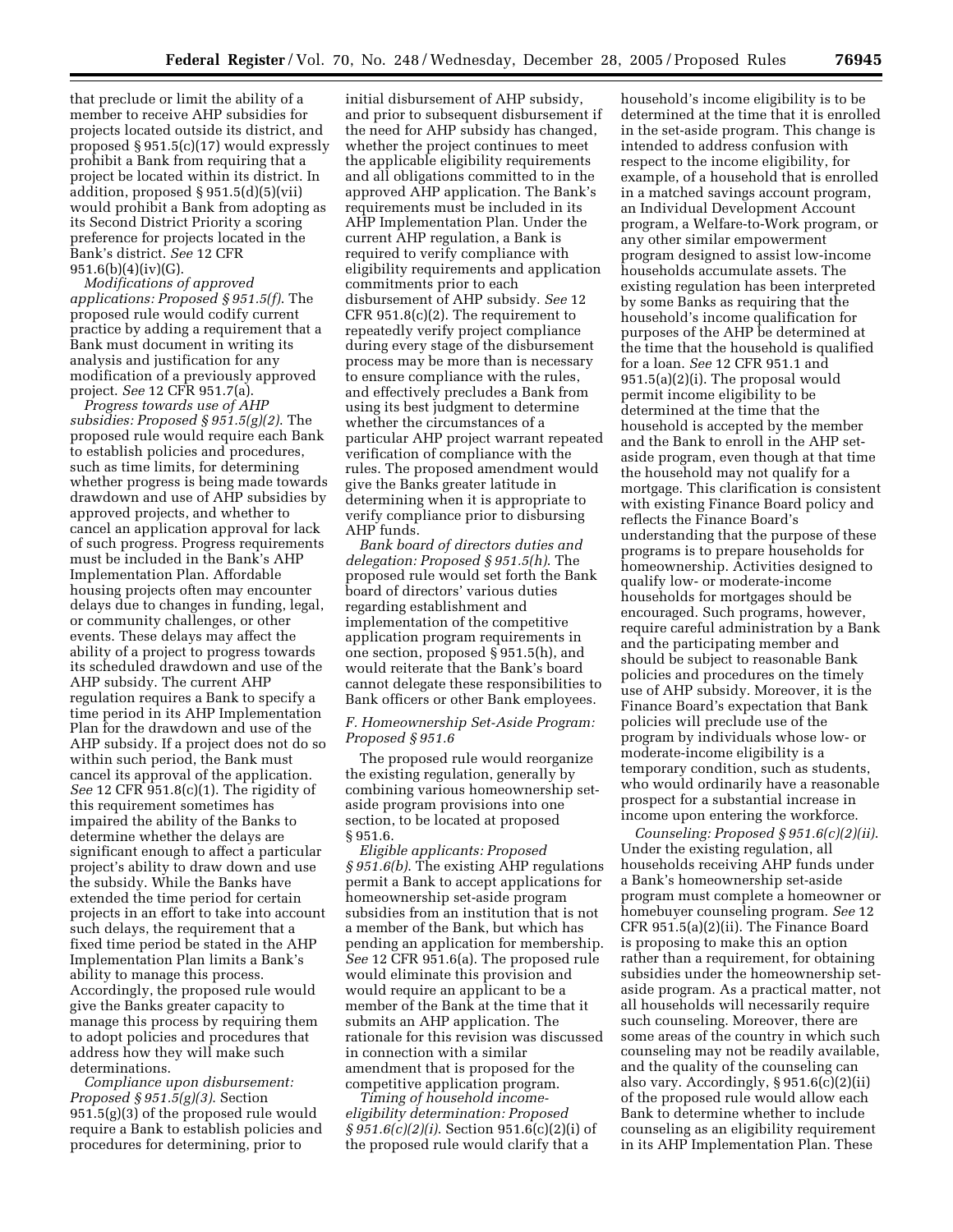revisions are consistent with the proposed change that would allow a Bank to adopt such a counseling requirement under its competitive application program, which is located at proposed § 951.5(c)(15)(ii). Notwithstanding the change, the Finance Board encourages the Banks to consider requiring homeowner and homebuyer counseling when they believe it to be appropriate. Proposed § 951.6(c)(8) would retain the current provision that allows homeownership set-aside funds to be used to pay for the costs of obtaining such counseling for those homebuyers that actually purchase an AHP-assisted unit. *See* 12 CFR 951.5(a)(7).

*Member financial incentives: Proposed § 951.6(c)(6)*. The proposed rule would revise the existing regulation by requiring a Bank to establish incentives for members to provide financial or other assistance in connection with providing the homeownership set-aside subsidy. Under existing § 951.5(a)(6), a member that provides mortgage financing to a participating household under the setaside program must also provide financial or other incentives in connection with the mortgage financing. *See* 12 CFR 951.5(a)(6). Some Banks have observed that this requirement may place small members, such as those located in rural areas, at a disadvantage and may encourage them to pass the AHP subsidy to a larger institution, which may or may not be a member of that Bank. The existing requirement may thus place a greater obligation to provide subsidized financing on a member than on a nonmember mortgage provider and may result in a disincentive for member financing. The Finance Board specifically requests comment on: (1) Whether it should require all originators of AHP-assisted mortgage loans to provide financial or other incentives in connection with the mortgage financing, irrespective of whether the originator is a member or nonmember; (2) whether the current financial incentive requirement should remain as a mandatory requirement or be made a matter of discretion for the Bank, as a preferential selection criterion for its homeownership setaside program(s); and (3) whether additional incentives should be required, such as a matching funds requirement, member-provided financing, or preference to a member working in partnership with a nonprofit sponsor assisting first-time homebuyers to qualify for a mortgage.

*Financing costs: Proposed § 951.6(c)(7)*. Section 951.5(a)(6) of the current regulations requires that the rate

of interest, points, fees, and other charges imposed by the member not exceed a reasonable market rate. *See* 12 CFR 951.5(a)(6). As currently worded, the requirement applies only to situations in which the member provides the financing, but not if a third party does so. The Finance Board is concerned that the existing language has the potential to create opportunities for using AHP funds in conjunction with the origination of loans with interest rates, points, fees, and other charges that exceed a reasonable market rate, if the loans are originated by a nonmember. In order to avoid that possibility, § 951.6(c)(7) of the proposed rule would revise the regulation to state that such charges that are ''used directly or indirectly in conjunction with the AHP direct subsidy'' must not exceed a reasonable market rate. That revision is consistent with the statutory requirement that Finance Board regulations must ''ensure that subsidies provided by Banks to member institutions \* \* \* are passed on to the ultimate borrower.'' *See* 12 U.S.C.  $1430(i)(9)(E)$ .

*Progress towards use of AHP subsidy: Proposed § 951.6(c)(9).* For reasons similar to those discussed above under the competitive application program, proposed § 951.6(c)(9) would revise the existing regulation by requiring that progress be made towards draw-down and use of the AHP direct subsidies by eligible households pursuant to policies and procedures adopted by the Bank. *See* 12 CFR 951.5(a)(8).

*Cash backs: Proposed § 951.6(c)(10).*  The Finance Board's Horizontal Review identified problems in the operations of the homeownership set-aside programs at some of the Banks. Although those problems were limited to a few situations, the proposed rule seeks to address them by clearly identifying ineligible uses of AHP set-aside funds. Therefore, § 951.6(c)(10) of the proposed rule would expressly prohibit a member from providing cash back to a household at the closing on the mortgage loan and would require a member to use any AHP subsidy beyond what is needed for closing costs and the approved mortgage amount to further reduce the principal of the mortgage loan.

*Progress towards use of AHP subsidies: Proposed § 951.6(e)(2).* For reasons similar to those discussed above under the competitive application program, proposed § 951.6(e)(2) would require a Bank to establish policies and procedures, such as time limits, for determining whether progress is being made towards drawdown and use of homeownership set-aside funds by

eligible households, and whether to cancel application approvals for lack of such progress. *See* 12 CFR 951.8(b)(1). The requirements must be specified in the Bank's AHP Implementation Plan. A Bank would be required to determine, pursuant to such policies and procedures, whether progress is being made by eligible households, and whether to cancel any application approvals for lack of progress.

#### *G. Monitoring: Proposed § 951.7*

The proposed rule would retain the current requirement for annual certifications by rental project owners to the Bank under the competitive application program, but would make a number of changes to the monitoring provisions under both the competitive application and homeownership setaside programs. A number of the current monitoring provisions are prescriptive in nature and set deadlines by which the Bank and other parties must undertake certain actions. *See* 12 CFR 951.10 and 951.11. The proposed rule would replace those provisions with more broadly stated performance objectives, which are intended to allow the Banks more latitude in determining the type and frequency of reports and certifications that are best suited for monitoring a particular project's compliance with the AHP rules. The proposed amendments would accomplish this goal by requiring the Banks to adopt policies and procedures for monitoring progress made towards project completion and compliance with other AHP requirements.

1. Monitoring Requirements for the Competitive Application Program: Proposed § 951.7(a)

*Initial monitoring policies and procedures: Proposed § 951.7(a)(1).* For both owner-occupied and rental projects under the competitive application program, the proposed rule would require each Bank to adopt written policies and procedures for monitoring AHP projects prior to, and within a reasonable period of time after, project completion. Specifically, a Bank's monitoring polices and procedures must enable it to determine: Whether the construction or rehabilitation is progressing satisfactorily; whether a completed project is progressing satisfactorily toward occupancy by eligible households; and whether a project is meeting the commitments made in the approved AHP application and is otherwise in compliance with applicable AHP requirements within a reasonable time after the project has been completed. The proposed rule would remove the existing requirement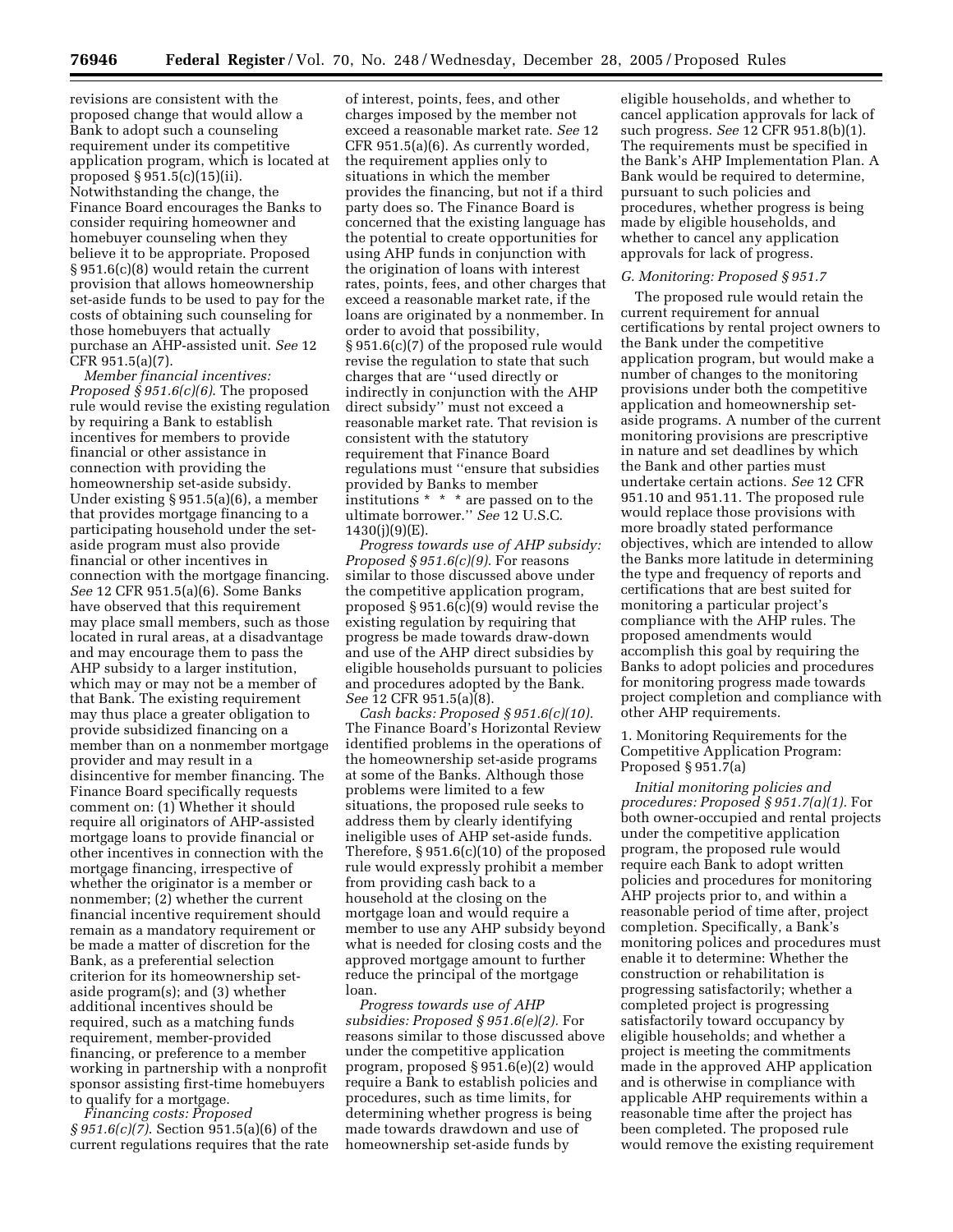that the Banks must monitor project habitability, and also would remove the definition of ''habitable'' from the existing definitions. *See* 12 CFR 951.1 and  $951.10(a)(2)(ii)(B)(2)$  and (c). Proposed § 951.7(a)(1)(ii) would require a Bank's monitoring policies and procedures to include provisions requiring Bank review of back-up documentation regarding household incomes and rents that are maintained by the project sponsor or owner, and would allow a Bank to include requirements for maintenance and Bank review of other project documentation, at the Bank's discretion.

*Long-term monitoring policies and procedures: Proposed § 951.7(a)(2).* The proposed rule would require a Bank to adopt written policies and procedures for monitoring completed rental projects, commencing in the second year after project completion and continuing for the full 15-year retention period. The monitoring polices must enable a Bank to determine whether household income, rents, and populations served comply with the respective commitments made in the AHP application. The proposed rule would remove the existing requirement that the Banks monitor project habitability for the full AHP retention period. *See* 12 CFR 951.11(a)(3). The policies also must take into account various risk factors and could allow the Bank to use a reasonable risk-based sampling plan.

Proposed § 951.7(a)(2)(iii) would require that monitoring policies include provisions addressing: Bank review of annual certifications by project owners that household incomes and rents comply with commitments made in the AHP application and other AHP requirements; Bank review of back-up project documentation regarding household incomes and rents, as maintained by the project owner; and maintenance and Bank review of such other project documentation that the Bank deems necessary.

The current regulation requires the Banks to select from 1of 3 approved methods for long-term monitoring of rental projects: (1) Monitoring by a federal, state, or local government entity in connection with a project that also is receiving tax credits or funds from that entity, subject to certain other limits stated in the rule; (2) monitoring of such projects by a contractor; or (3) monitoring by the Bank, its members, and project owners. *See* 12 CFR 951.11(a). The existing regulation contains prescriptive procedural requirements for projects monitored by the Banks, their members, and project owners under the third option. It details

specific monitoring and certification duties for the parties and includes deadlines for submission of specific monitoring reports. These deadlines may not comport with construction and development schedules and can result in regulatory noncompliance for reasons that do not reflect the actual performance of a project. The existing regulation requires a Bank to review project documentation and verify compliance with rent, income, and project habitability requirements according to a schedule based on the amount of AHP subsidy received by a project, such that projects receiving greater amounts of subsidy have more stringent and frequent monitoring requirements. *See* 12 CFR 951.11(a)(3)(iii).

Such prescriptive monitoring requirements do not necessarily promote accurate assessments of program effectiveness or take into account the true risks to the Bank's AHP. The existing monitoring requirements also may fail to capture adequately the operational risk, financial performance risk, location risk, or other relevant performance factors affecting the Bank's AHP project portfolio. Moreover, the prescriptive nature of the regulations implies that the particular approach to monitoring that is embodied in the regulation is the optimal approach for such matters, irrespective of the risk characteristics that may be associated with a particular AHP project or the compliance record of the participating member, sponsor, or owner.

Proposed § 951.7(a)(2) would require a Bank to develop written policies and procedures for long-term monitoring of rental projects, taking into account various risk factors. Those policies and procedures would be subject to Finance Board examination annually. A Bank's policies and procedures would be required to take into account certain risk factors, such as the amount of AHP subsidy in the project, the type, size, and location of the project, sponsor experience, and any monitoring provided by a federal, state, or local entity, as discussed further in the following section.

*Reliance on other monitoring: Proposed § 951.7(a)(2)(ii)(B).* Section 951.7(a)(2)(ii)(B) of the proposed rule would expand the ability of the Banks to rely on the monitoring of AHPassisted rental projects by other governmental agencies that are providing tax credits or other funds to the projects. In the case of AHP projects that also receive tax credits or other governmental funds, the existing regulation permits a Bank to rely on the

monitoring conducted by the federal, state, or local government entity providing the tax credits or funds, or by certain third parties, provided that the income targeting, rents, and retention period requirements monitored by such entities for their own programs are the same as, or more restrictive than, those committed to in the approved AHP application. *See* 12 CFR 951.11(a)(1).

The LIHTC, which often is used by projects that receive some form of AHP subsidy, has two elective eligibility standards related to the units in the project and the income of the households occupying the units: (1) that 20 percent of the units must be occupied by households with incomes at or below 50 percent of the area median income; or (2) that 40 percent of the units must be occupied by households with incomes at or below 60 percent of the area median income. *See*  26 U.S.C. 42(g)(1). The Bank Act imposes similar limits on the use of AHP subsidies for rental housing, *i.e.*, eligible rental projects must have at least 20 percent of the units occupied by households with incomes at or below 50 percent of the area median income. *See*  12 U.S.C. 1430(j)(2)(B). Because this AHP standard is identical to the first tax credit standard, the Finance Board has deemed it to be substantively equivalent to the income eligibility standard required for an LIHTC project. For AHPassisted tax credit projects that employ the first standard, the current AHP regulation permits a Bank to accept the project monitoring that is conducted by, or on behalf of, the government agencies that have provided the tax credits.

With respect to AHP-assisted tax credit projects that employ the second standard, under which 40 percent of the units must be occupied by households with incomes at or below 60 percent of the area median income, the current AHP regulation allows a Bank to rely on monitoring conducted by or on behalf of other governmental agencies only if those entities also monitor the project for compliance with the AHP standard. Because this tax credit standard differs from the AHP standard, a Bank may be required to negotiate agreements with various state agencies or contractors to conduct their monitoring of the project in accordance with the AHP standard, which is common to both programs. Such additional monitoring entails additional costs to the Bank, which a number of the Banks have contended is not an effective means of monitoring the project, as it is largely duplicative of existing monitoring conducted by other parties. A number of AHP users also have contended that this level of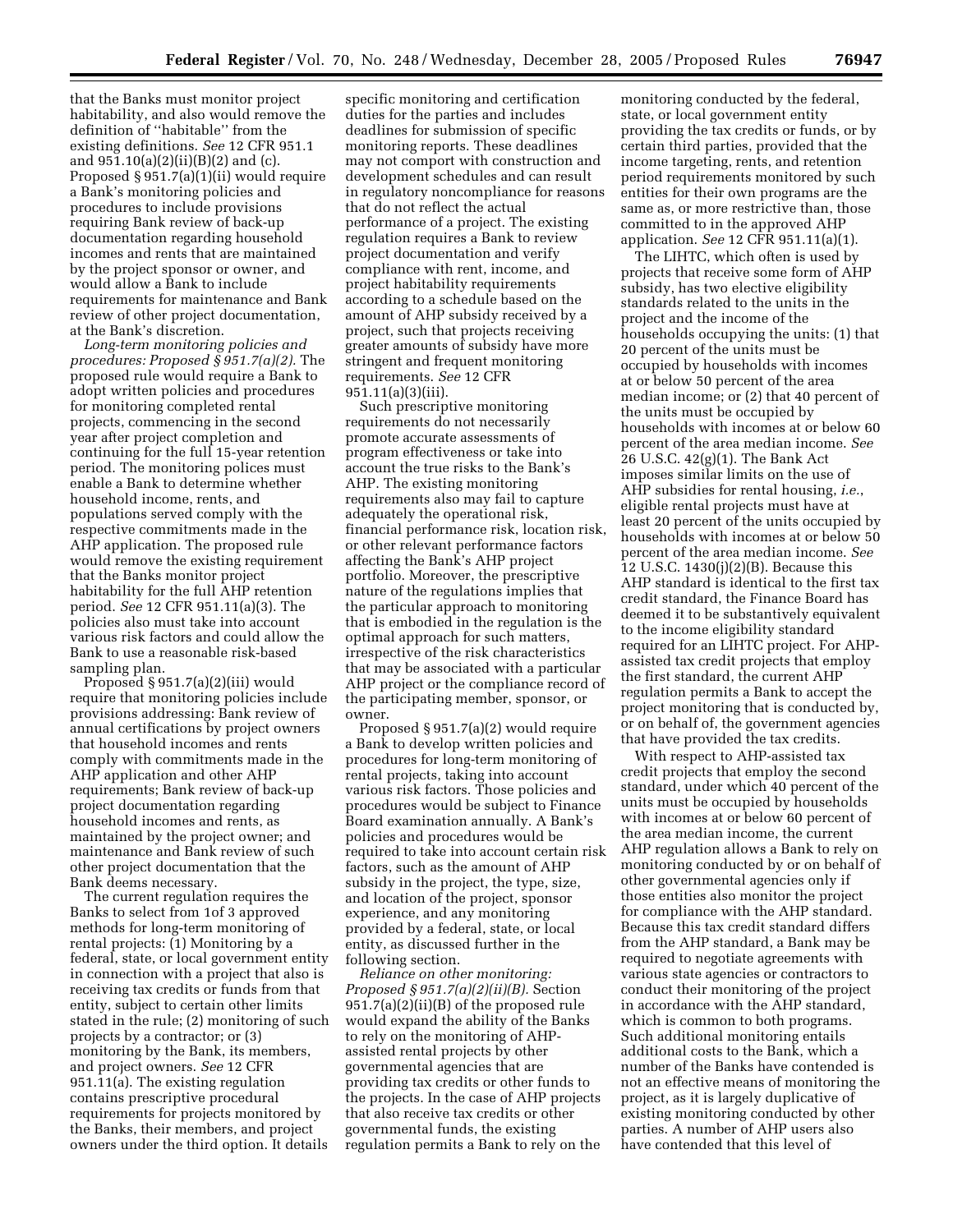monitoring is superfluous and adds unnecessary burdens to the project.

After reviewing several studies on the performance of the LIHTC, the Finance Board has concluded that the overwhelming majority of these tax credit projects—irrespective of their income eligibility standard—meet the AHP income eligibility standard in a substantially equivalent manner. A 1997 General Accounting Office study found that 75 percent of households in tax credit projects had incomes under 50 percent of the area median income, which would be well within the AHP requirement that 20 percent of units be occupied by households with incomes at or below 50 percent of the area median income. Other subsequent studies, such as those prepared by Abt Associates for HUD, and one by Ernst and Young, have come to similar conclusions regarding the targeting of tax credit projects to very low-income households. Moreover, the Finance Board notes that the length of the retention periods for AHP rental projects and tax credit projects is the same, and that noncompliance with the income-eligibility requirements by tax credit projects is relatively rare, as it would lead to adverse tax consequences for investors in such projects. The Finance Board also notes that the affordability standard for tax credit projects, *i.e.*, the rent requirement, is substantially equivalent to the AHP rent requirement that the rents charged may not exceed 30 percent of the targeted household income. *See* 12 U.S.C. 1430(j)(13)(D) and 26 U.S.C. 42(g)(2). Accordingly, the Finance Board is proposing to amend the AHP regulation to allow a Bank to rely on the monitoring by the state-designated housing credit agency administering the tax credits of the income targeting, rent, and retention period requirements applicable under the LIHTC, provided that the compliance profiles of the AHP and the LIHTC continue to be substantively equivalent.

In addition, for AHP projects that receive funds from federal, state, or local government entities, the proposed rule would allow a Bank to rely on the monitoring by such entities of the income targeting, rent, and retention period requirements applicable under their programs, provided that: The income targeting, rent, and retention period requirements for those programs are substantively equivalent to those of the AHP; the entity has demonstrated and continues to demonstrate its ability to monitor the project; the entity agrees to provide reports to the Bank on the project's incomes and rents for the full 15-year AHP retention period; and the

Bank reviews the reports from the monitoring entity to confirm that they comply with the Bank's monitoring policies and procedures.

#### 2. Monitoring Requirements for the Homeownership Set-Aside Program: Proposed § 951.7(b)

The proposed rule would retain the member certification requirements from the existing regulation and would require a Bank to adopt and implement its own written monitoring policies and procedures for determining compliance with the requirements of its homeownership set-aside programs. *See*  12 CFR 951.8(b)(2). The Banks would be allowed to use a reasonable sampling plan to select the households to be monitored and to review the back-up and any other documentation received by the Bank. The proposed rule also would provide that the Bank's monitoring policies and procedures must include requirements for the Bank to review back-up documentation regarding household incomes maintained by the member, and may include requirements for maintenance and Bank review of other documentation, in the Bank's discretion.

# *H. Remedial Actions for Noncompliance: Proposed § 951.8*

Proposed § 951.8 would reorganize and streamline the language in the existing regulations regarding remedial actions for noncompliance with the AHP regulations in order to eliminate redundancy and provide greater clarity. *See* 12 CFR 951.12.

*Repayment of AHP subsidy by project sponsor or owner: Proposed § 951.8(b)(2).* Proposed § 951.8(b)(2) would add a provision allowing a Bank to determine whether a project sponsor or owner must repay AHP subsidies directly to the Bank or to the member, which would then repay the Bank, in the event that the project fails to comply with any of the AHP requirements. Under the existing regulation, project sponsors or owners are required to repay AHP subsidies to the member, which in turn is required to repay the subsidies to the Bank. *See* 12 CFR 951.12(b). The proposed change would give the Banks greater flexibility in managing how AHP subsidies are required to be repaid in the event of a failure to comply with the rules.

*Finance Board approval of settlements: Proposed § 951.8(d)(2).* The proposed rule also would revise provisions of the existing regulation that allow a Bank to obtain approval from the Board of Directors of the Finance Board to settle a disputed claim regarding an AHP subsidy. *See* 12 CFR

 $951.12(c)(2)(ii)$ . As revised, the rule would allow the Bank to obtain the approval from ''the Finance Board,'' which would allow Finance Board staff to approve the Bank's proposed settlements relating to the AHP subsidy.

*Bank reimbursement of AHP fund: Proposed § 951.8(e)(1).* The proposed rule would add a provision requiring a Bank to reimburse its AHP fund in the amount of any AHP subsidies (plus interest, if appropriate) misused as a result of the Bank's actions or omissions, even without a Finance Board order to do so. *See* 12 CFR 951.12(c)(3). Where noncompliance with AHP requirements is the result of a Bank's actions or omissions, the Bank should reimburse its AHP fund without the Finance Board having to order it to do so.

*Parties to enforcement proceedings.*  The proposed rule would remove an existing regulatory provision, located at 12 CFR 951.12(d), that allows a Bank to enter into a written agreement with a member, project sponsor, or project owner under which it consents to be a party to a Finance Board enforcement action regarding the repayment of AHP subsidies that it has received or to suspension or debarment, provided that it has agreed to be bound by the Finance Board's final determination in the enforcement proceeding. This provision would be removed because regulatory authorization is not necessary for a Bank to enter into such an agreement.

*Re-use of repaid AHP direct subsidies in same project: Proposed § 951.8(f)(2).*  The proposed rule would clarify that a Bank must consult with its Advisory Council in determining whether to allow the re-use of AHP direct subsidies in the same project, as is authorized under this section. *See* 12 CFR 951.12(e)(2). That provision also would clarify that a Bank's board of directors cannot delegate to Bank officers or other Bank employees the responsibility to adopt any Bank policies on re-use of repaid AHP direct subsidies in the same project under this section.

### *I. Agreements: Proposed § 951.9*

The existing regulations require each Bank to have in place with each member that receives AHP subsidies a written agreement that includes certain provisions set out in the regulation. *See*  12 CFR 951.13. The proposed rule, at § 951.9, would revise the provisions of the existing regulation in order to eliminate redundancy and provide greater clarity.

*Notification of member: Proposed § 951.9(a)(1).* The proposed rule, at § 951.9(a)(1), would add a provision requiring the AHP agreements to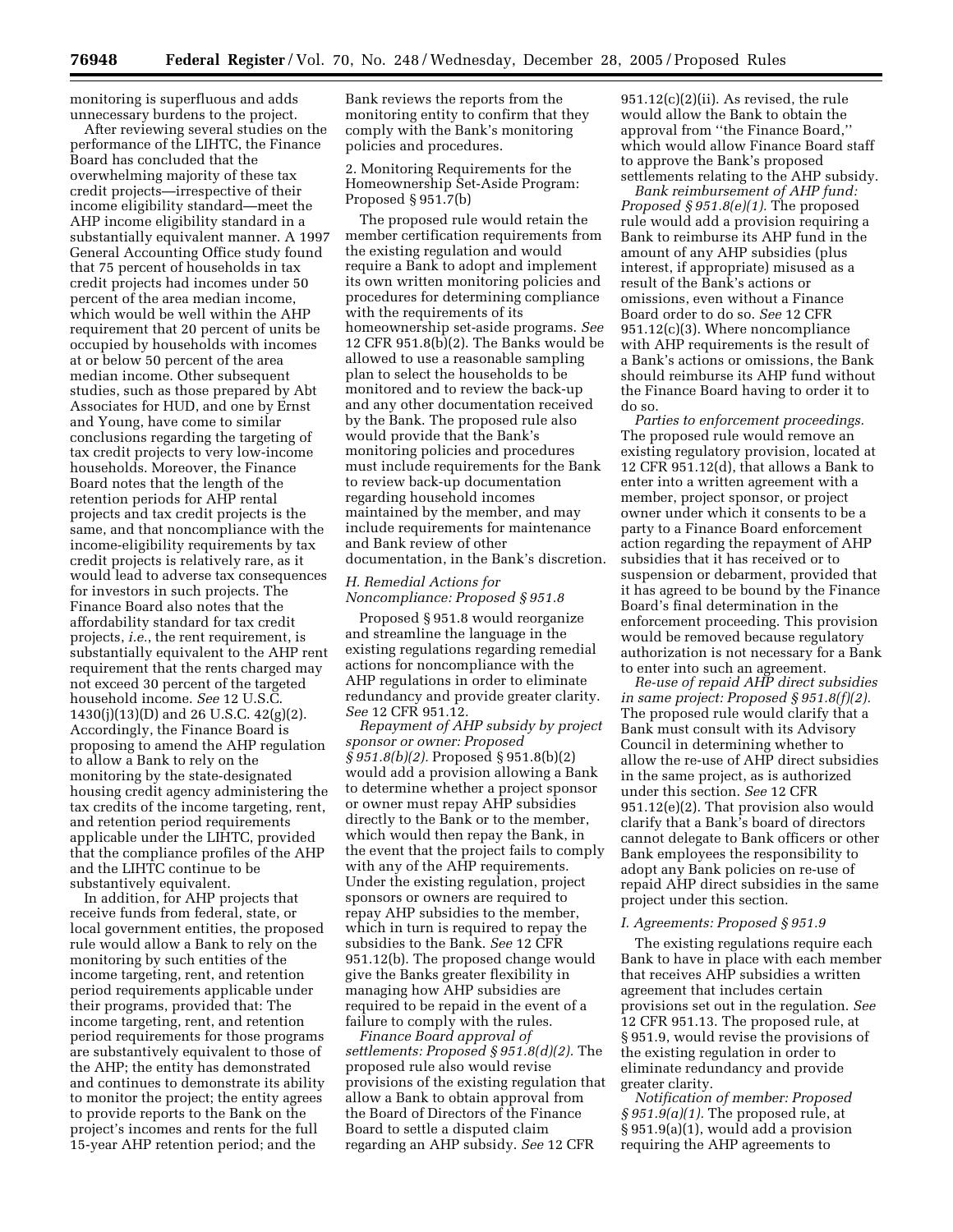acknowledge that the member has been notified of the AHP requirements and all Bank policies relevant to the member's approved AHP application.

*Monitoring agreements: Proposed § 951.9(a)(5).* Proposed § 951.9(a)(5) would revise the provisions relating to monitoring in order to conform them to the changes proposed elsewhere to the substantive monitoring requirements. *See* 12 CFR 951.13(b)(4). Under the proposed change, the Banks' agreements with their members would have to set forth the members' specific monitoring responsibilities, as required under the Banks' monitoring policies and procedures. In addition, these agreements would have to require the member to have in place its own agreement with each project sponsor and project owner setting forth the specific monitoring responsibilities of those sponsors and owners, as required under the Banks' monitoring policies and procedures.

*Refinancing of owner-occupied units: Proposed § 951.9(a)(7)(ii)(A).* Proposed § 951.9(a)(7)(ii)(A) would revise existing  $§ 951.13(c)(4)(i)(B)$  by providing that, in the case of a refinancing prior to the end of the 5-year retention period of a permanent mortgage loan that was funded by an AHP subsidized advance, the household would not have to repay the AHP subsidy it already used in the unit. *See* 12 CFR 951.13(c)(4)(i)(B). The existing regulation requires the household to repay the full amount of the AHP subsidy received (*i.e.*, the value of the interest rate subsidy for the time the household has been paying on the mortgage loan) from any net gain realized upon the refinancing, unless the unit continues to be subject to a retention agreement. The proposed change would be consistent with the existing regulatory provision providing that a household subsidized with AHP direct subsidy that refinances an owneroccupied unit must repay only the amount of AHP subsidy that has not been used (*i.e.*, the subsidy required to be repaid is reduced for every year the household owned the unit). *See* 12 CFR  $951.13(d)(1)(iii)$ . In addition, the proposed change would help remove a possible deterrent to refinancing by households that seek to make their units more affordable or obtain equity for purposes of their economic betterment.

*Relocation of households in rental projects: Proposed § 951.9(a)(8)(iii)(B).*  Proposed  $§$  951.9(a)(8)(iii)(B) would revise the existing regulation by providing that, in the case of a sale or refinancing of an AHP-assisted rental project prior to the end of the retention period, the AHP subsidy would not have to be repaid to the Bank if the

households are relocated to another property that is made subject to a deed restriction or other legally enforceable retention agreement or mechanism incorporating the income-eligibility and affordability restrictions committed to in the approved AHP application for the remainder of the retention period. *See*  12 CFR 951.13(c)(5)(iii) and 951.13(d)(2)(iii). The proposed change would allow Banks to deal with situations where approved rental projects are forced to relocate for reasons such as the exercise of eminent domain or a need for additional units or services, and the project sponsors will be transferring the same residents to a new building. Currently, the AHP regulation treats these situations as a sale that requires the repayment of the entire amount of AHP subsidy, thereby releasing the project from its AHP commitments and making the AHP subsidy available for other AHP-eligible projects, unless the property continues to be subject to a deed restriction or other legally enforceable retention agreement or mechanism incorporating the income-eligibility and affordability restrictions committed to in the AHP application for the remainder of the retention period. Allowing project sponsors to transfer the AHP subsidies, along with the corresponding incomeeligibility and affordability commitments, to a new building would result in the retention of the affordable units for the duration of the original retention period and ensure that existing tenants are not adversely affected.

*Agreements between Banks and project sponsors or owners: Proposed § 951.9(b).* As discussed above, proposed § 951.8(b)(2) would allow a Bank to determine whether to require a project sponsor or owner to repay AHP subsidies directly to the Bank in the event of noncompliance, in contrast to the existing regulation which requires project sponsors or owners to repay AHP subsidies to the member, which in turn repays the subsidies to the Bank. Under proposed § 951.9(b), if a Bank intends to require project sponsors or owners to repay AHP subsidies directly to the Bank, the Bank first must have in place an agreement with each project sponsor or project owner under which the party agrees to repay the AHP subsidies directly to the Bank.

*Application to existing projects: Proposed § 951.9(c).* The proposed rule would streamline the language in existing § 951.16, which addresses the application of the regulation to existing AHP projects, and relocate the provision to proposed § 951.9(c). *See* 12 CFR 951.16.

# *J. Conflicts of Interest: Proposed § 951.10*

The proposed rule would relocate the provisions governing the adoption of conflict of interest policies from existing § 951.3(c) to proposed § 951.10. See 12 CFR 951.3(c). The proposed rule also would add new provisions that would prohibit Bank directors or employees or Advisory Council members, and their family members, from engaging in the conflicts of interest prohibited by the conflict of interest policies. Proposed § 951.10(c) would prohibit a Bank's board of directors from delegating to any Bank officers or other Bank employees its responsibility to adopt the conflict of interest policies.

#### *K. Temporary Suspension of AHP Contributions: Proposed § 951.11*

Proposed § 951.11 would remove various procedural requirements in existing § 951.14, leaving these decisions to the discretion of the Finance Board in the event an application is received from a Bank for a temporary suspension of its required annual AHP contribution. *See* 12 CFR 951.14. In addition, certain of the information required to be provided by the Banks is readily obtainable by the Finance Board without the necessity of a regulatory requirement.

# *L. Affordable Housing Reserve Fund: Proposed § 951.12*

Proposed § 951.12 would remove the requirements in existing § 951.15 that a Bank report by January 15th of each year the amount of any unused and uncommitted AHP funds from the prior year that will be deposited in an Affordable Housing Reserve Fund (Reserve Fund), and that the Finance Board notify the Banks of the total amount of funds, if any, available in the Reserve Fund. *See* 12 CFR 951.15. The amount of any unused and uncommitted AHP funds is readily obtainable by the Finance Board without imposing such a regulatory mandate. Moreover, the Finance Board has never had to establish a Reserve Fund and does not expect to in the future, given the high demand for AHP funds that has always exceeded the amount of AHP funds available.

# **III. Paperwork Reduction Act**

The information collection contained in the current AHP regulation, entitled ''Affordable Housing Program (AHP),'' has been assigned control number 3069– 0006 by the Office of Management and Budget (OMB). The OMB control number is due to expire on July 31, 2007. This proposed rule, if adopted as a final rule, will not substantively or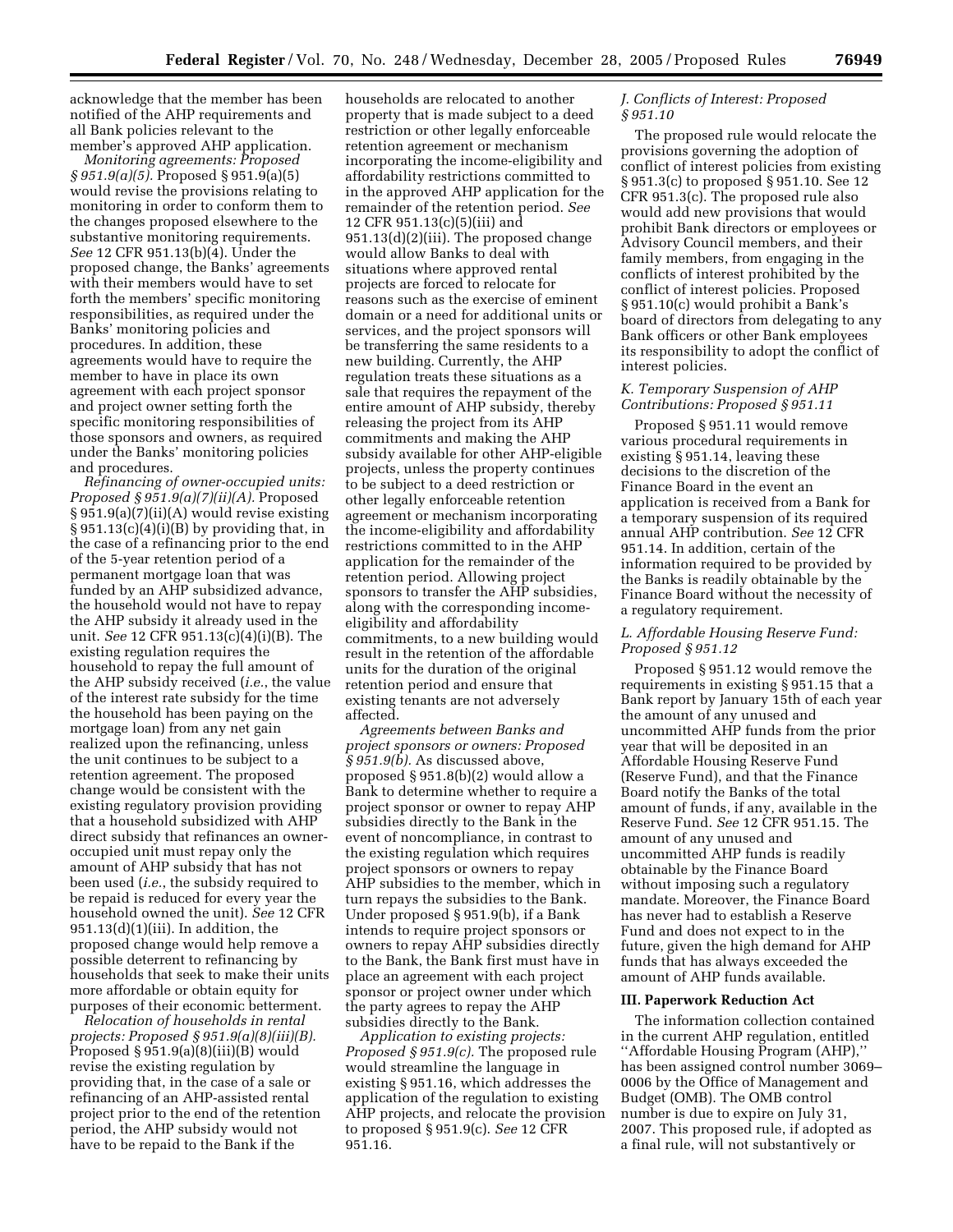materially modify the approved information collection. Consequently, the Finance Board has not submitted any information to OMB for review under the Paperwork Reduction Act of 1995 (PRA).3

#### **IV. Regulatory Flexibility Act**

The proposed rule, if adopted as a final rule, will apply only to the Banks, which do not come within the meaning of ''small entities,'' as defined in the Regulatory Flexibility Act (RFA). *See* 5 U.S.C. 601(6). Therefore, in accordance with section 605(b) of the RFA, 5 U.S.C. 605(b), the Finance Board hereby certifies that the proposed rule, if promulgated as a final rule, will not have a significant economic impact on a substantial number of small entities.

#### **List of Subjects in 12 CFR Part 951**

Community development, Credit, Federal home loan banks, Housing, Reporting and recordkeeping requirements.

For the reasons stated in the preamble, the Finance Board proposes to revise 12 CFR, chapter IX, part 951, to read as follows:

# **PART 951—AFFORDABLE HOUSING PROGRAM**

Sec.

#### 951.1 Definitions.

- 951.2 Required annual AHP contributions; allocation of contributions.
- 951.3 AHP implementation plan.
- 951.4 Advisory Councils.
- 951.5 Competitive application program.
- 951.6 Homeownership set-aside programs.
- 951.7 Monitoring.
- 951.8 Remedial actions for noncompliance.<br>951.9 Agreements. Agreements.
- 951.10 Conflicts of interest.
- 951.11 Temporary suspension of AHP contributions.
- 951.12 Affordable Housing Reserve Fund. **Authority:** 12 U.S.C. 1430(j).

#### **§ 951.1 Definitions.**

As used in this part:

*Affordable* means that:

(1) The rent charged to a household for a unit that is to be reserved for occupancy by a household with an income at or below 80 percent of the median income for the area, does not exceed 30 percent of the income of a household of the maximum income and size expected, under the commitment made in the AHP application, to occupy the unit (assuming occupancy of 1.5 persons per bedroom or 1.0 persons per unit without a separate bedroom); or

(2) The rent charged to a household, for rental units subsidized with Section 8 assistance under 42 U.S.C. 1437f, if the rent complied with this § 951.1 at the time of the household's initial occupancy and continues to comply with the Section 8 agreement for that household.

*AHP project* means a single-family or multifamily housing project for owneroccupied or rental housing that has been awarded or has received AHP subsidy under the competitive application program.

*Competitive application program*  means a program established by a Bank under which the Bank awards and disburses AHP subsidy through a competitive application scoring process pursuant to the requirements of § 951.5.

*Cost of funds* means, for purposes of a subsidized advance, the estimated cost of issuing Bank System consolidated obligations with maturities comparable to that of the subsidized advance.

*Direct subsidy* means an AHP subsidy in the form of a direct cash payment.

*Eligible household* means a household that meets the income limits and other requirements specified by a Bank for its competitive application program and homeownership set-aside programs, provided that:

(1) In the case of owner-occupied housing, the household's income may not exceed 80 percent of the median income for the area; and

(2) In the case of rental housing, the household's income in at least 20 percent of the units may not exceed 50 percent of the median income for the area.

*Eligible project* means a project eligible to receive AHP subsidy pursuant to the requirements of this part.

*Family member* means any individual related to a person by blood, marriage, or adoption.

*Funding period* means a time period, as determined by a Bank, during which the Bank accepts AHP applications for subsidy.

*Homeownership set aside program*  means a program established by a Bank under which the Bank disburses AHP direct subsidy pursuant to the requirements of § 951.6.

*Household* means one or more persons living in a dwelling unit.

*Loan pool* means a group of mortgage or other loans meeting the requirements of this part that are purchased, held in trust, and pledged as security for a financial instrument.

*Low- or moderate-income household*  means a household that has an income of 80 percent or less of the median income for the area, with the income

limit adjusted for household size in accordance with the methodology of the applicable median income standard, unless such median income standard has no household size adjustment methodology.

*Low- or moderate-income neighborhood* means any neighborhood in which 51 percent or more of the households have incomes at or below 80 percent of the median income for the area.

*Median income for the area* means one or more of the following median income standards as determined by a Bank, after consultation with its Advisory Council, in its AHP implementation plan:

(1) The median income for the area, as published annually by HUD;

(2) The median income for the area obtained from the Federal Financial Institutions Examination Council;

(3) The applicable median family income, as determined under 26 U.S.C. 143(f) (Mortgage Revenue Bonds) and published by a state agency or instrumentality;

(4) The median income for the area, as published by the United States Department of Agriculture; or

(5) The median income for an applicable definable geographic area, as published by a federal, state, or local government entity, and approved by the Finance Board, at the request of a Bank, for use under the AHP.

*Multifamily building* means a structure with five or more dwelling units.

*Net earnings of a Bank* means the net earnings of a Bank for a calendar year after deducting the Bank's annual contribution to the Resolution Funding Corporation required under section 21B of the Act (12 U.S.C. 1441b), and before declaring or paying any dividend under section 16 of the Act (12 U.S.C. 1436). For purposes of this part, ''dividend'' includes any dividends on capital stock subject to a redemption request even if under GAAP, those dividends are treated as an ''interest expense.''

*Owner-occupied project* means, for purposes of the competitive application program, one or more owner-occupied units in a single-family or multifamily building, including condominiums, cooperative housing, and manufactured housing.

*Owner-occupied unit* means a dwelling unit occupied by the owner of the unit. Housing with two to four dwelling units consisting of one owneroccupied unit and one or more rental units is considered a single owneroccupied unit.

<sup>3</sup>*See* 44 U.S.C. 3501 *et seq.* This proposed rule does not incorporate the proposed changes to AHP data reporting discussed in detail in the PRA notice published in April 2005. *See* 70 FR 21411 (Apr. 26,  $2005$ ).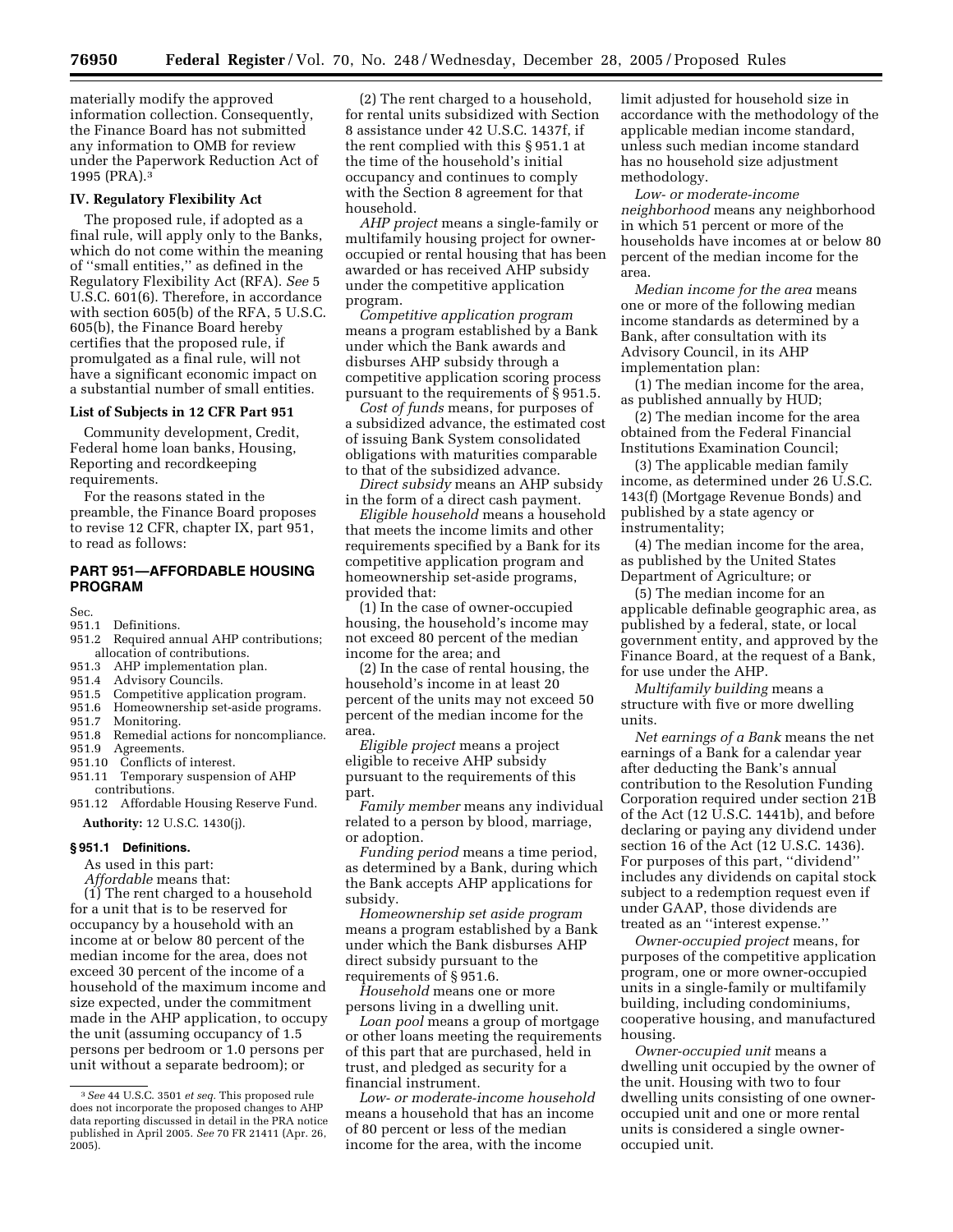*Program* means the Affordable Housing Program established pursuant to this part.

*Rental project* means, for purposes of the competitive application program, one or more dwelling units for occupancy by tenants or households that are not owner-occupants, including overnight and emergency shelters, transitional housing for homeless households, mutual housing, and singleroom occupancy housing.

*Retention period* means the following period of time during which AHPassisted owner-occupied units or rental projects must meet the applicable income targeting and rent commitments in the approved AHP application for subsidy:

(1) Five years from closing for an AHP-assisted owner-occupied unit, or in the case of rehabilitation of a unit currently occupied by the owner where there is no closing, 5 years from the date of completion of the rehabilitation; and

(2) Fifteen years from the date of project completion for a rental project.

*Revolving loan fund* means a capital fund established to make mortgage or other loans meeting the requirements of this part whereby loan principal is repaid into the fund and re-lent to other borrowers.

*Single-family building* means a structure with one to four dwelling units.

*Sponsor* means a not-for-profit or forprofit organization or public entity that:

(1) Has an ownership interest (including any partnership interest), as defined by the Bank in its AHP implementation plan, in a rental project;

(2) Is integrally involved, as defined by the Bank in its AHP implementation plan, in an owner-occupied project, such as by exercising control over the planning, development, or management of the project, or by qualifying borrowers and providing or arranging financing for the owners of the units;

(3) Establishes a loan pool; or

(4) Is a revolving loan fund.

*Subsidized advance* means an advance to a member at an interest rate reduced below the Bank's cost of funds, by use of a subsidy.

*Subsidy* means:

(1) A direct subsidy, provided that if a direct subsidy is used to write down the interest rate on a loan extended by a member, sponsor, or other party to a project, the subsidy must equal the net present value of the interest foregone from making the loan below the lender's market interest rate; or

(2) The net present value of the interest revenue foregone from making a subsidized advance at a rate below the Bank's cost of funds.

*Very low-income household* means a household that has an income at or below 50 percent of the median income for the area, with the income limit adjusted for household size in accordance with the methodology of the applicable median income standard, unless such median income standard has no household size adjustment methodology.

*Visitable* means, in either owneroccupied or rental housing, at least one entrance is at-grade (no steps) and approached by an accessible route such as a sidewalk, and the entrance door and all interior passage doors are at least 2 feet, 10 inches wide, offering 32 inches of clear passage space.

#### **§ 951.2 Required annual AHP contributions; allocation of contributions.**

(a) *Annual AHP contributions.* Each Bank shall contribute annually to its Program the greater of:

(1) 10 percent of the Bank's net earnings for the previous year; or

(2) That Bank's pro rata share of an aggregate of \$100 million to be contributed in total by the Banks, such proration being made on the basis of the net earnings of the Banks for the previous year, except that the required annual AHP contribution for a Bank shall not exceed its net earnings in the previous year.

(b) *Allocation of contributions.* Each Bank, after consultation with its Advisory Council and pursuant to written policies adopted by the Bank's board of directors, shall allocate its annual required AHP contribution as follows:

(1) *Competitive application program.*  Each Bank shall allocate annually that portion of its annual required AHP contribution that is not set aside to fund homeownership set-aside programs under paragraph (b)(2) of this section, to provide funds to members through a competitive application program, pursuant to the requirements of this part.

(2) *Homeownership set-aside programs.* (i) *Allocation amount; firsttime homebuyers.* A Bank, at its discretion, may set aside annually, in the aggregate, up to the greater of \$4.5 million or 35 percent of the Bank's annual required AHP contribution to provide funds to members participating in homeownership set-aside programs established by the Bank, provided that at least one-third of the Bank's aggregate annual set-aside allocation to such programs shall be to assist first-time homebuyers, pursuant to the requirements of this part. A Bank may establish one or more homeownership set-aside programs pursuant to written

policies adopted by the Bank's board of directors.

(ii) *No delegation.* A Bank's board of directors shall not delegate to Bank officers or other Bank employees the responsibility for adopting its homeownership set-aside program policies.

### **§ 951.3 AHP implementation plan.**

(a) *Adoption; no delegation.* Each Bank, after consultation with its Advisory Council, shall adopt a written AHP implementation plan, and shall not amend the plan without first consulting its Advisory Council. The Bank's board of directors shall not delegate to Bank officers or other Bank employees the responsibility to consult with the Advisory Council prior to adopting or amending the AHP implementation plan. The AHP implementation plan shall set forth, at a minimum:

(1) The applicable median income standard or standards adopted by the Bank consistent with the definition of median income for the area in § 951.1;

(2) The Bank's requirements for its competitive application program established pursuant to § 951.5, including the schedule for AHP funding periods, definition of sponsor, project cost, and feasibility guidelines, any additional optional District eligibility requirements, scoring guidelines, and related definitions, requirements for timely use of AHP subsidies, and requirements for determining compliance upon disbursement of AHP subsidies;

(3) The Bank's requirements for any homeownership set-aside programs established by the Bank pursuant to § 951.6, including eligibility requirements and priority criteria and related definitions, AHP funding requirements, and requirements for timely use of the AHP subsidy;

(4) The Bank's requirements for funding revolving loan funds, if adopted by the Bank pursuant to  $\S 951.5(c)(13)$ ;

(5) The Bank's requirements for funding loan pools, if adopted by the Bank pursuant to  $\S 951.5(c)(14);$ 

(6) The Bank's requirements for monitoring under its competitive application program and any Bank homeownership set-aside programs, adopted pursuant to § 951.7;

(7) The Bank's requirements, including time limits, for re-use of repaid AHP direct subsidy, if adopted by the Bank pursuant to  $\S 951.8(f)(2)$ ; and

(8) Retention agreement requirements for projects and households under the competitive application program and any Bank homeownership set-aside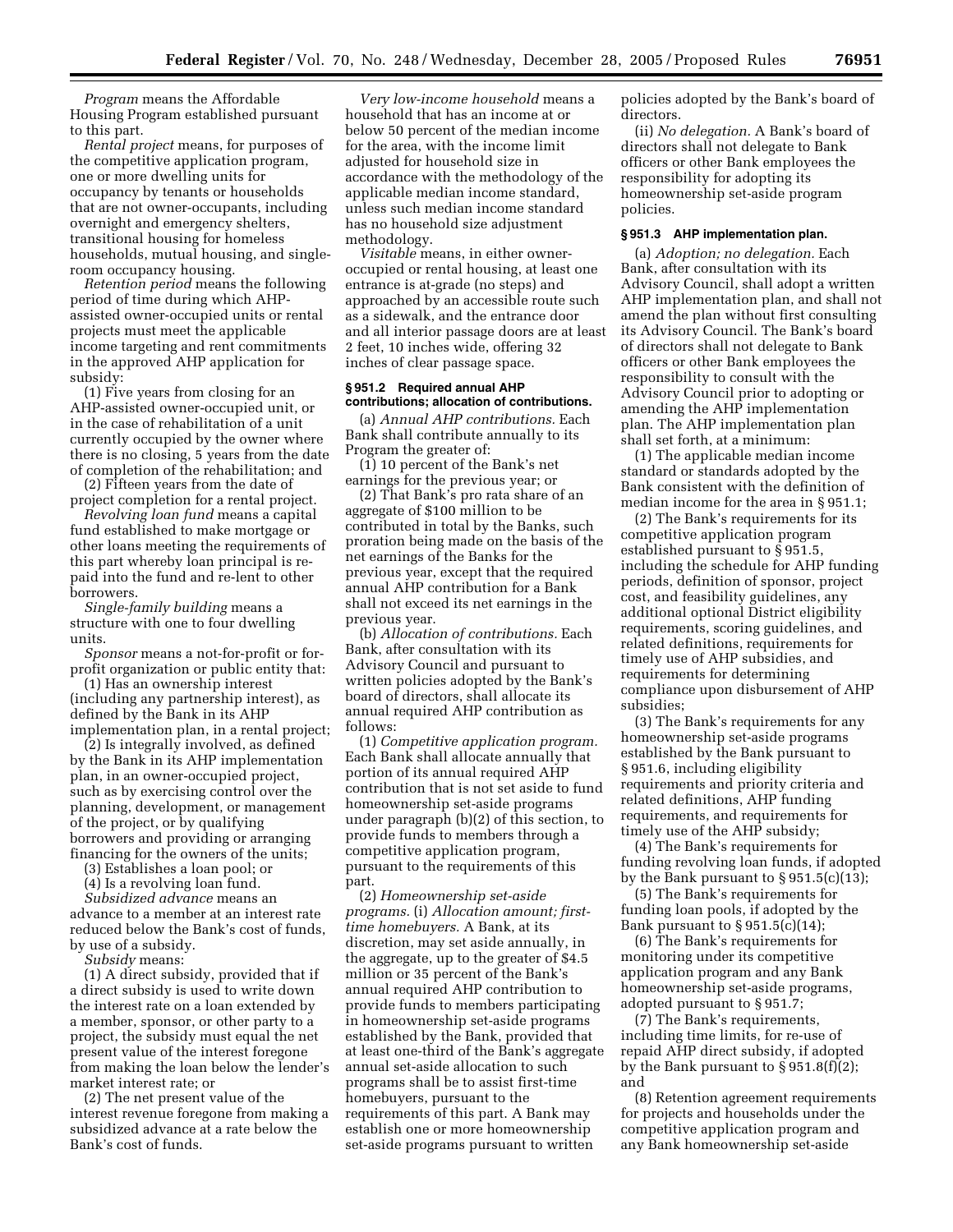programs, pursuant to § 951.9(a)(7) and (a)(8).

(b) *Advisory Council review.* Prior to the adoption or amendment of a Bank's AHP implementation plan, the Bank shall provide its Advisory Council an opportunity to review the document, and the Advisory Council shall provide its recommendations to the Bank's board of directors.

(c) *Notification of plan amendments to the Finance Board.* A Bank shall notify the Finance Board of any amendments made to its AHP implementation plan within 30 days after the date of their adoption by the Bank's board of directors.

(d) *Public access.* A Bank shall publish its current AHP implementation plan on a publicly available website, and shall publish any amendments to the plan on the website within 30 days after the date of their adoption by the Bank's board of directors.

#### **§ 951.4 Advisory Councils.**

(a) *Appointment.* (1) Each Bank's board of directors shall appoint an Advisory Council of from 7 to 15 persons who reside in the Bank's District and are drawn from community and not-for-profit organizations that are actively involved in providing or promoting low- and moderate-income housing, and community and not-forprofit organizations that are actively involved in providing or promoting community lending, in the District.

(2) Each Bank shall solicit nominations for membership on the Advisory Council from community and not-for-profit organizations pursuant to a nomination process that is as broad and as participatory as possible, allowing sufficient time for responses.

(3) The Bank's board of directors shall appoint Advisory Council members from a diverse range of organizations so that representatives of no one group shall constitute an undue proportion of the membership of the Advisory Council, giving consideration to the size of the Bank's District and the diversity of low- and moderate-income housing and community lending needs and activities within the District.

(b) *Terms of Advisory Council members.* Pursuant to policies adopted by the Bank's board of directors, Advisory Council members shall be appointed by the Bank's board of directors to serve for terms of up to 3 years, and such terms shall be staggered to provide continuity in experience and service to the Advisory Council. No Advisory Council member may be appointed to serve for more than three full consecutive terms. An Advisory Council member appointed to fill a

vacancy shall be appointed for the unexpired term of his or her predecessor in office.

(c) *Election of officers.* Each Advisory Council shall elect from among its members a chairperson, a vice chairperson, and any other officers the Advisory Council deems appropriate.

(d) *Duties.* (1) *Meetings with the Banks.* (i) The Advisory Council shall meet with representatives of the Bank's board of directors at least quarterly to provide advice on ways in which the Bank can better carry out its housing finance and community lending mission, including, but not limited to, advice on the low- and moderateincome housing and community lending programs and needs in the Bank's District, and on the use of AHP subsidies, Bank advances, and other Bank credit products for these purposes.

(ii) The Advisory Council's advice shall include recommendations on:

(A) The amount of AHP subsidies to be allocated to the Bank's competitive application program and any Bank homeownership set-aside programs;

(B) The AHP implementation plan and any subsequent amendments thereto;

(C) The scoring criteria, related definitions, and any additional optional District eligibility requirements for the competitive application program; and

(D) The eligibility requirements and any priority criteria for any Bank homeownership set-aside programs.

(2) *Summary of AHP applications.*  The Bank shall comply with requests from the Advisory Council for summary information regarding AHP applications from prior funding periods.

(3) *Annual analysis; public access.* (i) Each Advisory Council shall submit to the Finance Board annually by May 1 its analysis of the low- and moderateincome housing and community lending activity of the Bank by which it is appointed.

(ii) Within 30 days after the date the Advisory Council's annual analysis is submitted to the Finance Board, the Bank shall publish the analysis on a publicly available website.

(e) *Expenses.* The Bank shall pay Advisory Council members' travel expenses, including transportation and subsistence, for each day devoted to attending meetings with representatives of the board of directors of the Bank and meetings requested by the Finance Board.

(f) *No delegation.* A Bank's board of directors shall not delegate to Bank officers or other Bank employees the responsibility to appoint persons as members of the Advisory Council or to

meet with the Advisory Council at least quarterly.

#### **§ 951.5 Competitive application program.**

(a) *Establishment of program.* A Bank shall establish a competitive application program pursuant to the requirements of this part.

(b) *Funding periods and application process.* (1) *Funding periods.* A Bank may accept applications for AHP subsidy under its competitive application program during a specified number of funding periods each year, as determined by the Bank.

(2) *Eligible applicants.* A Bank shall accept applications for AHP subsidy under its competitive application program only from institutions that are members of the Bank at the time the application is submitted to the Bank.

(3) *Submission of applications.* A Bank shall require applications for AHP subsidy to contain information sufficient for the Bank to:

(i) Determine that the proposed AHP project meets the eligibility requirements of paragraph (c) of this section; and

(ii) Evaluate the application pursuant to the scoring guidelines adopted by the Bank pursuant to paragraph (d) of this section.

(4) *Review of applications submitted.*  A Bank shall review the applications for AHP subsidy to determine that the proposed AHP project meets the eligibility requirements of paragraph (c) of this section, and shall evaluate the applications pursuant to the Bank's scoring guidelines adopted pursuant to paragraph (d) of this section.

(c) *Minimum eligibility requirements.*  Projects receiving AHP subsidies pursuant to a Bank's competitive application program must meet the following eligibility requirements:

(1) *Owner-occupied or rental housing.*  The AHP subsidy shall be used exclusively for:

(i) *Owner-occupied housing.* The purchase, construction, or rehabilitation of an owner-occupied project by or for very low-income or low- or moderateincome households. A household must have an income meeting the income targeting commitments in the approved AHP application at the time it is qualified by the project sponsor for participation in the project; or

(ii) *Rental housing.* The purchase, construction, or rehabilitation of a rental project, where at least 20 percent of the units in the project are occupied by and affordable for very low-income households. A household must have an income meeting the income targeting commitments in the approved AHP application upon initial occupancy of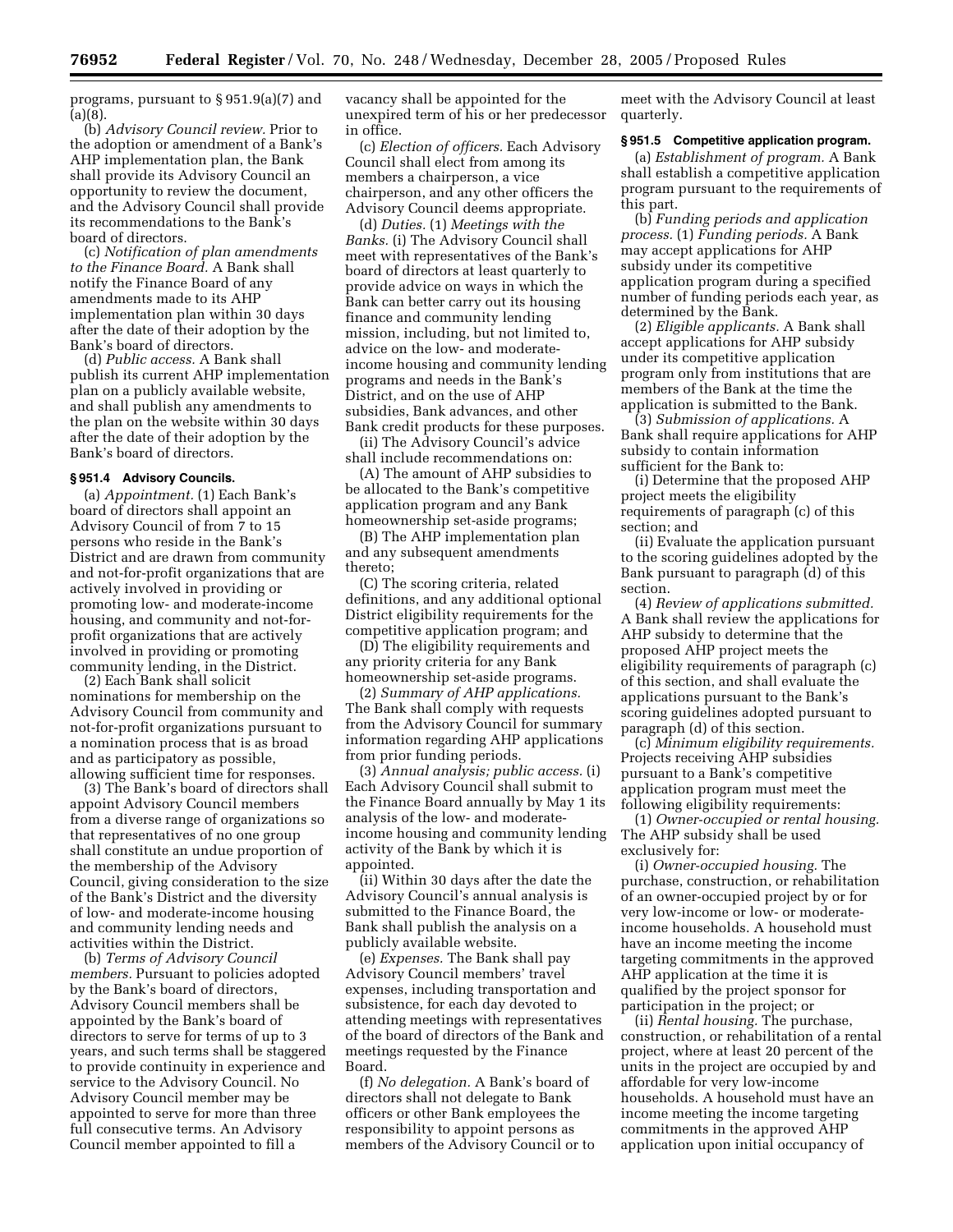the rental unit, or for projects involving the purchase or rehabilitation of rental housing that already is occupied, at the time the application for AHP subsidy is submitted to the Bank for approval.

(2) *Need for subsidy.* The project's estimated cash uses of funds shall equal its estimated cash sources of funds as reflected in the project's development budget. A project's cash sources of funds shall include estimates of funds the project sponsor intends to obtain from other sources but which have not yet been committed to the project.

(3) *Project costs.* (i) *In general.* Project costs, as reflected in the project's development budget, must be reasonable, in accordance with the Bank's project cost guidelines, taking into consideration the geographic location of the project, development conditions, and other non-financial household or project characteristics.

(ii) *Cost of property and services provided by a member.* The purchase price of property or services, as reflected in the project's development budget, sold to the project by a member providing AHP subsidy to the project, or, in the case of property, upon which such member holds a mortgage or lien, may not exceed the market value of such property or services as of the date the purchase price was agreed upon. In the case of real estate owned property sold to a project by a member providing AHP subsidy to the project, or property sold to the project upon which the member holds a mortgage or lien, the market value of such property is deemed to be the ''as-is'' or ''asrehabilitated'' value of the property, whichever is appropriate. That value shall be reflected in an independent appraisal of the property performed by a state certified or licensed appraiser, as defined in 12 CFR 564.2(j) and (k), within 6 months prior to the date the Bank disburses AHP subsidy to the project.

(4) *Project feasibility.* (i) *Developmental feasibility.* The project must be likely to be completed and occupied, based on relevant factors contained in the Bank's project feasibility guidelines, including, but not limited to, the development budget, market analysis, and project sponsor's experience in providing the requested assistance to households.

(ii) *Operational feasibility of rental projects*. A rental project must be able to operate in a financially sound manner, in accordance with the Bank's project feasibility guidelines, as projected in the project's operating pro forma or similar statement of operational feasibility.

(5) *Financing costs*. The rate of interest, points, fees, and any other charges for all loans financing the project shall not exceed a reasonable market rate of interest, points, fees, and other charges for loans of similar maturity, terms, and risk.

(6) *Timing of AHP subsidy use*. The AHP subsidy must be likely to be drawn down by the project or used by the project to procure other financing commitments within 12 months of the date of approval of the application for AHP subsidy funding the project.

(7) *Counseling costs*. AHP subsidies may be used to pay for counseling costs only where:

(i) Such costs are incurred in connection with counseling of homebuyers who actually purchase an AHP-assisted unit; and

(ii) The cost of the counseling has not been covered by another funding source, including the member.

(8) *Refinancing*. The project may use AHP subsidies to refinance an existing single-family or multifamily mortgage loan, provided that the refinancing produces equity proceeds and such equity proceeds up to the amount of the AHP subsidy in the project shall be used only for the purchase, construction, or rehabilitation of housing units meeting the eligibility requirements of this paragraph (c).

(9) *Retention*. The AHP-assisted projects are, or are committed to be, subject to retention agreements as follows:

(i) *Owner-occupied projects*. Each AHP-assisted unit in an owner-occupied project is, or is committed to be, subject to a 5-year retention agreement described in § 951.9(a)(7).

(ii) *Rental projects*. AHP-assisted rental projects are, or are committed to be, subject to a 15-year retention agreement described in § 951.9(a)(8).

(10) *Project sponsor qualifications*. (i) *In general*. A project's sponsor must be qualified and able to perform its responsibilities as committed to in the application for AHP subsidy funding the project.

(ii) *Revolving loan fund*. Pursuant to written policies adopted by a Bank's board of directors, a project sponsor that is a revolving loan fund shall:

(A) Provide evidence of sound business practices and fiscal sustainability;

(B) Provide audited statements or equivalent evidence that its operations are consistent with acceptable business practices; and

(C) Demonstrate the ability to revolve subsidy repayments on a timely basis and track the use of the AHP subsidy.

(iii) *Loan pool*. Pursuant to written policies adopted by a Bank's board of directors, a project sponsor that establishes a loan pool shall:

(A) Provide evidence of sound asset/ liability management practices and fiscal sustainability;

(B) Provide audited statements or equivalent evidence that its operations are consistent with acceptable business practices; and

(C) Demonstrate the ability to track the use of the AHP subsidy.

(11) *Fair housing*. The project, as proposed, must comply with applicable federal and state laws on fair housing and housing accessibility, including, but not limited to, the Fair Housing Act, the Rehabilitation Act of 1973, the Americans with Disabilities Act of 1990, and the Architectural Barriers Act of 1969, and must demonstrate how the project will be affirmatively marketed.

(12) *Calculation of AHP subsidy*. (i) Where an AHP direct subsidy is provided to a project to write down the interest rate on a loan extended by a member, sponsor, or other party to a project, the net present value of the interest foregone from making the loan below the lender's market interest rate shall be calculated as of the date the application for AHP subsidy is submitted to the Bank, and subject to adjustment under paragraph (g)(4) of this section.

(ii) Where an AHP subsidized advance is provided to a project, the net present value of the interest revenue foregone from making a subsidized advance at a rate below the Bank's cost of funds shall be determined as of the earlier of the date of disbursement of the subsidized advance or the date prior to disbursement on which the Bank first manages the funding to support the subsidized advance through its asset/ liability management system, or otherwise.

(13) *Use of AHP subsidy by revolving loan funds*. Pursuant to written policies adopted by a Bank's board of directors after consultation with its Advisory Council, a Bank, in its discretion, may provide AHP subsidies to members for lending by revolving loan funds to eligible projects and households under a Bank's competitive application program, provided the following requirements are met:

(i) *Initial use of subsidy*. (A) The revolving loan fund's initial lending of the AHP subsidy shall meet all applicable eligibility requirements under this paragraph (c).

(B) The revolving loan fund's initial lending of the AHP subsidy shall be to projects and households meeting the commitments in the approved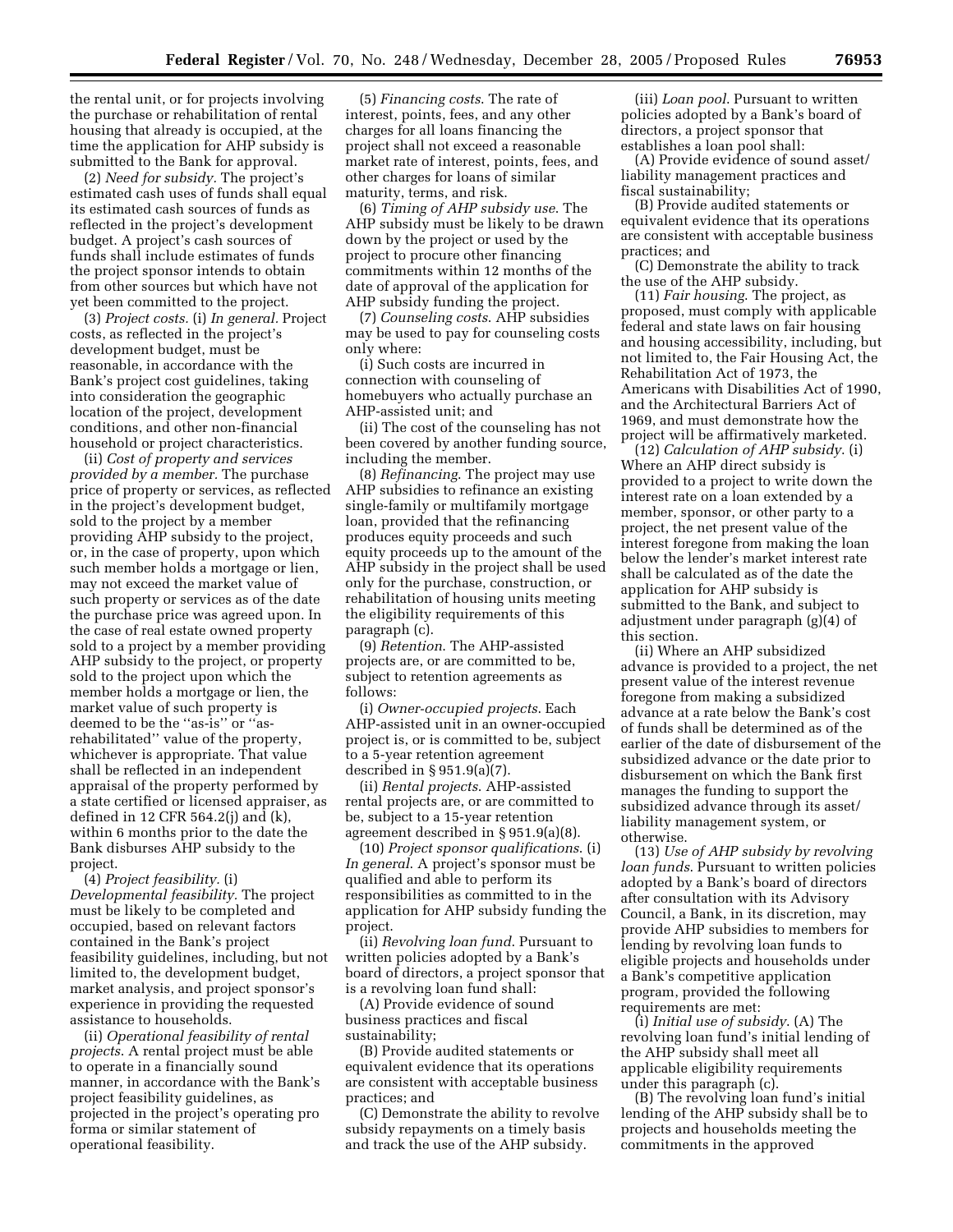application for AHP subsidy, and the income eligibility and affordability commitments in such application shall be met for the full AHP retention period.

(ii) *Revolving uses of repaid subsidy*. (A) The revolving loan fund's subsequent lending of repaid AHP subsidy shall meet all applicable eligibility requirements under this paragraph (c).

(B) The revolving loan fund's subsequent lending of repaid AHP subsidy shall be for low- or moderateincome households in the case of owner-occupied projects, or for rental projects where at least 20 percent of the units are occupied by and affordable for very low-income households, subject to retention period, monitoring and recapture requirements that the Bank shall adopt.

(iii) The revolving loan fund shall return to the Bank any repaid AHP subsidy that will not be used according to the requirements in this paragraph  $(c)(13)$ 

(14) *Use of AHP subsidy in loan pools*. Pursuant to written policies adopted by a Bank's board of directors after consultation with its Advisory Council, a Bank, at its discretion, may provide AHP subsidies to members for projects involving the purchase of eligible AHP-assisted loans to AHPeligible households for inclusion in a loan pool under a Bank's competitive application program, provided the following requirements are met:

(i) *Eligibility requirements*. The loan pool's use of the AHP subsidies shall meet all applicable eligibility requirements under this paragraph (c)(14), and shall not be for the sole purpose of providing liquidity to the originator or holder of the loans. The loan pool sponsor must provide to the Bank proposed loan acceptance standards for the pool, the number of eligible households and income levels of loans served in a given time period, and the sponsor must make available to the Bank for its review and approval the underwriting characteristics of loans that the loan pool will purchase.

(ii) *Forward commitment*. (A) The loan pool sponsor shall purchase the loans pursuant to a forward commitment that identifies the loans to be originated with principal or interest rate reductions as specified in the approved AHP applications to the targeted low- or moderate-income households. Both initial purchases of loans for the AHP loan pool and subsequent purchases of loans to substitute for repaid loans in the pool shall be made pursuant to the terms of such forward commitment and subject to time limits on the use of the AHP

subsidy as specified by the Bank in its AHP implementation plan under § 951.3(a)(2) and the Bank's agreement with the loan pool sponsor.

(B) In the alternative, the loan pool shall purchase an initial round of loans that are not purchased pursuant to a forward commitment, provided that the originator or holder of the loans is required to use the proceeds from the initial loan purchases within time limits on use of the AHP subsidy as specified by the Bank in its AHP implementation plan under § 951.3(a)(2) and the Bank's agreement with the loan pool sponsor. The proceeds shall assist households that are income-eligible under the approved AHP applications for subsidy during subsequent rounds of lending, and such assistance shall be provided in the form of a principal reduction or a below-market AHP-subsidized interest rate as specified in the approved AHP application.

(iii) Each AHP-assisted owneroccupied unit receiving AHP direct subsidy shall be subject to an AHP 5 year retention agreement as required under paragraph (c)(9)(i) of this section.

(iv) Where AHP direct subsidy is being used in connection with the purchase of a loan or loans from a member or other party, the loan pool sponsor shall use the AHP direct subsidy for a standard upfront buydown of the interest rate on such loan or loans, or a reduction in the principal of the loans.

(15) *Optional District eligibility requirements*. A Bank may require a project receiving AHP subsidies to meet one or more of the following additional eligibility requirements adopted by the Bank's board of directors after consultation with its Advisory Council:

(i) *AHP subsidy limits*. A requirement that the amount of AHP subsidy requested for the project does not exceed limits established by the Bank as to the maximum amount of AHP subsidy available per member each year, or per member, per project, or per project unit in a single funding period.

(ii) *Counseling*. A requirement that a household must complete a homebuyer or homeowner counseling program provided by, or based on one provided by, an organization recognized as experienced in homebuyer or homeowner counseling, respectively.

(16) *Prohibited uses of AHP subsidies*. The project shall not use AHP subsidies to pay for:

(i) *Prepayment fees*. Prepayment fees imposed by a Bank on a member for a subsidized advance that is prepaid.

(ii) *Cancellation fees*. Cancellation fees and penalties imposed by a Bank on a member for a subsidized advance commitment that is canceled.

(iii) *Processing fees*. Processing fees charged by members for providing direct subsidies to a project.

(17) *Prohibited eligibility requirement for in-District projects*. A Bank shall not establish a requirement that a project be located in the Bank's District.

(d) *Scoring of applications*. (1) *In general*. A Bank shall adopt written scoring guidelines setting forth the Bank's AHP competitive application program scoring criteria and related definitions and point allocations, and implementing other applicable requirements pursuant to this paragraph (d). A Bank shall not adopt additional scoring criteria or point allocations, except as specifically authorized under this paragraph (d).

(2) *Point allocations*. (i) A Bank shall allocate 100 points among the 9 scoring criteria identified in paragraph (d)(5) of this section.

(ii) The scoring criterion for targeting identified in paragraph (d)(5)(iii) of this section shall be allocated at least 20 points.

(iii) The remaining scoring criteria shall be allocated at least five points each.

(3) *Fixed point and variable point scoring criteria*. A Bank shall designate each scoring criterion as either a fixedpoint or a variable-point criterion, defined as follows:

(i) Fixed-point scoring criteria are those which cannot be satisfied in varying degrees and are either satisfied or not, with the total number of points allocated to the criterion awarded by the Bank to an application meeting the criterion.

(ii) Variable-point criteria are those where there are varying degrees to which an application can satisfy the criteria, with the number of points that may be awarded to an application for meeting the criterion varying, depending on the extent to which the application satisfies the criterion, based on a fixed scale or on a scale relative to the other applications being scored. A Bank shall designate the targeting and subsidy-per-unit scoring criteria identified in paragraphs (d)(5)(iii) and (d)(5)(viii), respectively, of this section, as variable-point criteria.

(4) *Satisfaction of scoring criteria*. A Bank shall award scoring points to applications for proposed projects based on satisfaction of the scoring criteria adopted by the Bank pursuant to paragraph (d)(5) of this section.

(5) *Scoring criteria*. An application for a proposed project may receive scoring points based on satisfaction of the following nine scoring criteria: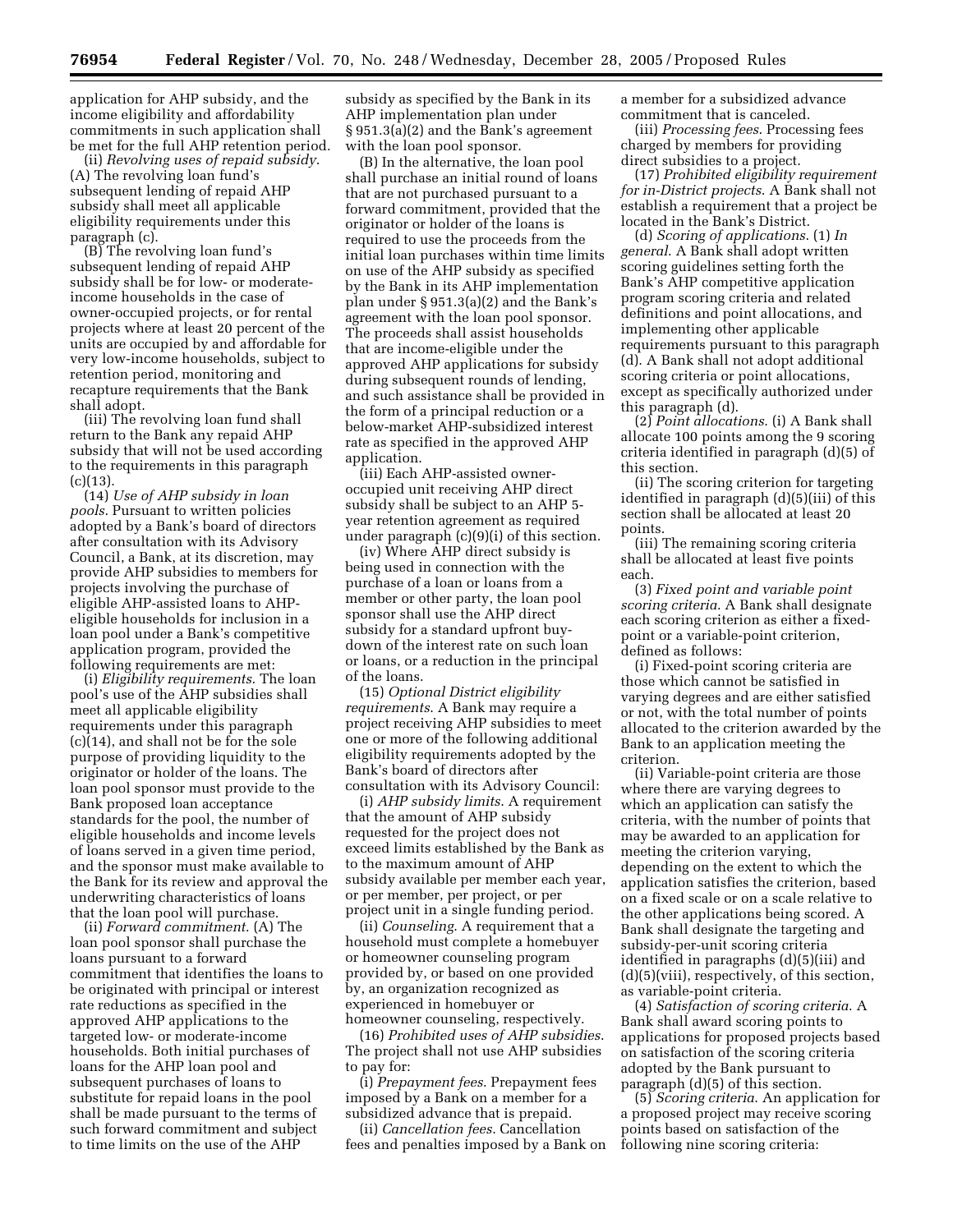(i) *Use of donated or conveyed government-owned or other properties*. The financing of housing using a significant proportion of:

(A) Land or units donated or conveyed by the federal government or any agency or instrumentality thereof; or

(B) Land or units donated or conveyed by any other party for an amount significantly below the fair market value of the property, as defined by the Bank in its AHP implementation plan.

(ii) *Sponsorship by a not-for-profit organization or government entity*. Project sponsorship by a not-for-profit organization, a state or political subdivision of a state, a state housing agency, a local housing authority, a Native American Tribe, an Alaskan Native Village, or the government entity for Native Hawaiian Home Lands.

(iii) *Targeting*. The extent to which a project provides housing for very lowand low- or moderate-income households, as follows:

(A) *Rental projects*. An application for a rental project shall be awarded the maximum number of points available under this scoring criterion if 60 percent or more of the units in the project are reserved for occupancy by households with incomes at or below 50 percent of the median income for the area. Applications for projects with less than 60 percent of the units reserved for occupancy by households with incomes at or below 50 percent of the median income for the area shall be awarded points on a declining scale based on the percentage of units in a project that are reserved for households with incomes at or below 50 percent of the median income for the area, and on the percentage of the remaining units reserved for households with incomes at or below 80 percent of the median income for the area.

(B) *Owner-occupied projects*. Applications for owner-occupied projects shall be awarded points based on a declining scale to be determined by the Bank in its AHP implementation plan, taking into consideration percentages of units and targeted income levels.

(C) *Separate scoring*. For purposes of this scoring criterion, applications for owner-occupied projects and rental projects may be scored separately.

(iv) *Housing for homeless households*. The financing of rental housing, excluding overnight shelters, reserving at least 20 percent of the units for homeless households, the creation of transitional housing for homeless households permitting a minimum of 6 months occupancy, or the creation of permanent owner-occupied housing

reserving at least 20 percent of the units for homeless households, with the term ''homeless households'' as defined by the Bank in its AHP implementation plan.

(v) *Promotion of empowerment*. The provision of housing in combination with a program offering employment; education; training; homebuyer, homeownership, or tenant counseling; daycare services; resident involvement in decision making affecting the creation or operation of the project; or other services that assist residents to move toward better economic opportunities, such as welfare to work initiatives.

(vi) *First District priority*. The satisfaction of one of the following criteria, or one of a number of the following criteria, as recommended by the Bank's Advisory Council and adopted by the Bank's board of directors and set forth in the Bank's AHP implementation plan, as long as the total points available for meeting the criterion or criteria adopted under this category do not exceed the total points allocated to this category:

(A) *Special needs*. The financing of housing in which at least 20 percent of the units are reserved for occupancy by households with special needs, such as the elderly, mentally or physically disabled persons, persons recovering from physical abuse or alcohol or drug abuse, or persons with AIDS; or the financing of housing that is visitable by persons with physical disabilities who are not occupants of such housing.

(B) *Community development*. The financing of housing meeting housing needs documented as part of a community revitalization or economic development strategy approved by a unit of a state or local government.

(C) *First-time homebuyers*. The financing of housing for first-time homebuyers.

(D) *Member financial participation*. Member financial participation (excluding the pass-through of AHP subsidy) in the project, such as providing market rate or concessionary financing, fee waivers, or donations.

(E) *Disaster areas and displaced households.* The financing of housing located in federally declared disaster areas, or for households displaced from federally declared disaster areas due to a disaster.

(F) *Rural.* The financing of housing located in rural areas.

(G) *Urban.* The financing of urban infill or urban rehabilitation housing.

(H) *Economic diversity.* The financing of housing that is part of a strategy to end isolation of very low-income households by providing economic

diversity through mixed-income housing in low- or moderate-income neighborhoods, or providing very lowor low- or moderate-income households with housing opportunities in neighborhoods or cities where the median income equals or exceeds the median income for the larger surrounding area, such as the city, county, or Primary Metropolitan Statistical Area, in which the neighborhood or city is located.

(I) *Fair housing remedy.* The financing of housing as part of a remedy undertaken by a jurisdiction adjudicated by a federal, state, or local court to be in violation of title VI of the Civil Rights Act of 1964 (42 U.S.C. 2000d *et seq.*), the Fair Housing Act (42 U.S.C. 3601 *et seq.*), or any other federal, state, or local fair housing law, or as part of a settlement of such claims.

(J) *Community involvement.*  Demonstrated support for the project by local government, other than as a project sponsor, in the form of property tax deferment or abatement, zoning changes or variances, infrastructure improvements, fee waivers, or other similar forms of non-cash assistance, or demonstrated support for the project by community organizations or individuals, other than as project sponsors, through the commitment by such entities or individuals of donated goods and services, or volunteer labor.

(K) *Lender consortia.* The involvement of financing by a consortium of at least two financial institutions.

(vii) *Second District priority: defined housing need in the District.* The satisfaction of a housing need in the Bank's District, as defined and recommended by the Bank's Advisory Council and adopted by the Bank's board of directors. The Bank may, but is not required to, use one of the criteria listed in paragraph (d)(5)(vi) of this section, provided it is different from the criterion or criteria adopted by the Bank under such paragraph. The Bank may not adopt as its scoring criterion under this paragraph (d)(5)(vii) the financing of housing located in the Bank's District.

(viii) *AHP subsidy per unit.* (A) *Amount of subsidy.* The extent to which a project proposes to use the least amount of AHP subsidy per AHPtargeted unit. In the case of an application for a project financed by a subsidized advance, the total amount of AHP subsidy used by the project shall be estimated based on the Bank's cost of funds as of the date on which all applications are due for the funding period in which the application is submitted.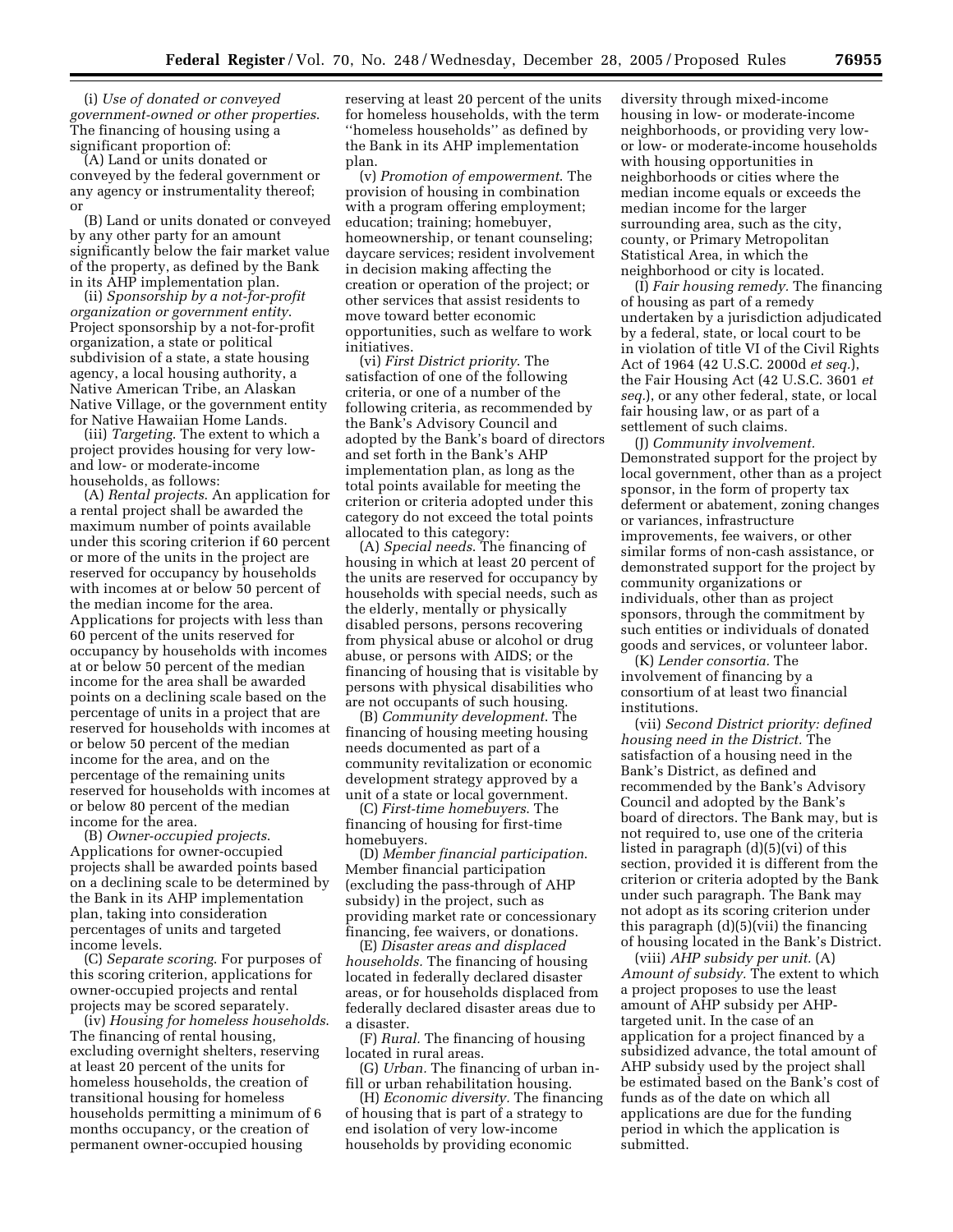(B) *Separate scoring.* For purposes of this scoring criterion, applications for owner-occupied projects and rental projects may be scored separately.

(ix) *Community stability.* The promotion of community stability, such as by rehabilitating vacant or abandoned properties, being an integral part of a neighborhood stabilization plan approved by a unit of state or local government, and not displacing low- or moderate-income households, or if such displacement will occur, assuring that such households will be assisted to minimize the impact of such displacement.

(e) *Approval of AHP applications.* (1) A Bank shall approve applications for AHP subsidy in descending order starting with the highest scoring application until the total funding amount for the particular funding period, except for any amount insufficient to fund the next highest scoring application, has been allocated.

(2) The Bank also shall approve at least the next four highest scoring applications as alternates and, within 1 year of approval, may fund such alternates if any previously committed AHP subsidies become available.

(f) *Modifications of approved AHP applications.* (1) *Modification procedure.* If, prior to or after final disbursement of funds to a project from all funding sources, there is or will be a change in the project that would change the score that the project application received in the funding period in which it was originally scored and approved, had the changed facts been operative at that time, a Bank, in its discretion, may approve in writing a modification to the terms of the approved application, provided that:

(i) The project, incorporating any such changes, would meet the eligibility requirements of paragraph (c) of this section;

(ii) The application, as reflective of such changes, continues to score high enough to have been approved in the funding period in which it was originally scored and approved by the Bank; and

(iii) There is good cause for the modification, and the analysis and justification for the modification are documented by the Bank in writing.

(2) *AHP subsidy increases; no delegation.* Modifications involving an increase in AHP subsidy shall be approved or disapproved by a Bank's board of directors. The authority to approve or disapprove such requests shall not be delegated to Bank officers or other Bank employees.

(g) *Procedure for funding.* (1) *Disbursement of AHP subsidies to*  *members.* (i) A Bank may disburse AHP subsidies only to institutions that are members of the Bank at the time they request a draw-down of the subsidies.

(ii) If an institution with an approved application for AHP subsidy loses its membership in a Bank, the Bank may disburse AHP subsidies to a member of such Bank to which the institution has transferred its obligations under the approved application, or the Bank may disburse AHP subsidies through another Bank to a member of that Bank that has assumed the institution's obligations under the approved AHP application.

(2) *Progress towards use of AHP subsidies.* A Bank shall establish policies and procedures, such as time limits, for determining whether progress is being made towards draw-down and use of AHP subsidies by approved projects, and whether to cancel AHP application approvals for lack of such progress. Pursuant to such policies and procedures, a Bank shall determine whether progress is being made by approved projects, and whether to cancel any AHP application approvals. If a Bank cancels any AHP application approvals, it shall make the AHP subsidies available for other AHPeligible projects.

(3) *Compliance upon disbursement of AHP subsidies.* A Bank shall establish policies and procedures for determining, prior to its initial disbursement of AHP subsidies for an approved project, and prior to subsequent disbursement if the need for AHP subsidy has changed, that the project meets the eligibility requirements of paragraph (c) of this section and all obligations committed to in the approved AHP application.

(4) *Changes in approved AHP subsidy amount where a direct subsidy is used to write down prior to closing the principal amount or interest rate on a loan.* If a member is approved to receive AHP direct subsidy to write down prior to closing the principal amount or the interest rate on a loan to a project and the amount of AHP subsidy required to maintain the debt service cost for the loan decreases from the amount of AHP subsidy initially approved by the Bank due to a decrease in market interest rates between the time of approval and the time the lender commits to the interest rate to finance the project, the Bank shall reduce the AHP subsidy amount accordingly. If market interest rates rise between the time of approval and the time the lender commits to the interest rate to finance the project, the Bank, in its discretion, may increase the AHP subsidy amount accordingly.

(5) *AHP outlay adjustment.* If a Bank reduces the amount of AHP subsidy

approved for a project, the amount of such reduction shall be returned to the Bank's AHP fund. If a Bank increases the amount of AHP subsidy approved for a project, the amount of such increase shall be drawn first from any currently uncommitted or repaid AHP subsidies and then from the Bank's required AHP contribution for the next year.

(6) *Project sponsor notification of reuse of repaid AHP direct subsidy.* Prior to disbursement by a project sponsor of AHP direct subsidy repaid to and retained by such project sponsor pursuant to a subsidy re-use program authorized by the Bank under § 951.8(f)(2), the project sponsor shall provide written notice to the member and the Bank of its intent to disburse the repaid AHP subsidy to a household satisfying the requirements of this part and the commitments in the approved AHP application.

(h) *Bank board duties and delegation.*  (1) *Duties.* A Bank's board of directors, after consultation with its Advisory Council, shall be responsible for:

(i) The establishment of any optional District eligibility requirements;

(ii) The establishment of any policies and procedures for use of AHP subsidies by revolving loan funds or loan pools;

(iii) The establishment of scoring criteria and related definitions and point allocations; and

(iv) Approving or disapproving the applications for AHP subsidy.

(2) *No delegation.* The Bank's board of directors shall not delegate to Bank officers or other Bank employees the responsibilities set forth in paragraph (h)(1) of this section.

#### **§ 951.6 Homeownership set-aside programs.**

(a) *Establishment of program.* A Bank may establish one or more homeownership set-aside programs pursuant to the requirements of this part.

(b) *Eligible applicants.* A Bank shall accept applications for AHP direct subsidy under its homeownership setaside programs only from institutions that are members of the Bank at the time the application is submitted to the Bank.

(c) *Minimum eligibility requirements.*  A Bank's homeownership set-aside programs must meet the following eligibility requirements:

(1) *Member allocation criteria.* AHP direct subsidies shall be provided to members pursuant to allocation criteria established by the Bank in its AHP implementation plan.

(2) *Eligible households.* Members shall provide AHP direct subsidies only to households that: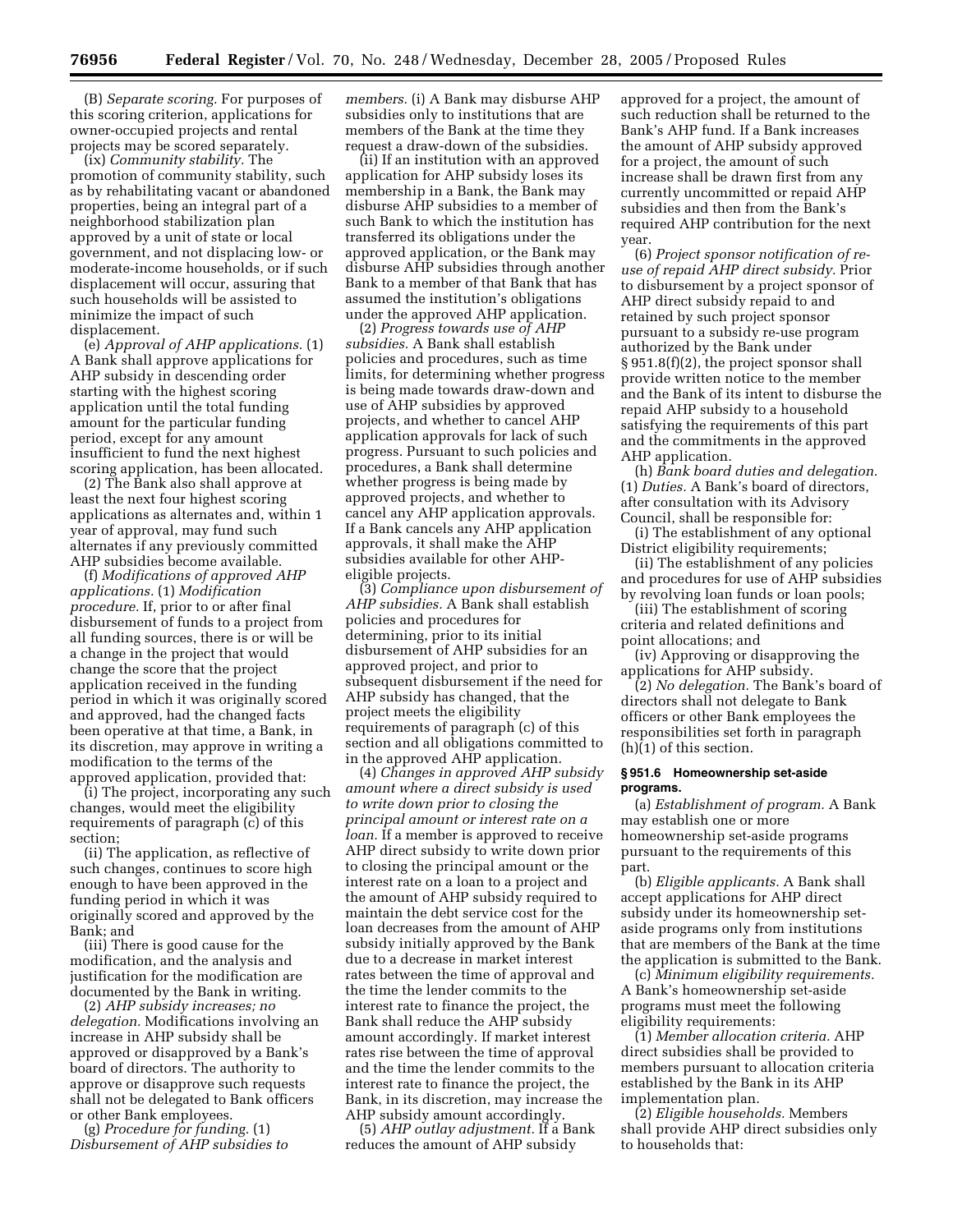(i) Have incomes at or below 80 percent of the median income for the area at the time the household is accepted for enrollment by the member and the Bank in the Bank's homeownership set-aside program; and

(ii) Meet the first-time homebuyer requirement, in the case of households receiving funds pursuant to the firsttime homebuyer requirement in § 951.2(b)(2), and meet such other eligibility criteria that may be established by the Bank in its AHP implementation plan, such as a matching funds requirement, counseling requirement, or criteria that give priority for the purchase or rehabilitation of housing in particular areas or as part of a disaster relief effort.

(3) *Maximum grant amount.* Members shall provide AHP direct subsidies to households as a grant, in an amount up to a maximum of \$15,000 per household, as established by the Bank in its AHP implementation plan, which limit shall apply to all households.

(4) *Eligible uses of AHP direct subsidy.* Households shall use the AHP direct subsidies to pay for down payment, closing cost, counseling, or rehabilitation assistance in connection with the household's purchase or rehabilitation of an owner-occupied unit, including a condominium or cooperative housing unit, to be used as the household's primary residence.

(5) *Retention agreement.* An owneroccupied unit purchased or rehabilitated using AHP direct subsidy shall be subject to a 5-year retention agreement described in § 951.9(a)(7).

(6) *Member financial incentives.* The Bank shall establish incentives for members to provide financial or other assistance in connection with providing the AHP direct subsidy.

(7) *Financing costs.* The rate of interest, points, fees, and any other charges for loans used directly or indirectly in conjunction with the AHP direct subsidy shall not exceed a reasonable market rate of interest, points, fees, and other charges for loans of similar maturity, terms, and risk.

(8) *Counseling costs.* The AHP direct subsidies may be used to pay for counseling costs only where:

(i) Such costs are incurred in connection with counseling of homebuyers who actually purchase an AHP-assisted unit; and

(ii) The cost of the counseling has not been covered by another funding source, including the member.

(9) *Progress towards use of AHP subsidy.* Progress shall be made towards draw-down and use of the AHP direct subsidies by eligible households

pursuant to the requirements in the Bank's policies and procedures.

(10) *No cash back to household.* A member shall not provide cash back to a household at closing on the mortgage loan, and shall use any AHP subsidy beyond what is needed at closing for closing costs and the approved mortgage amount to further reduce the principal of the mortgage loan.

(d) *Approval of AHP applications.*  The Bank shall approve applications for AHP direct subsidy in accordance with the Bank's criteria governing the allocation of funds.

(e) *Procedure for funding.* (1) *Disbursement of AHP subsidies to members.* (i) A Bank may disburse AHP direct subsidies only to institutions that are members of the Bank at the time they request a draw-down of the subsidies.

(ii) If an institution with an approved application for AHP direct subsidy loses its membership in a Bank, the Bank may disburse AHP direct subsidies to a member of such Bank to which the institution has transferred its obligations under the approved AHP application, or the Bank may disburse AHP direct subsidies through another Bank to a member of that Bank that has assumed the institution's obligations under the approved AHP application.

(2) *Progress towards use of AHP subsidies.* A Bank shall establish policies and procedures, such as time limits, for determining whether progress is being made towards draw-down and use of the AHP direct subsidies by eligible households, and whether to cancel AHP application approvals for lack of such progress. Pursuant to such policies and procedures, a Bank shall determine whether progress is being made towards such draw-down and use, and whether to cancel any AHP application approvals. If the Bank cancels any AHP application approvals, it shall make the AHP direct subsidies available for other applicants for AHP direct subsidies under the homeownership set-aside program or for other AHP-eligible projects.

#### **§ 951.7 Monitoring.**

(a) *Competitive application program.*  (1) *Initial monitoring policies and procedures.* (i) A Bank shall adopt and implement written policies and procedures for monitoring of owneroccupied and rental projects prior to, and within a reasonable period of time after, project completion to determine, at a minimum, whether:

(A) Construction or rehabilitation of projects that are underway is making satisfactory progress towards completion, in compliance with the

commitments in the approved AHP applications, Bank policies, and the requirements of this part.

(B) Following completion of projects, satisfactory progress is being made towards occupancy of the projects by eligible households.

(C) Within a reasonable period of time after project completion, the projects meet the following requirements, at a minimum:

(*1*) The AHP subsidy was used for eligible purposes according to the commitments in the approved AHP applications;

(*2*) The household incomes and rents comply with the income targeting and rent commitments in the approved AHP applications;

(*3*) The projects' actual costs were reasonable in accordance with the Bank's project cost guidelines, and the AHP subsidies were necessary for the completion of the project as currently structured;

(*4*) The AHP-assisted units are subject to retention agreements meeting the requirements of  $\S 951.9(a)(7)$  or  $(a)(8)$ , as applicable; and

(*5*) In the case of rental projects, the services and activities committed to in the approved AHP applications have been provided in connection with the projects.

(ii) *Back-up documentation.* A Bank's written monitoring policies and procedures shall include requirements for:

(A) Bank review of back-up project documentation regarding household incomes and rents maintained by the project sponsor or owner; and

(B) Maintenance and Bank review of other project documentation in the Bank's discretion.

(2) *Long-term monitoring policies and procedures.* (i) A Bank shall adopt and implement written policies and procedures for monitoring of approved rental projects commencing in the second year after project completion to determine, at a minimum, whether during the full 15-year retention period, the household incomes, rents, and populations served comply with the income targeting, rent, and targeted population commitments, respectively, in the approved AHP applications.

(ii) *Risk factors and reliance on other monitoring.* (A) *Risk factors*. A Bank's monitoring policies and procedures shall take into account risk factors such as the amount of AHP subsidy in the project, type of project, size of project, location of project, sponsor experience, and any monitoring provided by a federal, state, or local entity as described in this paragraph (a)(2)(ii).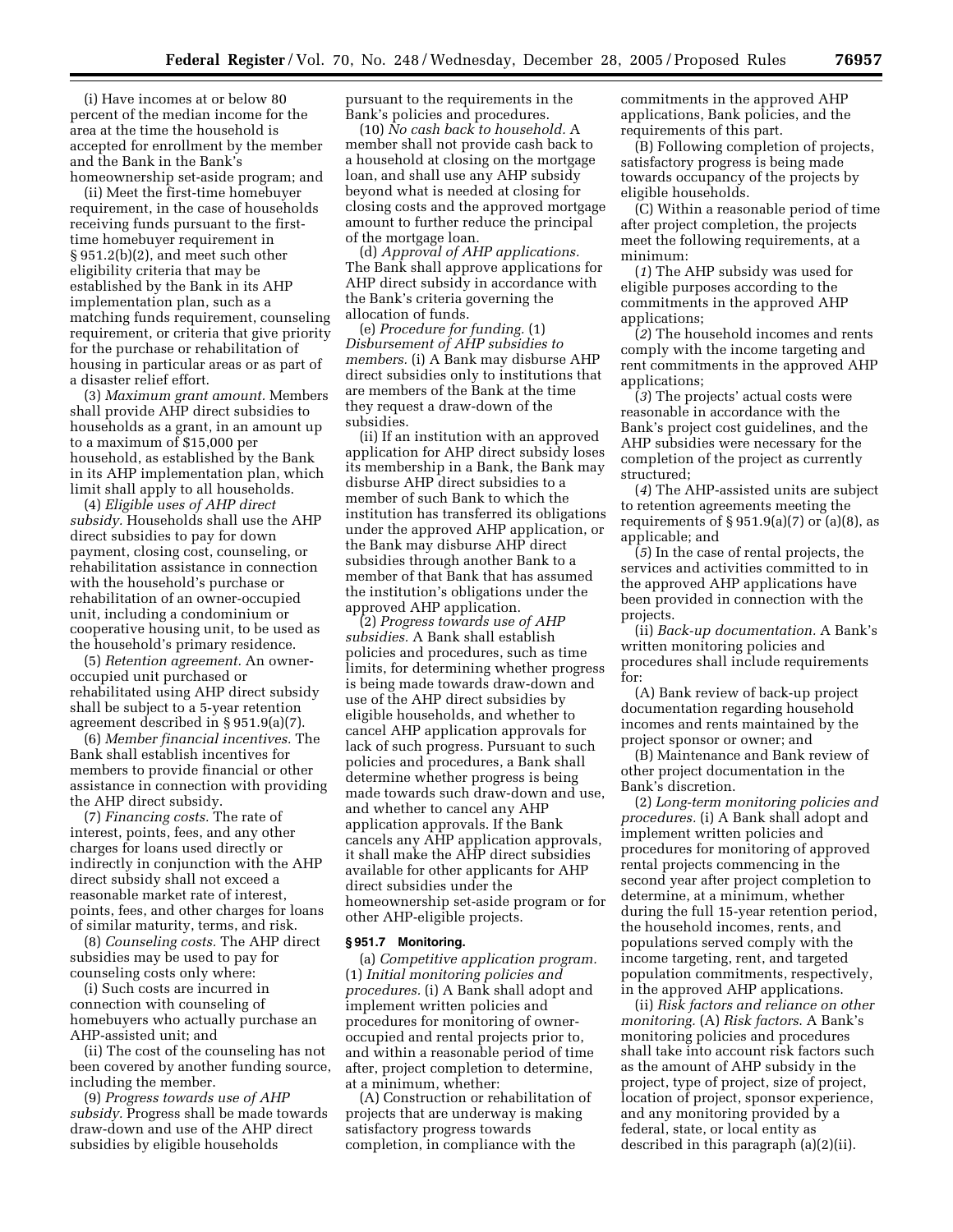(B) *Reliance on other monitoring.* (*1*) *Tax credit monitoring.* For AHP projects that are allocated Federal Low-Income Housing Tax Credits (tax credits), a Bank may rely on the monitoring by the state-designated housing credit agency administering the tax credits of the income targeting, rent, and retention period requirements applicable under the Low-Income Housing Tax Credit Program, provided that the compliance profiles of the AHP and the Low-Income Housing Tax Credit program continue to be substantively equivalent.

(*2*) *Other governmental monitoring.*  For AHP projects that receive funds from Federal, State, or local government entities, a Bank may rely on the monitoring by such entities of the income targeting, rent, and retention period requirements applicable under their programs, provided that:

(*i*) The income targeting, rent, and retention period requirements for those programs are substantively equivalent to those of the AHP;

(*ii*) The entity has demonstrated and continues to demonstrate its ability to monitor the project;

(*3*) The entity agrees to provide reports to the Bank on the project's incomes and rents for the full 15-year AHP retention period; and

(*4*) The Bank reviews the reports from the monitoring entity to confirm that they comply with the Bank's monitoring policies and procedures.

(C) *Risk-based sampling plan.* A Bank may use a reasonable, risk-based sampling plan to select the rental projects to be monitored and to review the back-up and any other project documentation received by the Bank. The risk-based sampling plan and its basis shall be in writing.

(iii) *Annual certifications and backup documentation.* A Bank's written monitoring policies and procedures shall include requirements for:

(A) Bank review of annual certifications by project owners to the Bank that household incomes and rents are in compliance with the commitments in the approved AHP application and the requirements of this part;

(B) Bank review of back-up project documentation regarding household incomes and rents maintained by the project owner; and

(C) Maintenance and Bank review of other project documentation in the Banks' discretion.

(3) *Annual adjustment of targeting commitments.* For purposes of determining compliance with the targeting commitments in an approved AHP application for both initial and long-term monitoring purposes under a

Bank's competitive application program, such commitments shall be considered to adjust annually according to the current applicable median income data. A rental unit may continue to count toward meeting the targeting commitment of an approved AHP application as long as the rent charged to a household remains affordable, as defined in § 951.1, for the household occupying the unit.

(b) *Homeownership set-aside programs: Monitoring policies and procedures.* (1) A Bank shall adopt and implement written policies and procedures for monitoring compliance with the requirements of its homeownership set-aside programs, including monitoring to determine, at a minimum, whether:

(i) The AHP subsidy was provided to households meeting all applicable eligibility requirements in § 951.6(c)(2) and the Bank's homeownership setaside program policies; and

(ii) All other applicable eligibility requirements in § 951.6(c) and the Bank's homeownership set-aside program policies are met, including that the AHP-assisted units are subject to retention agreements required under  $§ 951.6(c)(5).$ 

(2) *Sampling plan.* A Bank may use a reasonable sampling plan to select the households to be monitored, and to review the back-up and any other documentation received by the Bank. The sampling plan and its basis shall be in writing.

(3) *Member certifications and back-up documentation.* A Bank's written monitoring policies and procedures shall include requirements for:

(i) Bank review of certifications by members to the Bank, prior to disbursement of the AHP subsidy, that the subsidy will be provided in compliance with all applicable eligibility requirements in § 951.6(c);

(ii) Bank review of back-up documentation regarding household incomes maintained by the member; and

(iii) Maintenance and Bank review of other documentation in the Bank's discretion.

(c) *No delegation.* A Bank's board of directors shall not delegate to Bank officers or other Bank employees the responsibility to adopt the Bank's monitoring policies and procedures under its competitive application program and homeownership set-aside programs.

#### **§ 951.8 Remedial actions for noncompliance.**

(a) *Recovery of AHP subsidies.* A Bank shall recover the amount of any AHP

subsidies (plus interest, if appropriate) that are not used in compliance with the terms of the approved application for AHP subsidy and the requirements of this part, if the misuse is the result of the actions or omissions of the member, the project sponsor, or the project owner.

(b) *Responsible party for repayment of AHP subsidies.* Except as provided in paragraph (c) of this section:

(1) If the member causes the AHP subsidies to be misused through its actions or omissions, the member shall repay the AHP subsidies to the Bank.

(2) If the project sponsor or owner causes the AHP subsidies to be misused through its actions or omissions, the following shall apply, as determined by the Bank in its discretion:

(i) The member shall recover the AHP subsidies from the project sponsor or owner and repay them to the Bank; or

(ii) The project sponsor or owner shall repay the AHP subsidies directly to the Bank.

(c) *Recovery not required.* Recovery of the AHP subsidies is not required if:

(1) The member, project sponsor, or project owner cures the noncompliance within a reasonable period of time;

(2) The circumstances of noncompliance are eliminated through a modification of the terms of the approved application for AHP subsidy pursuant to § 951.5(f); or

(3) The member is unable to collect the AHP subsidy after making reasonable efforts to collect it.

(d) *Settlements.* A Bank may settle a claim for AHP subsidies that it has against a member, project sponsor, or project owner for less than the full amount due. If a Bank enters into such a settlement, the Finance Board may require the Bank to reimburse its AHP fund in the amount of any shortfall under paragraph (e)(2) of this section, unless:

(1) The Bank has sufficient documentation showing that the sum agreed to be repaid under the settlement is reasonably justified, based on the facts and circumstances of the noncompliance (including the degree of culpability of the non-complying parties and the extent of the Bank's recovery efforts); or

(2) The Bank obtains a determination from the Finance Board that the sum agreed to be repaid under the settlement is reasonably justified, based on the facts and circumstances of the noncompliance (including the degree of culpability of the non-complying parties and the extent of the Bank's recovery efforts).

(e) *Reimbursement of AHP fund.* (1) *By the Bank.* A Bank shall reimburse its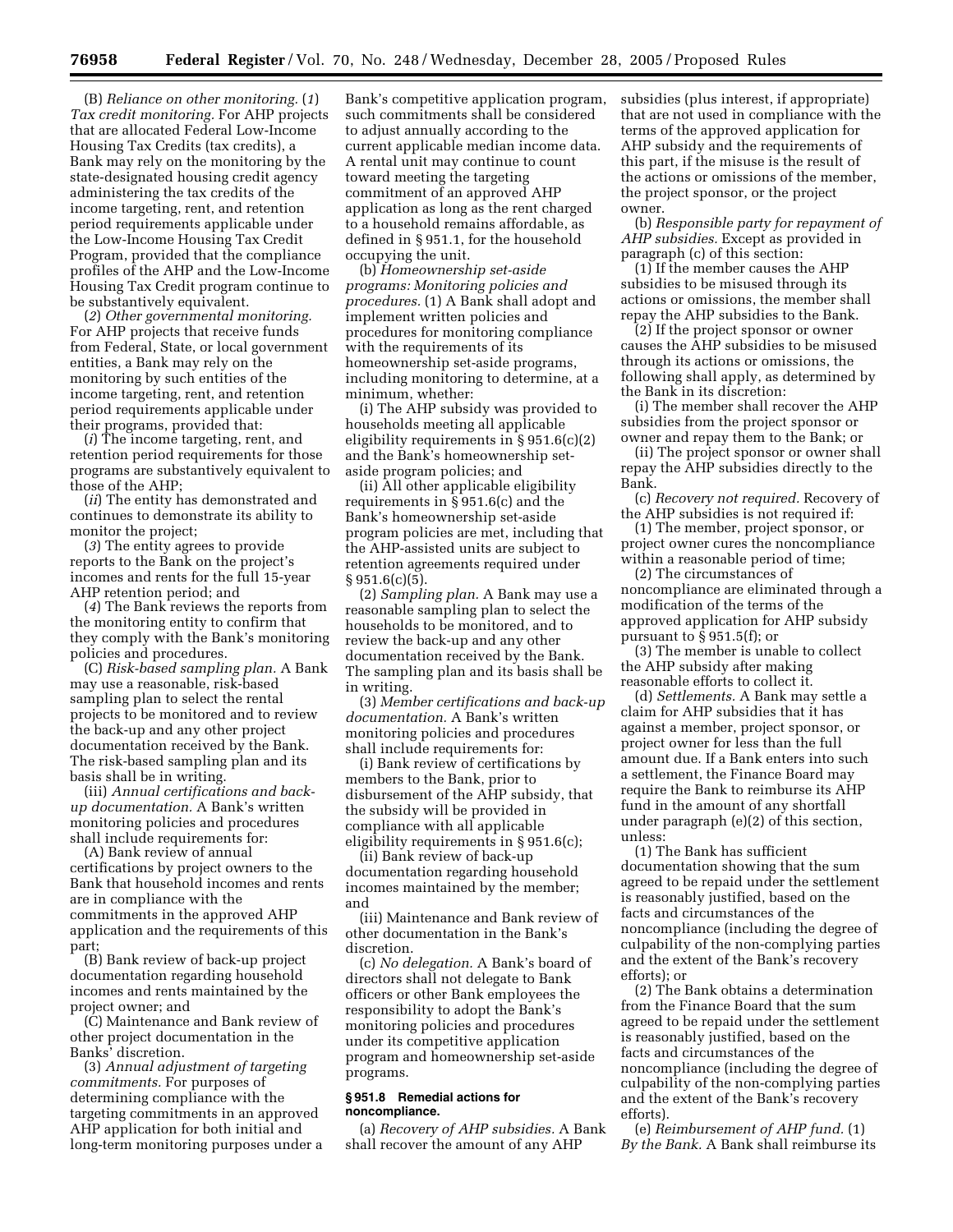AHP fund in the amount of any AHP subsidies (plus interest, if appropriate) misused as a result of the actions or omissions of the Bank.

(2) *By Finance Board order.* The Finance Board may order a Bank to reimburse its AHP fund in an appropriate amount upon determining that:

(i) The Bank has failed to reimburse its AHP fund as required under paragraph (e)(1) of this section; or

(ii) The Bank has failed to recover AHP subsidy from a member, project sponsor, or project owner pursuant to the requirements of paragraph (a) of this section, and has not shown that such failure is reasonably justified, considering factors such as the extent of the Bank's recovery efforts.

(f) *Use of repaid AHP subsidies.* (1) *Use of repaid AHP subsidies in other AHP-eligible projects.* Except as provided in paragraph (f)(2) of this section, amounts of AHP subsidy, including any interest, repaid to a Bank pursuant to this part shall be made available by the Bank for other AHPeligible projects.

(2) *Re-use of repaid AHP direct subsidies in same project.* (i) *Requirements*. AHP direct subsidy, including any interest, repaid to a member or project sponsor under a homeownership set-aside program or the competitive application program, respectively, may be repaid by such parties to the Bank for subsequent disbursement to and re-use by such parties, or retained by such parties for subsequent re-use, as authorized by the Bank, in its discretion, after consultation with its Advisory Council, in its AHP implementation plan, provided all of the following requirements are satisfied:

(A) The member or the project sponsor originally provided the AHP direct subsidy as down payment, closing cost, rehabilitation, or interest rate buy down assistance to an eligible household to purchase or rehabilitate an owner-occupied unit pursuant to an approved AHP application.

(B) The AHP direct subsidy, including any interest, was repaid to the member or project sponsor as a result of a sale by the household of the unit prior to the end of the retention period to a purchaser that is not a low- or moderateincome household.

(C) The repaid AHP direct subsidy is made available by the member or project sponsor, within the period of time specified by the Bank in its AHP implementation plan, to another AHPeligible household to purchase or rehabilitate an owner-occupied unit in

the same project in accordance with the terms of the approved AHP application.

(ii) *No delegation.* A Bank's board of directors shall not delegate to Bank officers or other Bank employees the responsibility to adopt any Bank policies on re-use of repaid AHP direct subsidies in the same project pursuant to paragraph (f)(2)(i) of this section.

(g) *Suspension and debarment.* (1) *At a Bank's initiative.* A Bank may suspend or debar a member, project sponsor, or project owner from participation in the Program if such party shows a pattern of noncompliance, or engages in a single instance of flagrant noncompliance, with the terms of an approved application for AHP subsidy or the requirements of this part.

(2) *At the Finance Board's initiative.*  The Finance Board may order a Bank to suspend or debar a member, project sponsor, or project owner from participation in the Program if such party shows a pattern of noncompliance, or engages in a single instance of flagrant noncompliance, with the terms of an approved application for AHP subsidy or the requirements of this part.

(h) *Transfer of Program administration*. Without limitation on other remedies, the Finance Board, upon determining that a Bank has engaged in mismanagement of its Program, may designate another Bank to administer all or a portion of the first Bank's annual AHP contribution, for the benefit of the first Bank's members, under such terms and conditions as the Finance Board may prescribe.

(i) *Finance Board actions under this section*. Except as provided in paragraph (d)(2) of this section, actions taken by the Finance Board under this section are reviewable under § 907.9 of this chapter.

#### **§ 951.9 Agreements.**

(a) *Agreements between Banks and members*. A Bank shall have in place with each member receiving an AHP subsidized advance or AHP direct subsidy, an agreement or agreements containing, at a minimum, the following provisions, where applicable:

(1) *Notification of Program requirements and policies.* The member has been notified of the requirements of this part and all Bank policies relevant to the member's approved application for AHP subsidy.

(2) *AHP subsidy pass-through.* The member shall pass on the full amount of the AHP subsidy to the project or household, as applicable, for which the subsidy was approved.

(3) *Use of AHP subsidy.* (i) *Use of AHP subsidy by the member*. The

member shall use the AHP subsidy in accordance with the terms of the member's approved application for the subsidy, and the requirements of this part.

(ii) *Use of AHP subsidy by the project sponsor or owner.* The member shall have in place an agreement with each project sponsor and project owner, in which the project sponsor and project owner agree to use the AHP subsidy in accordance with the terms of the member's approved application for the subsidy, and the requirements of this part.

(4) *Repayment of AHP subsidies in case of noncompliance.* (i) *Noncompliance by the member.* The member shall repay AHP subsidies to the Bank in accordance with the requirements of § 951.8(b)(1).

(ii) *Noncompliance by a project sponsor or owner.* (A) *Agreement*. The member shall have in place an agreement with the each project sponsor and project owner, in which the project sponsor and project owner agree to repay AHP subsidies to the member or the Bank in accordance with the requirements of § 951.8(b)(2)(i) or (b)(2)(ii), respectively (as applicable).

(B) *Recovery of AHP subsidies.* The member shall recover from the project sponsor or project owner and repay to the Bank any AHP subsidy in accordance with the requirements of § 951.8(b)(2)(i) (if applicable).

(5) *Project monitoring.* (i) *Monitoring by the member.* The member shall comply with the monitoring requirements applicable to such party, as established by the Bank in its monitoring policies and procedures (and set forth in the agreement) pursuant to § 951.7.

(ii) *Agreement.* The member shall have in place an agreement with each project sponsor and project owner, in which the project sponsor and project owner agree to comply with the monitoring requirements applicable to such parties, as established by the Bank in its monitoring policies and procedures (and set forth in the agreement) pursuant to § 951.7.

(6) *Transfer of AHP obligations.* (i) *To another member.* The member shall make best efforts to transfer its obligations under the approved application for AHP subsidy to another member in the event of its loss of membership in the Bank prior to the Bank's final disbursement of AHP subsidies.

(ii) *To a nonmember*. If, after final disbursement of AHP subsidies to the member, the member undergoes an acquisition or a consolidation resulting in a successor organization that is not a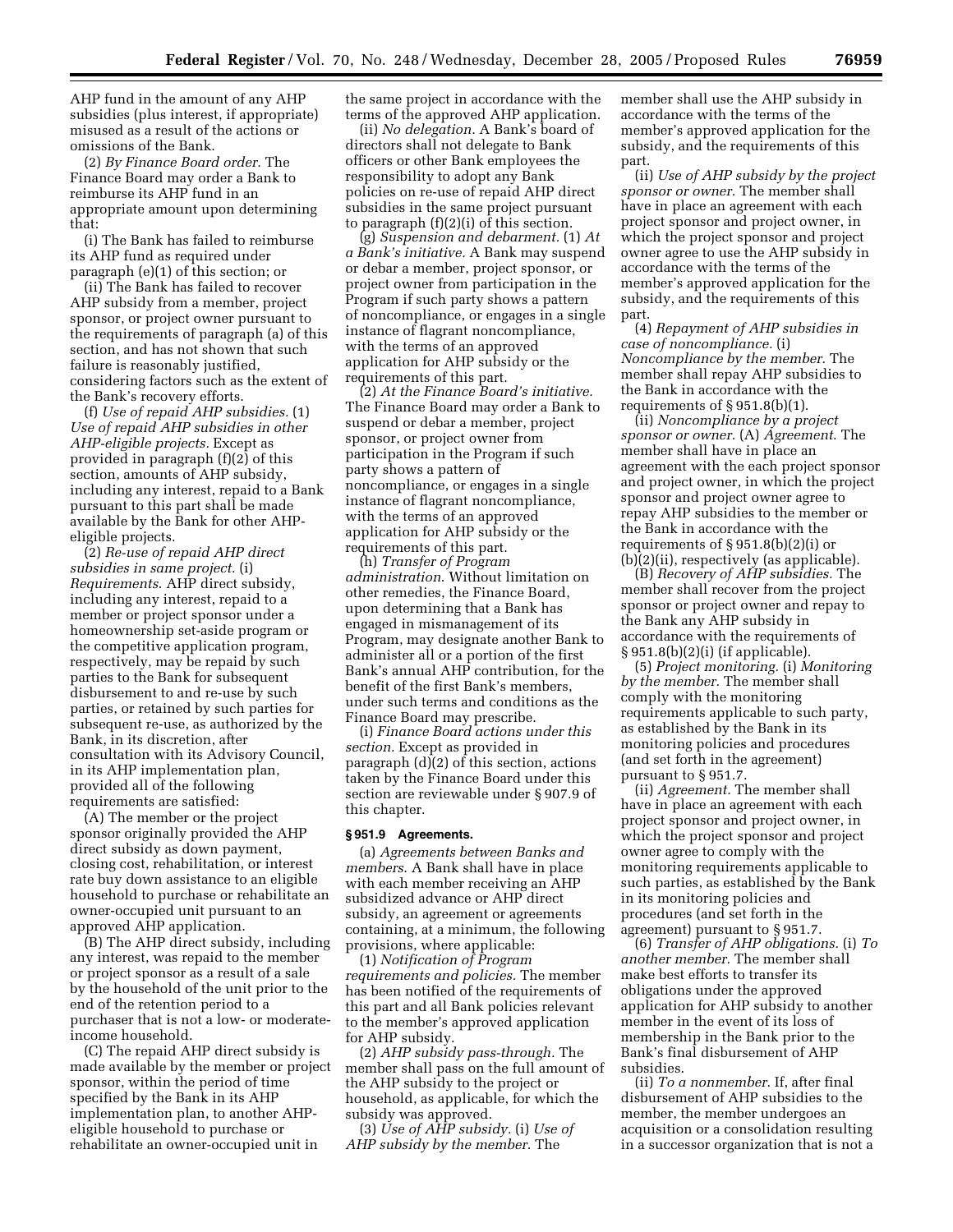member of the Bank, the nonmember successor organization assumes the member's obligations under its approved application for AHP subsidy, and where the member received an AHP subsidized advance, the nonmember assumes such obligations until prepayment or orderly liquidation by the nonmember of the subsidized advance.

(7) *Retention agreements for owneroccupied units.* The member shall ensure that an AHP-assisted owneroccupied unit is subject to a deed restriction or other legally enforceable retention agreement or mechanism requiring that:

(i) The Bank or its designee is to be given notice of any sale or refinancing of the unit occurring prior to the end of the retention period.

(ii) In the case of a sale or refinancing of the unit prior to the end of the retention period, an amount equal to a pro rata share of the AHP subsidy that financed the purchase, construction, or rehabilitation of the unit, reduced for every year the seller owned the unit, shall be repaid to the Bank from any net gain realized upon the sale or refinancing, unless:

(A) The unit was assisted with a permanent mortgage loan funded by an AHP subsidized advance;

(B) The unit is sold to a very low-, or low- or moderate-income household; or

(C) Following a refinancing, the unit continues to be subject to a deed restriction or other legally enforceable retention agreement or mechanism described in this paragraph (a)(7).

(iii) In the case of a direct subsidy, such repayment of AHP subsidy shall be made:

(A) *To the Bank*. If the Bank has not authorized re-use of the repaid AHP subsidy or has authorized re-use of the repaid subsidy but not retention of such repaid subsidy by the member or project sponsor, pursuant to  $\S 951.8(f)(2)$ , or has authorized retention and re-use of such repaid subsidy by the member or project sponsor, pursuant to such section and the repaid subsidy is not re-used in accordance with the requirements of the Bank and such section.

(B) *To the member or project sponsor*. To the member or project sponsor for reuse by such member or project sponsor, if the Bank has authorized retention and re-use of such subsidy by the member or project sponsor pursuant to § 951.8(f)(2).

(iv) The obligation to repay AHP subsidy to the Bank shall terminate after any foreclosure.

(8) *Retention agreements for rental projects*. The member shall ensure that an AHP-assisted rental project is subject to a deed restriction or other legally

enforceable retention agreement or mechanism requiring that:

(i) The project's rental units, or applicable portion thereof, must remain occupied by and affordable for households with incomes at or below the levels committed to be served in the approved AHP application for the duration of the retention period.

(ii) The Bank or its designee is to be given notice of any sale or refinancing of the project occurring prior to the end of the retention period.

(iii) In the case of a sale or refinancing of the project prior to the end of the retention period, the full amount of the AHP subsidy received by the owner shall be repaid to the Bank, unless:

(A) The project continues to be subject to a deed restriction or other legally enforceable retention agreement or mechanism incorporating the income-eligibility and affordability restrictions committed to in the approved AHP application for the duration of the retention period; or

(B) The households are relocated to another property that is made subject to the terms of the approved AHP application as well as a deed restriction or other legally enforceable retention agreement or mechanism incorporating the income-eligibility and affordability restrictions committed to in the approved AHP application, for the remainder of the retention period.

(iv) The income-eligibility and affordability restrictions applicable to the project shall terminate after any foreclosure.

(9) *Lending of AHP direct subsidies*. If a member or a project sponsor lends AHP direct subsidy to a project, any repayments of principal and payments of interest received by the member or the project sponsor must be paid forthwith to the Bank, unless the direct subsidy is being lent by a revolving loan fund pursuant to  $\S 951.5(c)(13)$ .

(10) *Special provisions where members obtain AHP subsidized advances*. (i) *Repayment schedule*. The term of an AHP subsidized advance shall be no longer than the term of the member's loan to the project funded by the advance, and at least once in every 12-month period, the member shall be scheduled to make a principal repayment to the Bank equal to the amount scheduled to be repaid to the member on its loan to the project in that period.

(ii) *Prepayment fees*. Upon a prepayment of an AHP subsidized advance, the Bank shall charge a prepayment fee only to the extent the Bank suffers an economic loss from the prepayment.

(iii) *Treatment of loan prepayment by project*. If all or a portion of the loan or loans financed by an AHP subsidized advance are prepaid by the project to the member, the member may, at its option, either:

(A) Repay to the Bank that portion of the advance used to make the loan or loans to the project, and be subject to a fee imposed by the Bank sufficient to compensate the Bank for any economic loss the Bank experiences in reinvesting the repaid amount at a rate of return below the cost of funds originally used by the Bank to calculate the interest rate subsidy incorporated in the advance.

(B) Continue to maintain the advance outstanding, subject to the Bank resetting the interest rate on that portion of the advance used to make the loan or loans to the project to a rate equal to the cost of funds originally used by the Bank to calculate the interest rate subsidy incorporated in the advance.

(b) *Agreements between Banks and project sponsors and owners*. A Bank shall have in place an agreement with each project sponsor and project owner, in which the project sponsor and project owner agree to repay AHP subsidies directly to the Bank in accordance with the requirements of  $\S 951.8(b)(2)(ii)$  (if applicable).

(c) *Application to existing AHP projects*. The requirements of section 10(j) of the Act (12 U.S.C. 1430(j)) and the provisions of this part, as amended, are incorporated into all agreements between Banks, members, project sponsors, or project owners receiving AHP subsidies. To the extent the requirements of this part are amended from time to time, such agreements are deemed to incorporate the amendments to conform to any new requirements of this part. No amendment to this part shall affect the legality of actions taken prior to the effective date of such amendment.

#### **§ 951.10 Conflicts of interest.**

(a) *Bank directors and employees*. (1) Each Bank's board of directors shall adopt a written policy providing that if a Bank director or employee, or such person's family member, has a financial interest in, or is a director, officer, or employee of an organization involved in a project that is the subject of a pending or approved AHP application, the Bank director or employee shall not participate in or attempt to influence decisions by the Bank regarding the evaluation, approval, funding, monitoring, or any remedial process for such project.

(2) If a Bank director or employee, or such person's family member, has a financial interest in, or is a director,